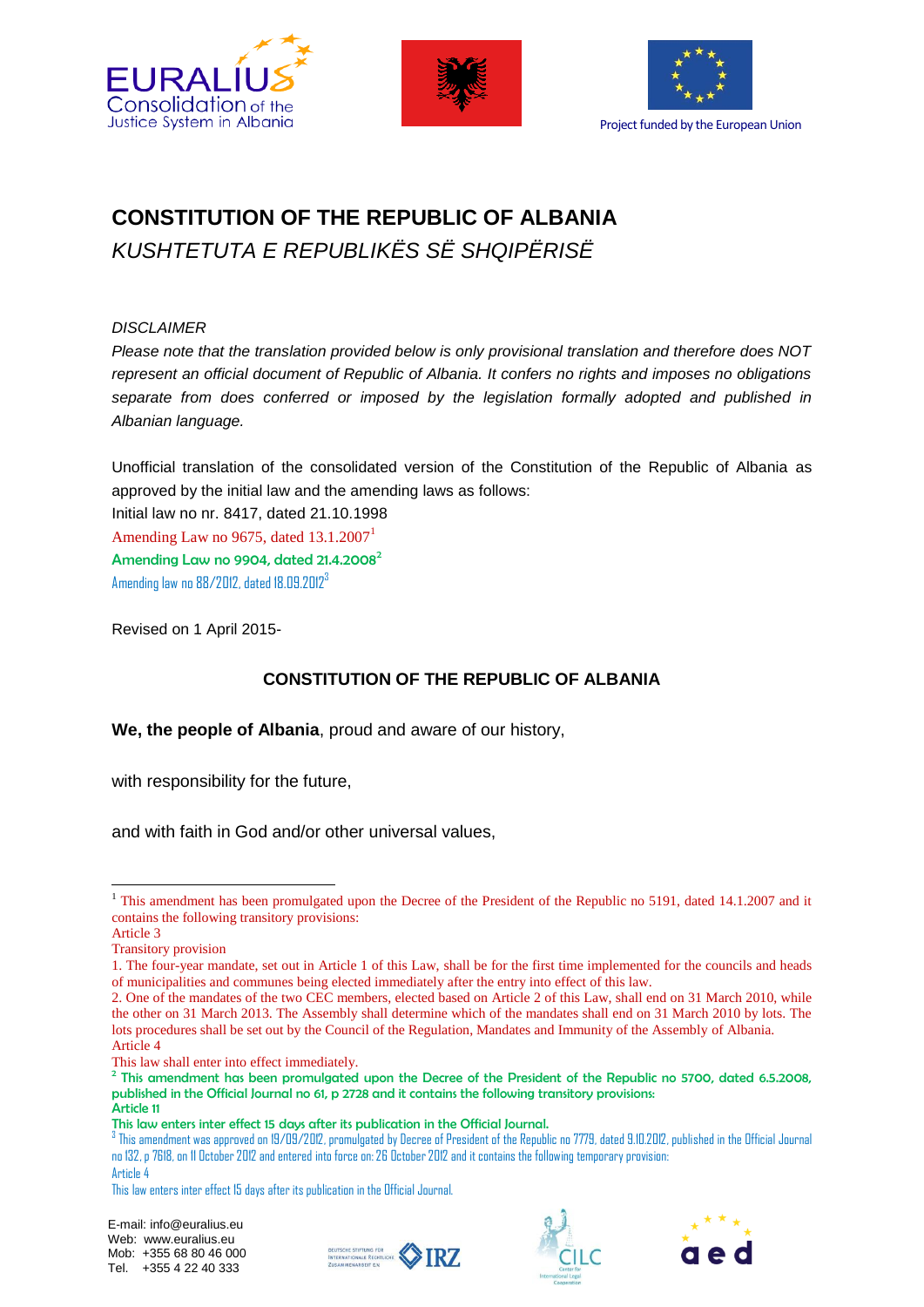with determination to build a state of law, social and democratic, to guarantee the fundamental human rights and freedoms,

with a spirit of religious coexistence and tolerance,

with a pledge to protect human dignity and personhood, as well as for the prosperity of the whole nation, for peace, well-being, culture and social solidarity,

with the centuries-old aspiration of the Albanian people for national identity and unity,

with a deep conviction that justice, peace, harmony and cooperation between nations are among the highest values of humanity.

### **WE ESTABLISH THIS CONSTITUTION**

# **PART ONE BASIC PRINCIPLES**

### **Article 1**

1. Albania is a parliamentary republic.

2. The Republic of Albania is a unitary and indivisible state.

3. Governance is based on a system of elections that are free, equal, general and periodic.

### **Article 2**

1. Sovereignty in the Republic of Albania belongs to the people.

2. The people exercise sovereignty through their representatives or directly.

3. For the maintenance of peace and national interests, the Republic of Albania may take part in a system of collective security, on the basis of a law approved by a majority of all the members of the Assembly.

### **Article 3**

The independence of the state and the integrity of its territory, dignity of the individual, human rights and freedoms, social justice, constitutional order, pluralism, national identity and inheritance, religious coexistence, as well as coexistence with, and understanding of Albanians for, minorities are the bases of this state, which has the duty of respecting and protecting them.

### **Article 4**

1. The law constitutes the basis and the boundaries of the activity of the state.

2. The Constitution is the highest law in the Republic of Albania.

3. The provisions of the Constitution are directly applicable, except when the Constitution provides otherwise.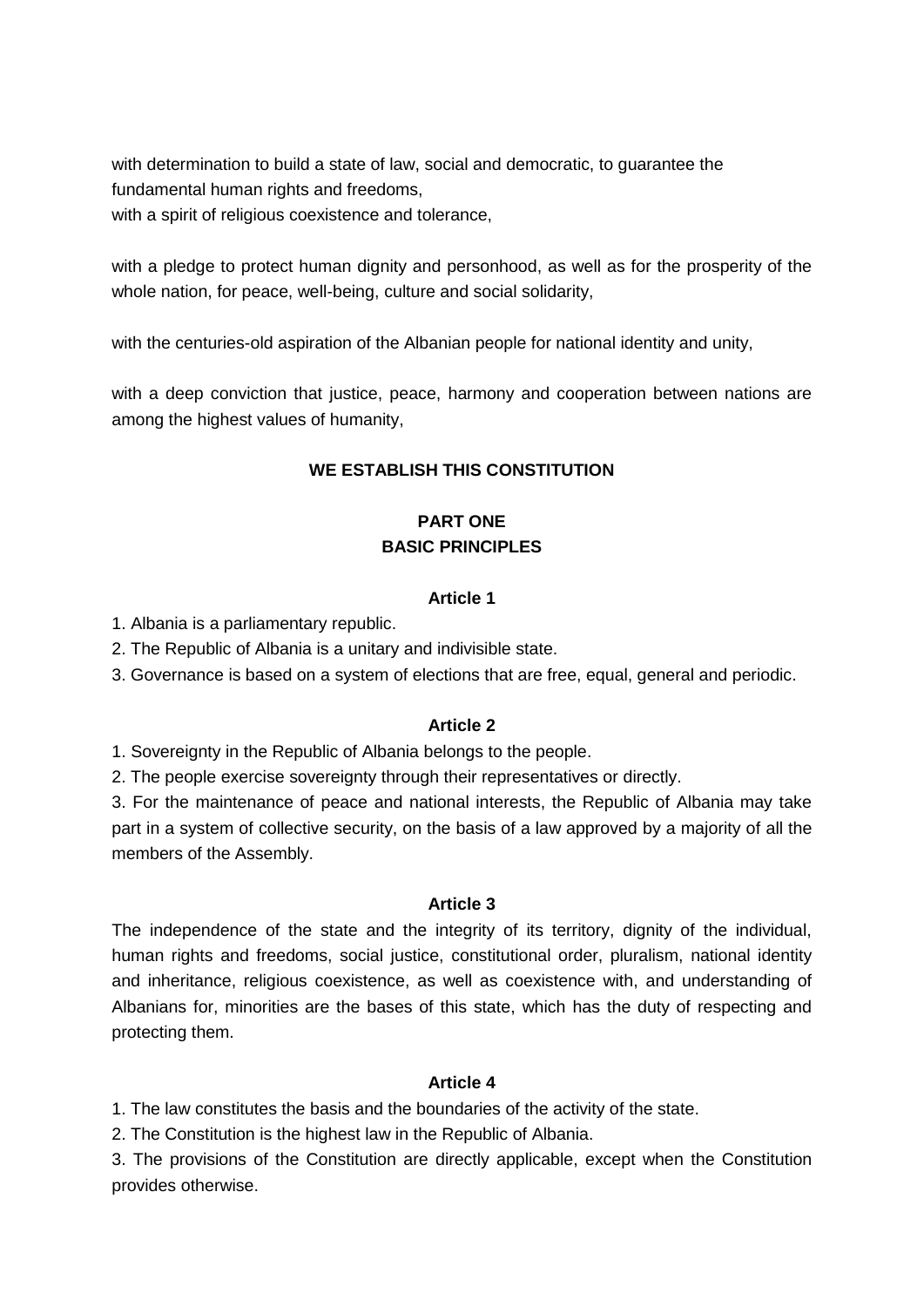The Republic of Albania applies international law that is binding upon it.

#### **Article 6**

The organization and functioning of the bodies contemplated by this Constitution are regulated by their respective laws, except when this Constitution provides otherwise.

#### **Article 7**

The system of government in the Republic of Albania is based on the separation and balancing of legislative, executive and judicial powers.

### **Article 8**

1. The Republic of Albania protects the national rights of the Albanian people who live outside its borders.

2. The Republic of Albania protects the rights of its citizens with a temporary or permanent residence outside its borders.

3. The Republic of Albania assures assistance for Albanians who live and work abroad in order to preserve and develop their ties with the national cultural inheritance.

#### **Article 9**

1. Political parties are created freely. Their organization shall conform with democratic principles.

2. Political parties and other organizations, whose programs and activity are based on totalitarian methods, that incite and support racial, religious, regional or ethnic hatred, that use violence to take power or influence state policies, as well as those with a secret character, are prohibited pursuant to the law.

3. The financial sources of parties as well as their expenses are always made public.

#### **Article 10**

1. In the Republic of Albania there is no official religion.

2. The state is neutral in questions of belief and conscience, and also, it guarantees the freedom of their expression in public life.

3. The state recognizes the equality of religious communities.

4. The state and the religious communities mutually respect the independence of one another and work together for the good of each of them and for all.

5. Relations between the state and religious communities are regulated on the basis of agreements achieved between their representatives and the Council of Ministers. These agreements are ratified by the Assembly.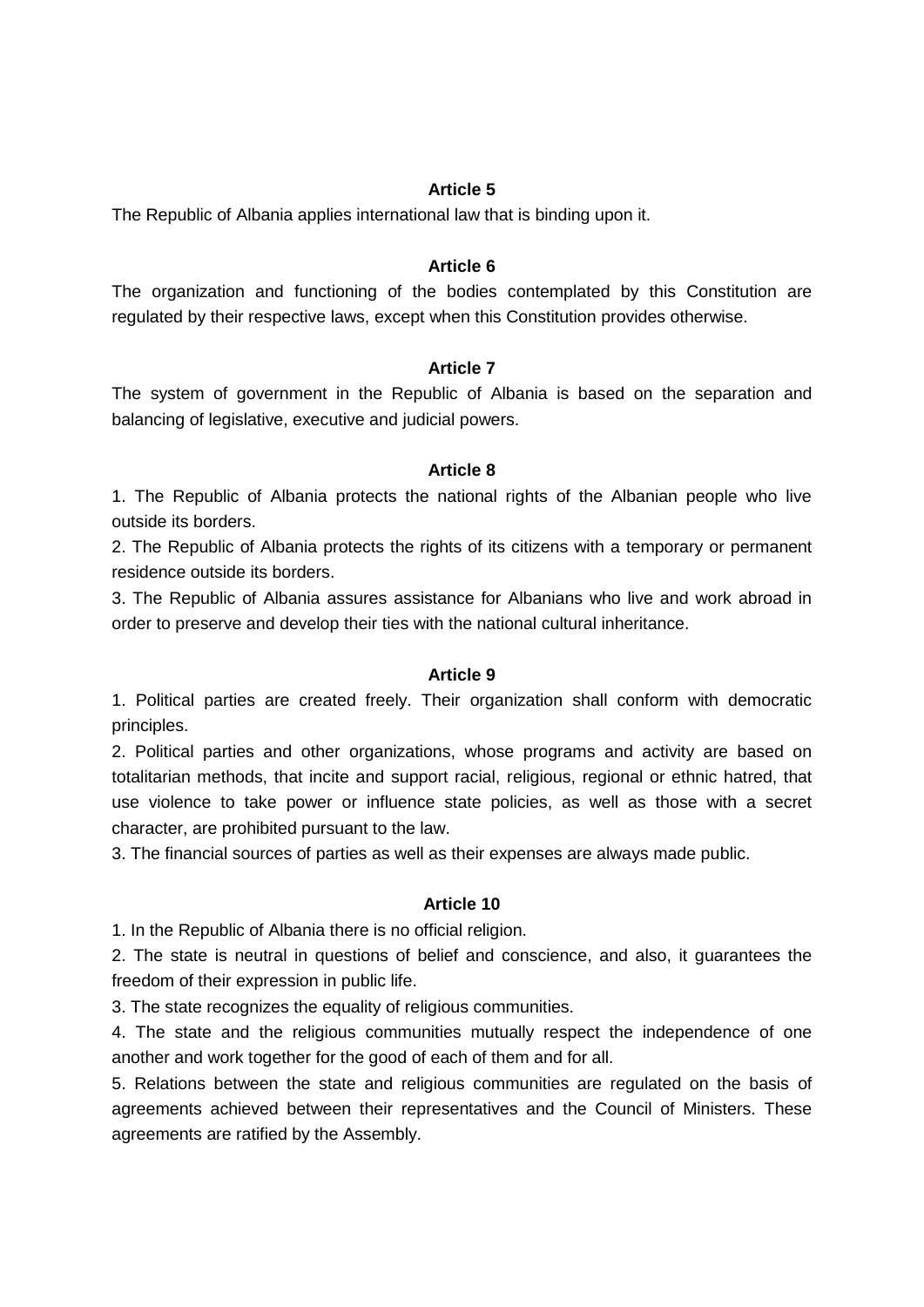6. Religious communities are legal entities. They have independence in the administration of their properties according to their principles, rules and canons, to the extent that interests of third parties are not infringed.

### **Article 11**

1. The economic system of the Republic of Albania is based on private and public property, as well as on a market economy and on freedom of economic activity.

2. Private and public property are equally protected by law.

3. Limitations on the freedom of economic activity may be established only by law and for important public reasons.

### **Article 12**

1. The armed forces secure the independence of the country, as well as protect its territorial integrity and constitutional order.

2. The armed forces maintain neutrality in political questions and are subject to civilian control.

3. No foreign military force may be situated in, or pass through, the Albanian territory, as well no Albanian military force may be sent abroad, except by a law approved by a majority of all members of the Assembly.

### **Article 13**

Local government in the Republic of Albania is founded upon the basis of the principle of decentralization of power and is exercised according to the principle of local autonomy.

### **Article 14**

1. The official language in the Republic of Albania is Albanian.

2. The national flag is red with a two-headed black eagle in the centre.

3. The seal of the Republic of Albania presents a red shield with a black, two-headed eagle

in the centre. At the top of the shield, in gold colour, is the helmet of Skanderbeg.

4. The national anthem is "United Around Our Flag."

5. The National Holiday of the Republic of Albania is the Flag Day, November 28.

6. The capital city of the Republic of Albania is Tirana.

7. The form and dimensions of the national symbols, the content of the text of the national anthem, and their use shall be regulated by law.

# **PART TWO**

# **THE FUNDAMENTAL HUMAN RIGHTS AND FREEDOMS**

# **CHAPTER I GENERAL PRINCIPLES**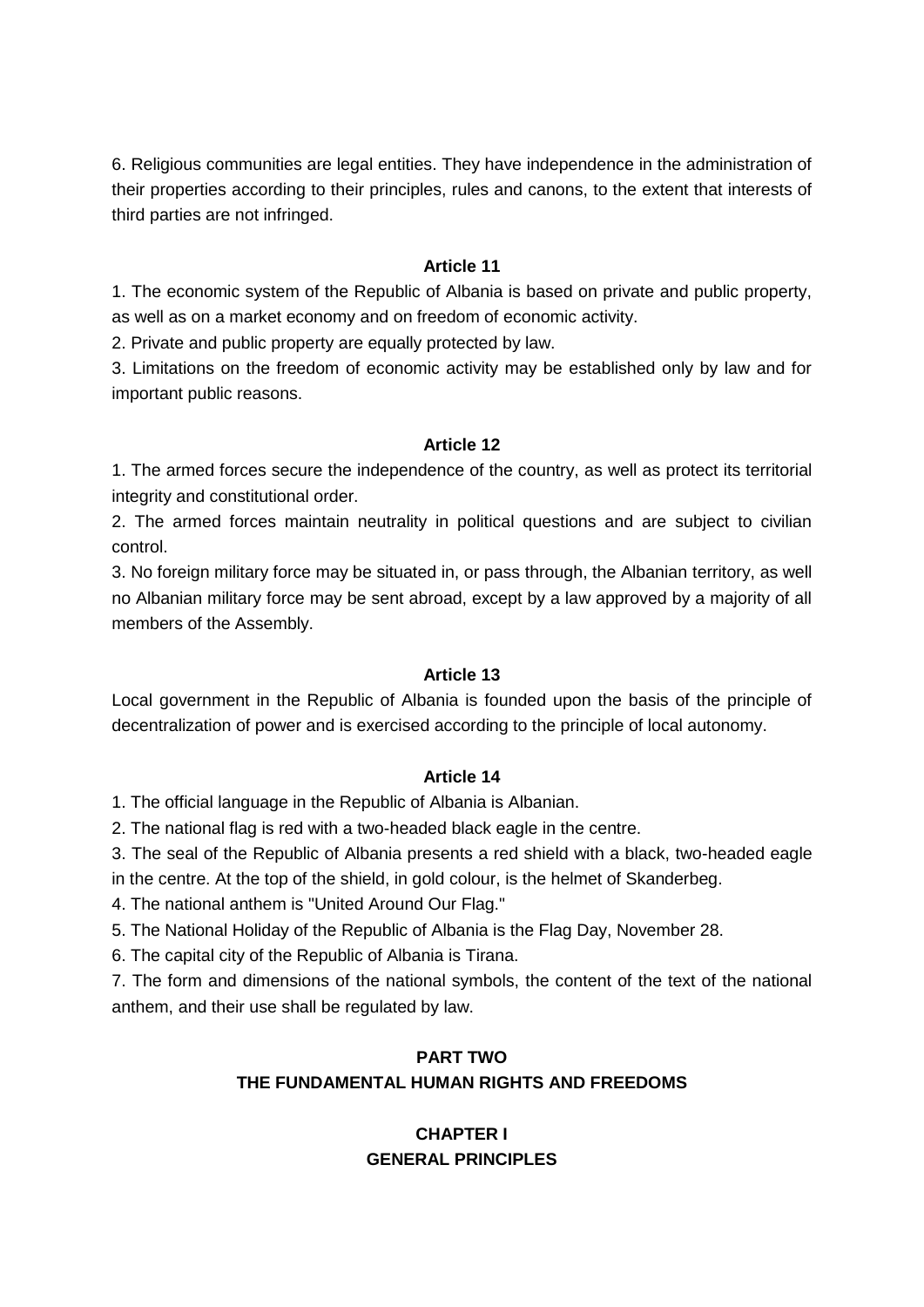1. The fundamental human rights and freedoms are indivisible, inalienable, and inviolable and stand at the basis of the entire juridical order.

2. The bodies of public power, in fulfilment of their duties, shall respect the fundamental rights and freedoms, as well as contribute to their realization.

#### **Article 16**

1. The fundamental rights and freedoms and the duties contemplated in this Constitution for Albanian citizens are also valid for foreigners and stateless persons in the territory of the Republic of Albania, except for cases when the Constitution specifically attaches the exercise of particular rights and freedoms with Albanian citizenship.

2. The fundamental rights and freedoms and the duties contemplated in this Constitution are valid also for legal persons so long as they comport with the general purposes of these persons and with the core of these rights, freedoms and duties.

### **Article 17**

1. The limitation of the rights and freedoms provided for in this Constitution may be established only by law for a public interest or for the protection of the rights of others. A limitation shall be in proportion with the situation that has dictated it.

2. These limitations may not infringe the essence of the rights and freedoms and in no case may exceed the limitations provided for in the European Convention on Human Rights.

### **Article 18**

1. All are equal before the law.

2. No one may be unjustly discriminated against for reasons such as gender, race, religion, ethnicity, language, political, religious or philosophical beliefs, economic condition, education, social status, or ancestry.

3. No one may be discriminated against for reasons mentioned in paragraph 2 whether reasonable and objective legal grounds do not exist.

#### **Article 19**

1. Everyone born of at least one parent with Albanian citizenship gains automatically Albanian citizenship. Albanian citizenship is gained also for other reasons provided by law. 2. An Albanian citizen may not lose his citizenship, except when he gives it up.

### **Article 20**

1. Persons who belong to national minorities exercise in full equality before the law the human rights and freedoms.

2. They have the right to freely express, without prohibition or compulsion, their ethnic, cultural, religious and linguistic belonging. They have the right to preserve and develop it, to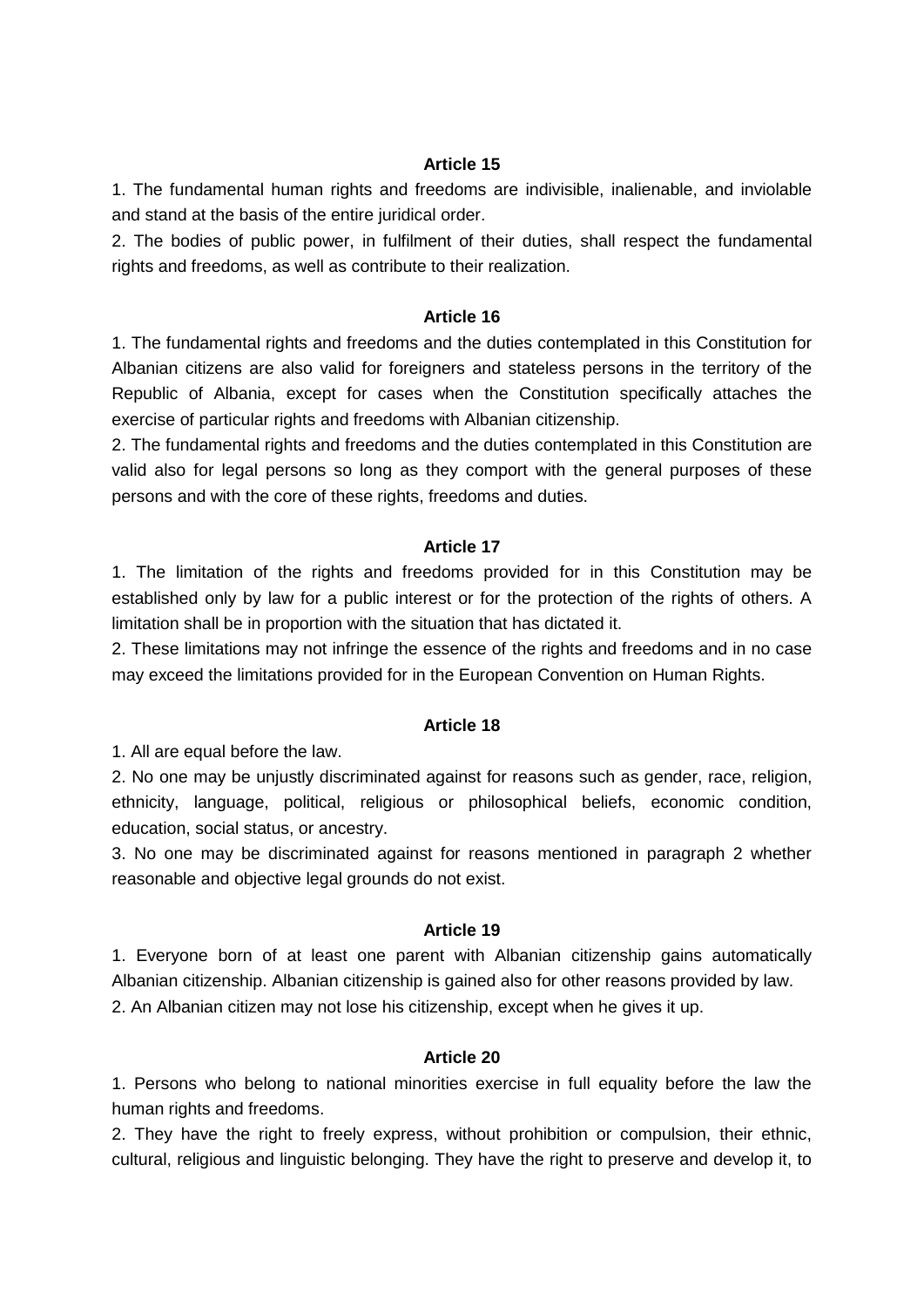study and to be taught in their mother tongue, as well as unite in organizations and associations for the protection of their interests and identity.

### **CHAPTER II--PERSONAL RIGHTS AND FREEDOMS**

### **Article 21**

The life of a person is protected by law.

### **Article 22**

1. Freedom of expression is guaranteed.

2. The freedom of the press, radio and television are guaranteed.

3. Prior censorship of a means of communication is prohibited.

4. The law may require the granting of authorization for the operation of radio or television stations.

### **Article 23**

1. The right to information is guaranteed.

2. Everyone has the right, in compliance with law, to get information about the activity of state organs, as well as of persons who exercise state functions.

3. Everybody is given the possibility to follow the meetings of elected collective bodies.

### **Article 24**

1. Freedom of conscience and of religion is guaranteed.

2. Everyone is free to choose or to change his religion or beliefs, as well as to express them individually or collectively, in public or private life, through cult, education, practices or the performance of rituals.

3. No one may be compelled or prohibited to take part in a religious community or in religious practices or to make his beliefs or faith public.

### **Article 25**

No one may be subjected to torture, cruel, inhuman or degrading punishment or treatment.

### **Article 26**

No one may be required to perform forced labour, except in cases of the execution of a judicial decision, the performance of military service, or for a service that results from a state of emergency, war or natural disaster that threatens human life or health.

### **Article 27**

1. No can be deprived of liberty except in the cases and according to the procedures provided by law.

2. Freedom of person may not be limited, except in the following cases: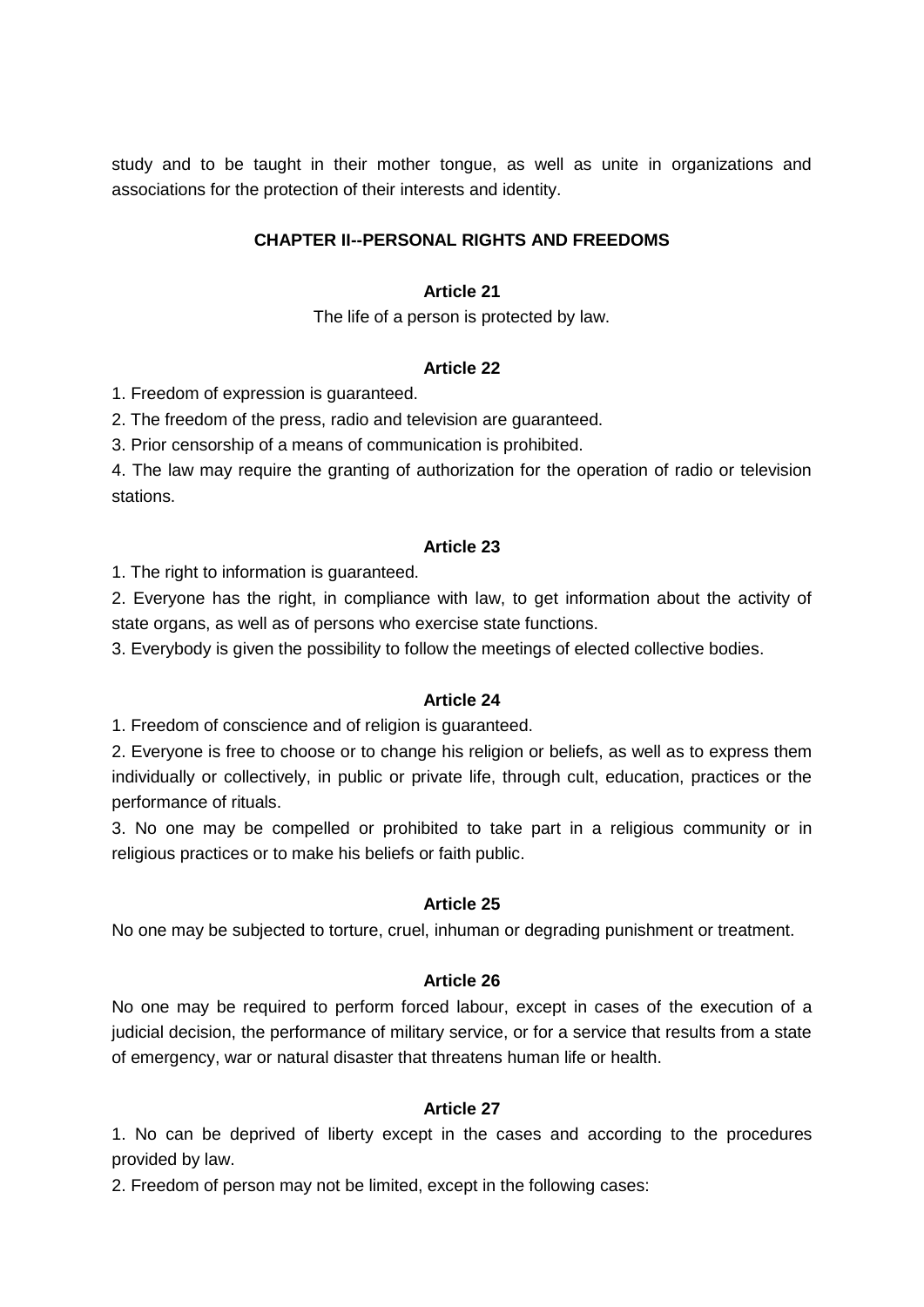a) when punished with imprisonment by a competent court;

b) for failure to comply with the lawful orders of the court or with an obligation set by law;

c) when there are reasonable suspicions that he has committed a criminal offense or to prevent the commission by him of a criminal offense or his escape after its commission;

ç) for the supervision of a minor for purposes of education or for escorting him to a competent organ;

d) when a person is the carrier of a contagious disease, mentally incompetent and dangerous to society;

dh) for illegal entry at state borders or in cases of deportation or extradition.

3. No one may be deprived of liberty just because of not being able to fulfil a contractual obligation.

### **Article 28**

1. Everyone who has been deprived of liberty has the right to be notified immediately, in a language that he understands, of the reasons for this measure, as well as of the charge made against him. The person who has been deprived of liberty shall be informed that he has no obligation to make a declaration and has the right to communicate immediately with a lawyer, and he shall also be given the possibility to realize his rights.

2. The person who has been deprived of liberty, according to Article 27, paragraph 2, subparagraph c), must be sent within 48 hours before a judge, who shall decide upon his pre-trial detention or release not later than 48 hours from the moment he receives the documents for review.

3. A person in pre-trial detention has the right to appeal the judge's decision. He has the right to be tried within a reasonable period of time or to be released on bail pursuant to law.

4. In all other cases, the person who has extra-judicially been deprived of liberty may address a judge at any time, who shall decide within 48 hours regarding the legality of this action.

5. Every person who has been deprived of liberty pursuant to Article 27, has the right to humane treatment and respect for his dignity.

### **Article 29**

1. No one may be charged or declared guilty of a criminal offence that was not considered as such by law at the time of its commission, with the exception of cases, that at the time of their commission, according to international law, constitute war crimes or crimes against humanity.

2. No punishment may be given that is more severe than that which was provided for by law at the time of commission of the criminal act.

3. The favourable criminal law has retroactive effect.

### **Article 30**

Everyone is considered innocent as long as his guilt is not proven by a final judicial decision.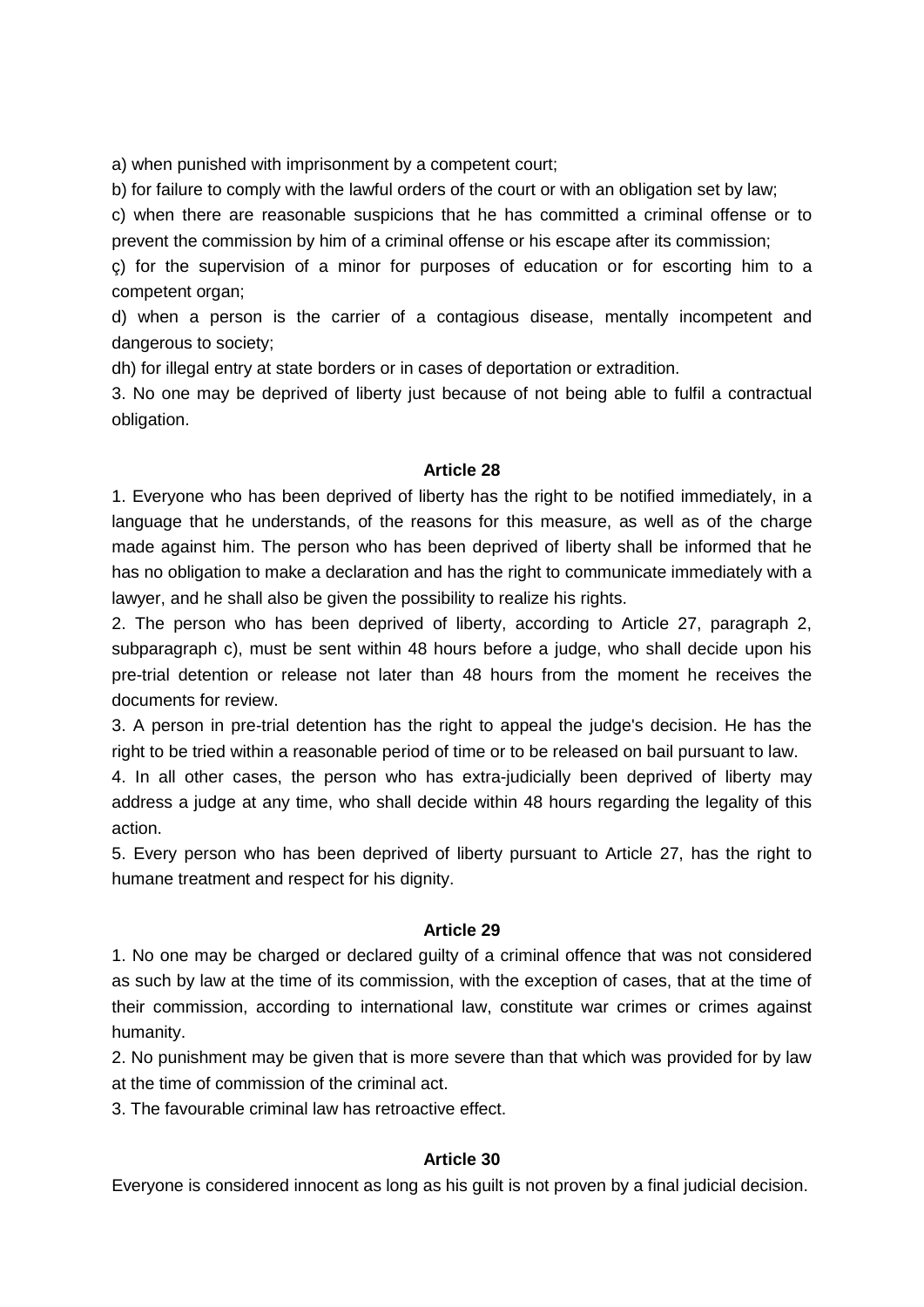During a criminal proceeding, everyone has the right:

a) to be notified immediately and in detail of the charge made against him, of his rights, as well as to have the possibility created to notify his family or those close to him;

b) to have the time and sufficient facilities to prepare his defence;

c) to have free of charge assistance of a translator, when he does not speak or understand the Albanian language;

ç) to be defended by himself or with the assistance of a defence lawyer chosen by him; to communicate freely and privately with him, as well as to be assured of free defence when he does not have sufficient means;

d) to ask witnesses who are present and to seek the presentation of witnesses, experts and other persons who can clarify the facts.

### **Article 32**

1. No one may be obliged to testify against himself or his family or to confess his guilt.

2. No one may be declared guilty on the basis of data collected in an unlawful manner.

### **Article 33**

1. Everyone has the right to be heard before being adjudicated.

2. A person who is hiding from justice may not take advantage of this right.

### **Article 34**

No one may be sentenced more than once for the same criminal act, nor be tried again, except for cases when the re-adjudication of the case is decided on by a higher court, in the manner specified by law.

### **Article 35**

1. No one may be obliged, except when the law requires it, to make public the data connected with his person.

2. The collection, use and making public of data about a person is done with his consent, except for the cases provided by law.

3. Everyone has the right to become acquainted with data collected about him, except for the cases provided by law.

4. Everyone has the right to request the correction or expunging of untrue or incomplete data or data collected in violation of law.

### **Article 36**

The freedom and secrecy of correspondence or any other means of communication are guaranteed.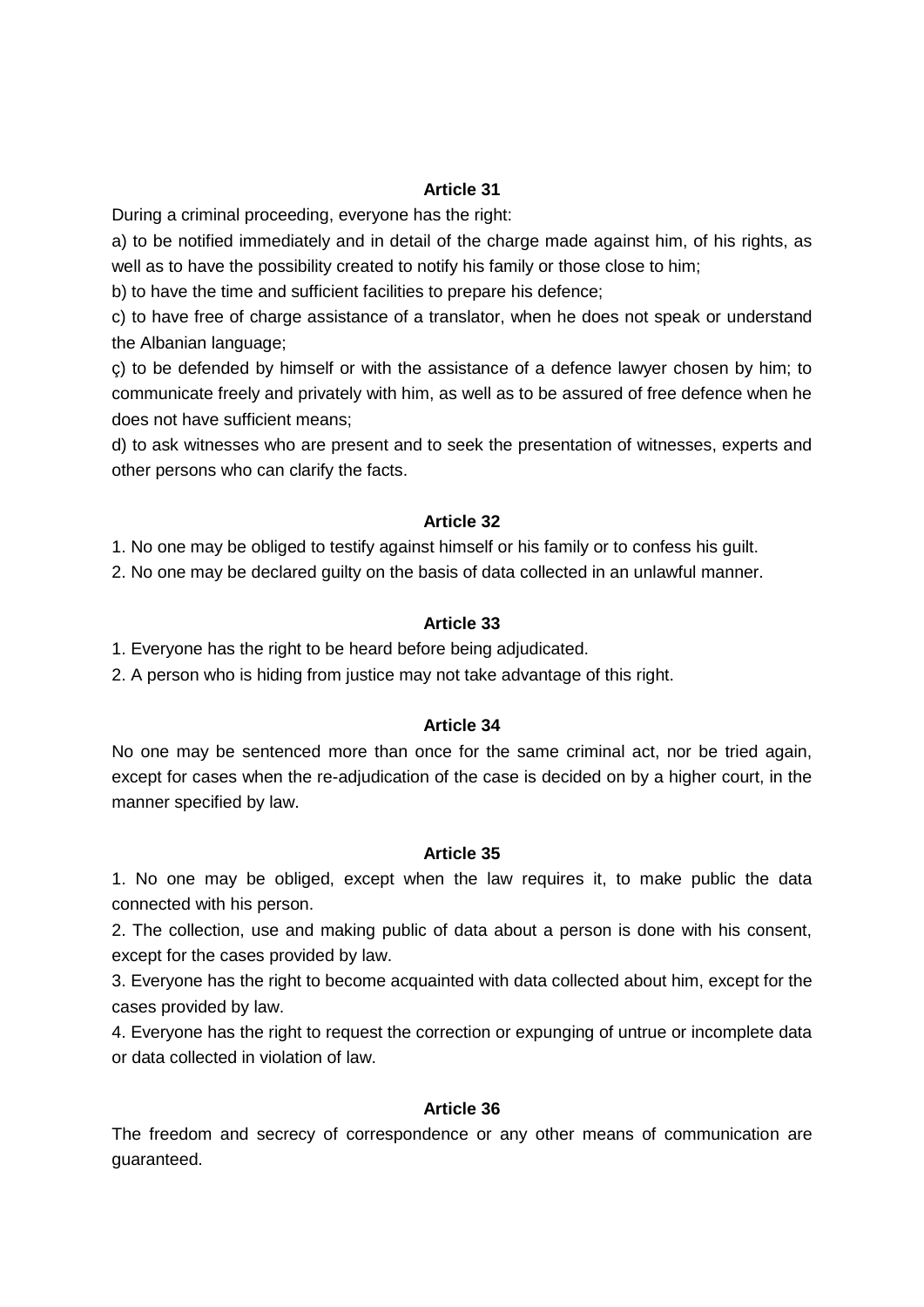1. The inviolability of the residence is guaranteed.

2. Searches of a residence, as well as the premises that are equivalent to it, may be done only in the cases and manner provided by law.

3. No one may be subjected to a personal search out of a criminal proceeding, with the exception of the cases of entry and exit of the territory of the state, or to avoid a risk that threatens public security.

### **Article 38**

1. Everyone has the right to choose his place of residence and to move freely to any part of the territory of the state.

2. No one may be hindered to go freely out of the state.

### **Article 39**

1. No Albanian citizen may be expelled from the territory of the state.

2. Extradition may be permitted only when it is expressly provided in international agreements, to which the Republic of Albania is a party, and only by judicial decision.

3. The collective expulsion of foreigners is prohibited. The expulsion of individuals is permitted under the conditions specified by law.

### **Article 40**

Foreigners have the right of refuge in the Republic of Albania according to law.

### **Article 41**

1. The right of private property is guaranteed.

2. Property may be gained by gift, inheritance, purchase, or any other classical means provided by the Civil Code.

3. The law may provide for expropriations or limitations in the exercise of a property right only for public interests.

4. The expropriations or limitations of a property right that are equivalent to expropriation are permitted only against fair compensation.

5. For disagreements connected with the extent of the compensation, a complaint may be filed in court.

### **Article 42**

1. The freedom, property, and rights recognized in the Constitution and by law may not be infringed without due process.

2. Everyone, for the protection of his constitutional and legal rights, freedoms, and interests, or in the case of an accusation raised against him, has the right to a fair and public trial, within a reasonable time, by an independent and impartial court specified by law.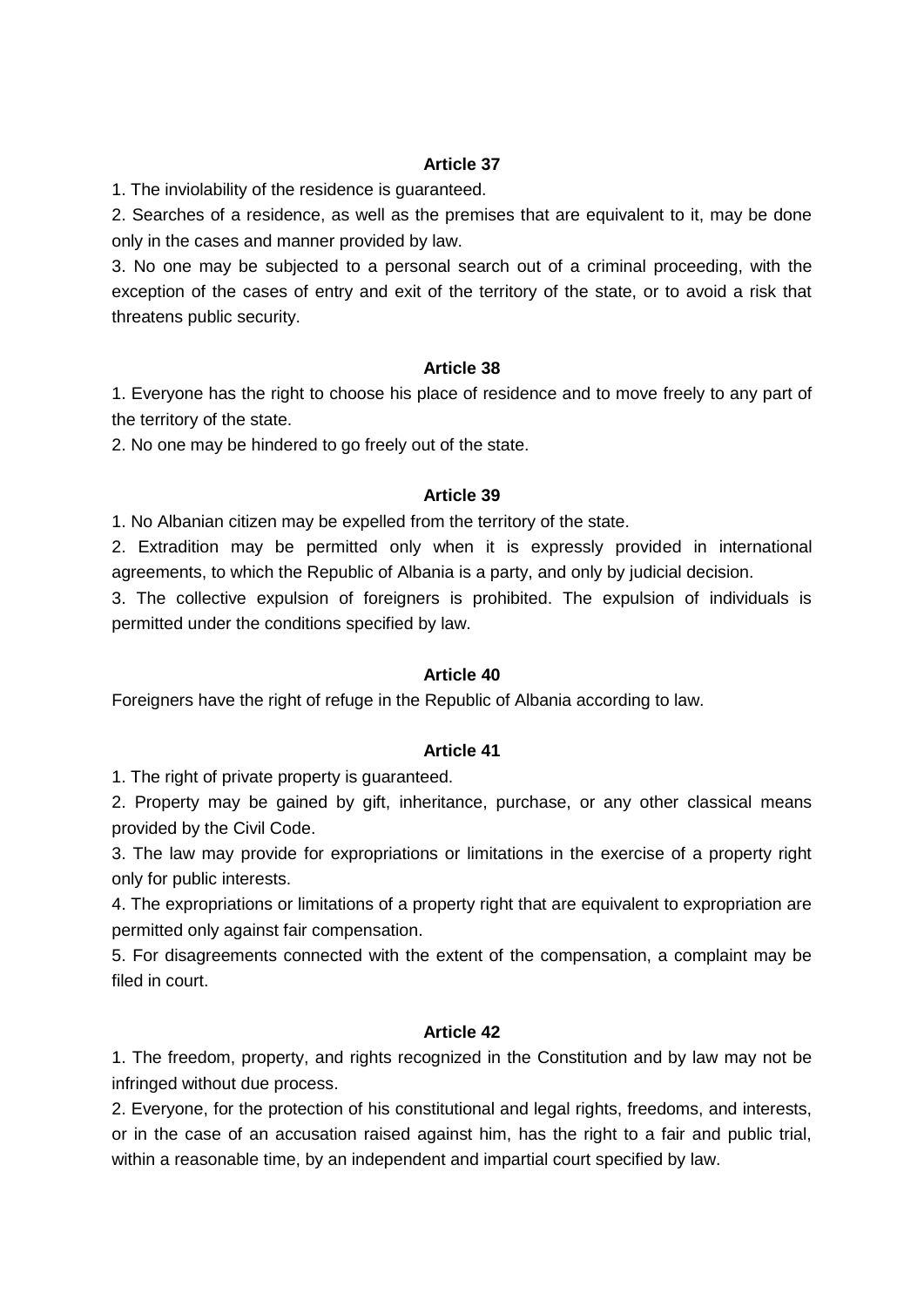Everyone has the right to appeal a judicial decision to a higher court, except when the Constitution provides otherwise.

### **Article 44**

Everyone has the right to be rehabilitated and/or indemnified in compliance with law if he is damaged because of an act, unlawful act or omission from state bodies.

# **CHAPTER III POLITICAL RIGHTS AND FREEDOMS**

### **Article 45**

1. Every citizen who has attained the age of 18, even on the date of the elections, has the right to elect and be elected.

2. Citizens who have been declared mentally incompetent by a final court decision are excluded from the right of election.

3. Convicts that are serving a sentence that deprives them of freedom have only the right to elect.

4. The vote is personal, equal, free and secret.

### **Article 46**

1. Everyone has the right to organize collectively for any lawful purpose.

2. The registration of organizations or associations in court is done according to the procedure provided by law.

3. Organizations or associations that pursue unconstitutional purposes are prohibited pursuant to law.

### **Article 47**

1. Freedom and unarmed participation in peaceful gatherings is guaranteed.

2. Peaceful gatherings in public squares and places are held in conformity with the law.

### **Article 48**

Everyone, by himself or together with others, may direct requests, complaints or comments to the public bodies, which are obliged to reply within the time limits and conditions set by law.

### **CHAPTER IV**

### **ECONOMIC, SOCIAL AND CULTURAL RIGHTS AND FREEDOMS**

**Article 49**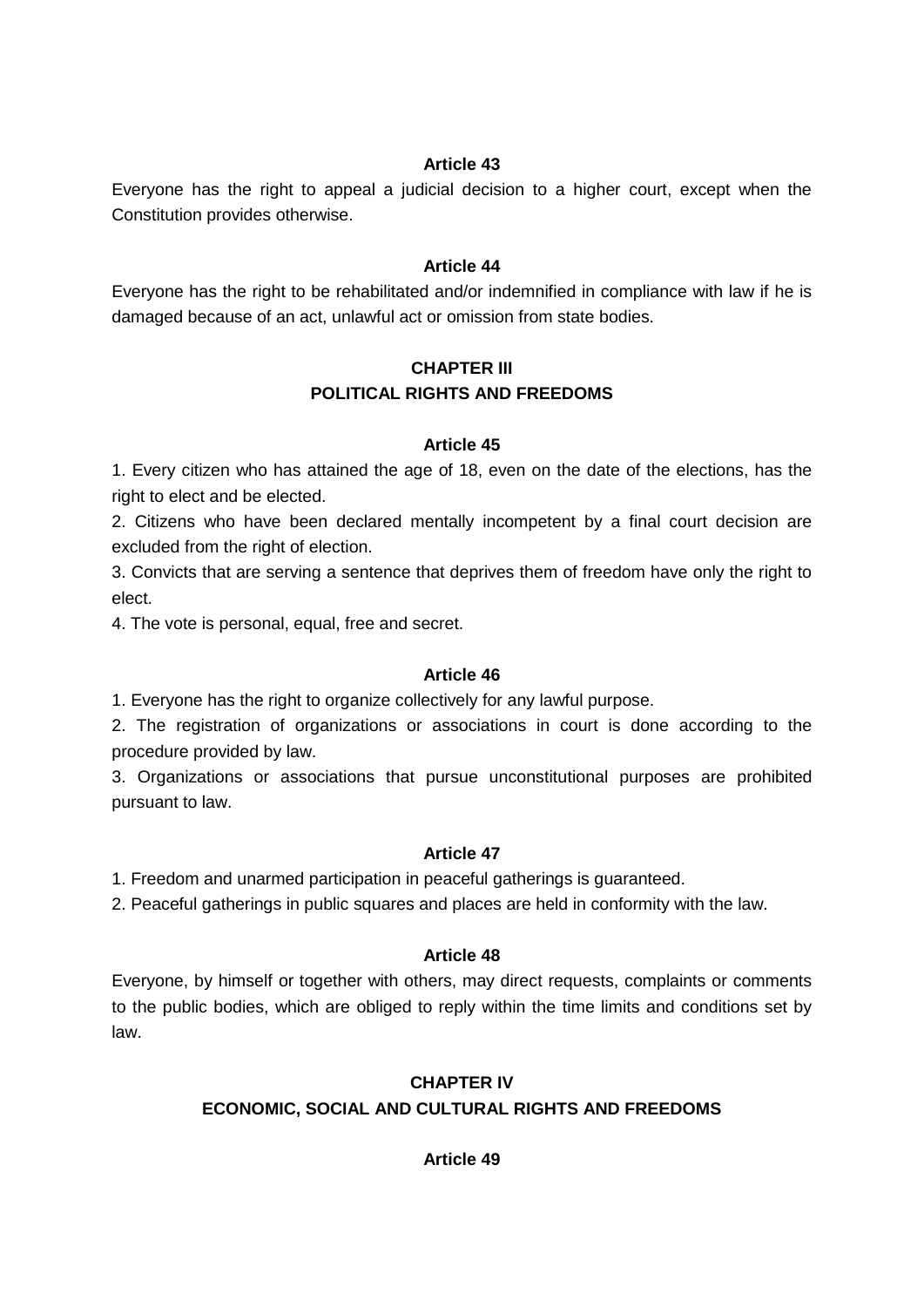1. Everyone has the right to earn the means of living by lawful work chosen or accepted by himself. He is free to choose his profession, place of work, as well as his own system of professional qualification.

2. Employees have the right to social insurance of work.

### **Article 50**

Employees have the right to unite freely in labour unions for the defence of their work interests.

### **Article 51**

1. The right of an employee to strike in connection with work relations is guaranteed.

2. Limitations on particular categories of employees may be established by law to ensure required services to the society.

### **Article 52**

1. Everyone has the right to social insurance in old age or when he is unable to work, according to a system set by law.

2. Everyone, who remains jobless for reasons independent of his/her volition, and has no other means of support, has the right to assistance under the conditions provided by law.

### **Article 53**

1. Everyone has the right to get married and have a family.

2. Marriage and family enjoy special protection of the state.

3. The entering into and dissolution of marriage are regulated by law.

# **Article 54**

1. Children, the young, pregnant women and new mothers have the right to special protection by the state.

2. Children born out of wedlock have equal rights with those born within marriage.

3. Every child has the right to be protected from violence, ill treatment, exploitation and use for work, especially under the minimum age for work, which could damage their health and morals or endanger their life or normal development.

# **Article 55**

1. Citizens enjoy in an equal manner the right to health care from the state.

2. Everyone has the right to health insurance pursuant to the procedure provided by law.

# **Article 56**

Everyone has the right to be informed about the status of the environment and its protection.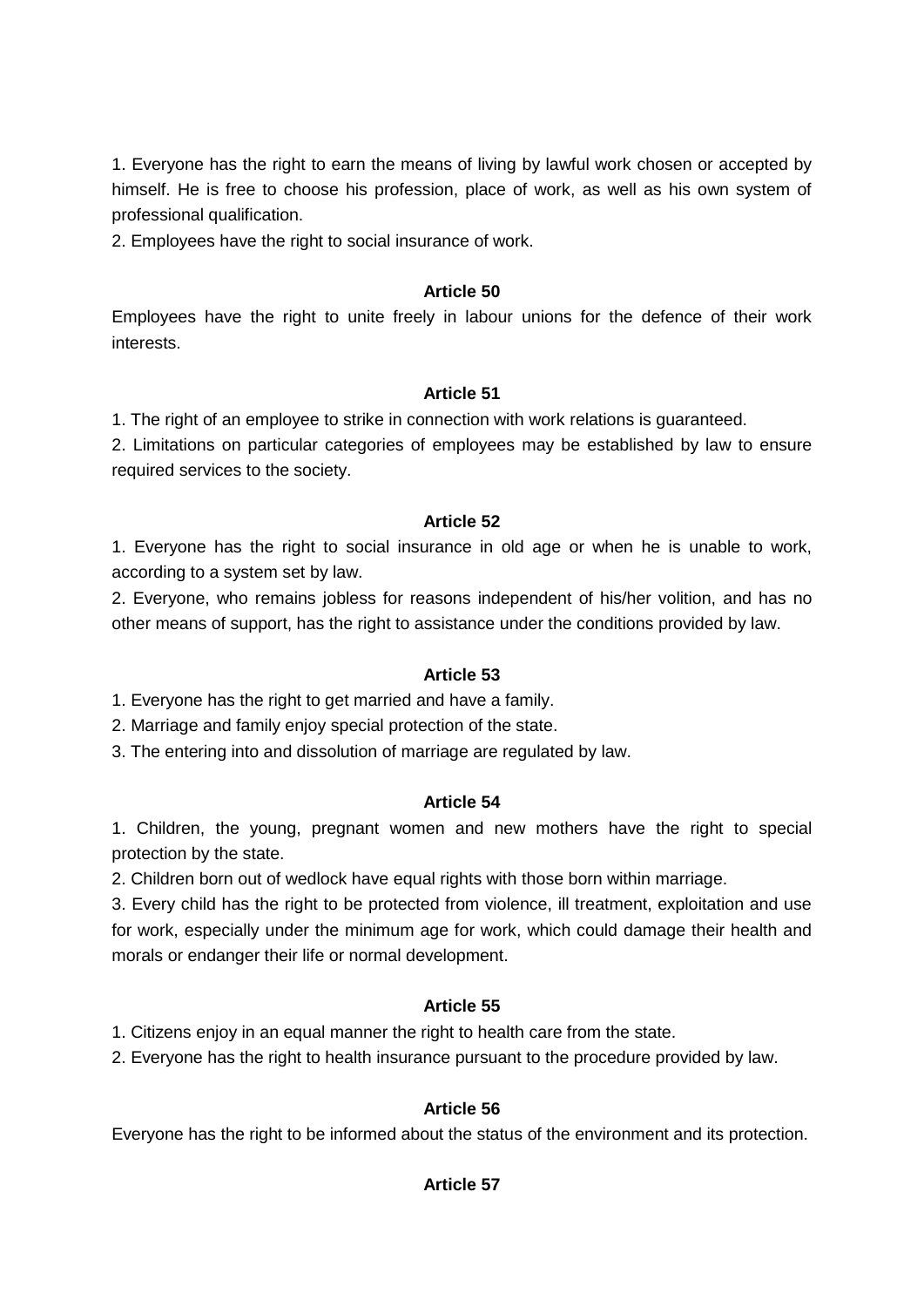1. Everyone has the right to education.

2. Mandatory school education is determined by law.

3. Public general high school education is open for all.

4. Professional high school education and higher education can be conditioned only on criteria of abilities.

5. Mandatory education and general high school education in public schools are free.

6. Pupils and students may also be educated in private schools of all levels, which are created and operated according to the law.

7. The autonomy and academic freedom of higher education institutions are guaranteed by law.

# **Article 58**

1. Freedom of artistic creation and scientific research, the use and profits deriving from them are guaranteed for all.

2. Copyright is protected by law.

# **CHAPTER V--SOCIAL OBJECTIVES**

### **Article 59**

1. The state, within its constitutional powers and the means at its disposal, aims to supplement private initiative and responsibility with:

a) employment under suitable conditions for all persons who are able to work;

b) fulfilment of the housing needs of its citizens;

c) the highest health, physical and mental standards possible;

ç) education and qualification according to ability of children and the young, as well as unemployed persons;

d) a healthy and ecologically adequate environment for the present and future generations;

dh) rational exploitation of forests, waters, pastures and other natural resources on the basis of the principle of sustainable development;

e) care and help for the aged, orphans and persons with disabilities;

ë) development of sports and recreation activities;

f) health rehabilitation, specialized education and integration in society of disabled people, as well as continual improvement of their living conditions;

g) protection of national cultural heritage and particular care for the Albanian language.

2. Fulfilment of social objectives may not be claimed directly in court. The law defines the conditions and extent to which the realization of these objectives can be claimed.

# **CHAPTER VI PEOPLE'S ADVOCATE**

**Article 60**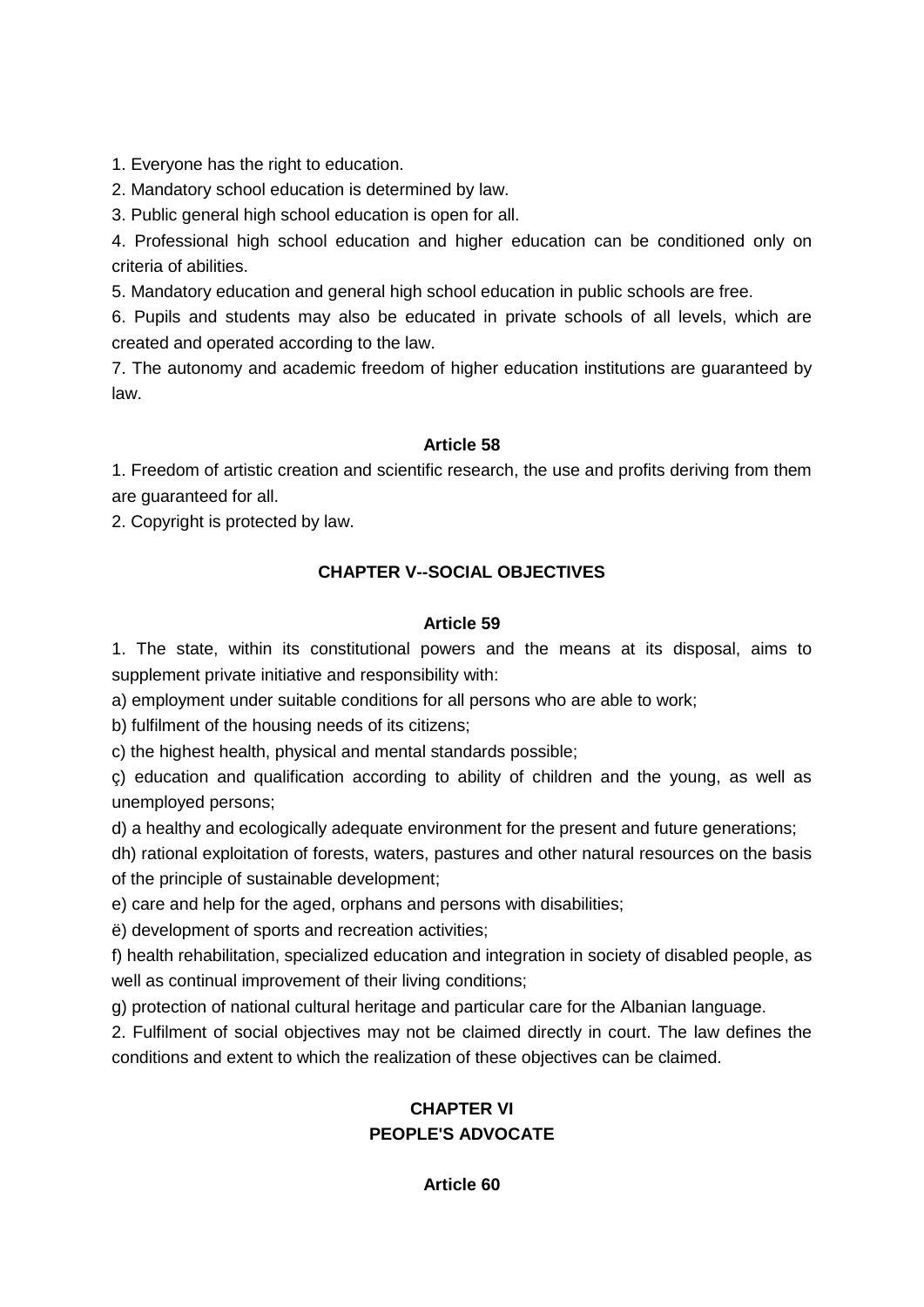1. The People's Advocate defends the rights, freedoms and lawful interests of individuals from unlawful acts or omissions of public administration bodies.

2. The People's Advocate is independent in the exercise of his duties.

3. The People's Advocate has his own budget, which he administers by himself. He proposes the budget pursuant to law.

#### **Article 61**

1. The People's Advocate is elected by three-fifths of all members of the Assembly for a fiveyear period, with the right for re-election.

2. Any Albanian citizen with higher education, and with recognized knowledge and recognized activity in the field of human rights and law may be the People's Advocate.

3. The People's Advocate enjoys the immunity of a judge of the High Court.

4. The People's Advocate may not take part in any political party, carry on any other political, state or professional activity, nor take part in the management organs of social, economic and commercial organizations.

### **Article 62**

1. The People's Advocate may be discharged only on grounded complaint of not less than one-third of the deputies.

2. In this case, the Assembly makes a decision with three-fifths of all its members.

#### **Article 63**

1. The People's Advocate presents an annual report before the Assembly.

2. The People's Advocate reports before the Assembly when it is requested from the Assembly, and he may request the Assembly to hear him on matters he deems important.

3. The People's Advocate has the right to make recommendations and to propose measures when he observes violations of human rights and freedoms by the public administration.

4. Public bodies and officials are obligated to present to the People's Advocate all documents and information requested by him.

# **PART THREE THE ASSEMBLY CHAPTER I ELECTION AND TERM**

#### **Article 64**

1. The Assembly consists of 140 deputies. One-hundred deputies are elected directly in singlemember electoral zones with an approximate number of voters. Forty deputies are elected from the multi-name lists of parties or party coalitions according to their respective order.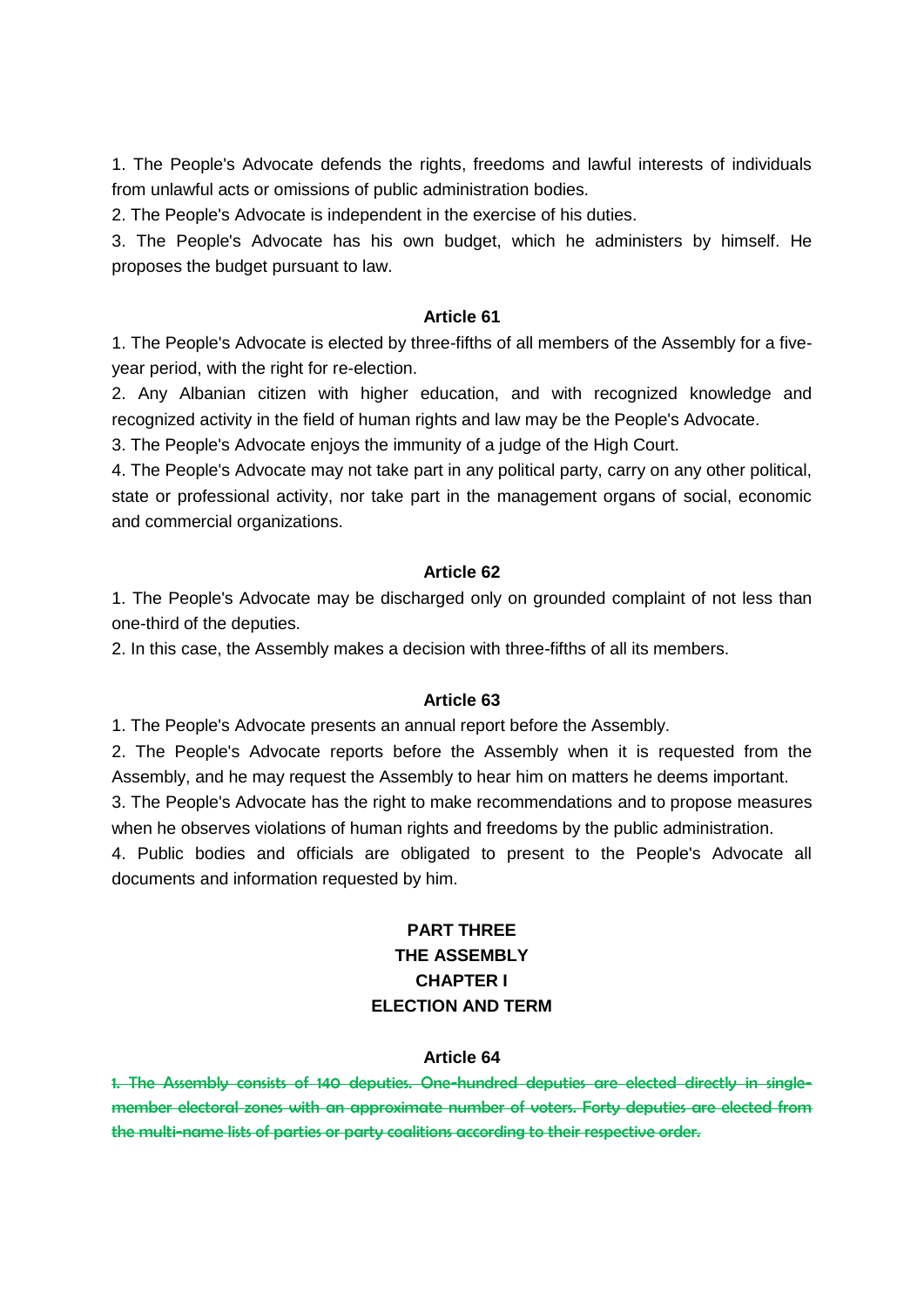2. The total number of deputies of a party or a party coalition shall be, to the closest possible extent, proportional to the valid votes won by them on the national scale in the first round of elections.

3. Parties that receive less than 2.5 per cent, and party coalitions that receive less than 4 per cent, of the valid votes on the national scale in the first round of elections do not benefit from their respective multi-name lists.

1. Assembly is composed of 140 deputies, elected on proportional system with multi-names electoral zones.

2. The multi-name electoral zone corresponds to the administrative division of one of the levels of the administrative-territorial organization.

3. Criteria and rules on the implementation of the proportional electoral system, on the determination of electoral zones and on the number of seats to be obtained in each electoral zone shall be defined by the law on elections.

#### **Article 65**

1. The Assembly is elected for four years.

2. Elections for the Assembly are held within 60 to 30 days before the end of the mandate and not later than 45 days after its dissolution.

3. The mandate of the Assembly continues until the first meeting of the new Assembly. In this interval, the Assembly may not issue laws or take decisions, except when extraordinary measures have been established.

1. The Assembly is elected every four years. The mandate of the Assembly starts with its first meeting after the elections and ends on the same date, of the same month of the fourth year from the date of the first meeting. In any case, the Assembly remains on duty until the first meeting of the newly elected Assembly.

2. Elections for the new Assembly are held in the nearest electoral period that precedes the date of the ending of the mandate of the Assembly. Electoral periods and the rules for holding the elections for the Assembly are determined by the law on elections.

3. If the Assembly is dissolved prior to the ending of its full mandate, elections are held no later than 45 days after its dissolution.

4. The Assembly may not approve laws during the period 60 days prior to the termination of its mandate until the first meeting of the new Assembly, except in cases when extraordinary measures have been imposed."

#### **Article 66**

The mandate of the Assembly is extended only in the case of war and for so long as it continues. When the Assembly is dissolved, it recalls itself.

#### **Article 67**

1. The newly elected Assembly is called to its first meeting by the President of the Republic no later than 20 days from the conclusion of the elections.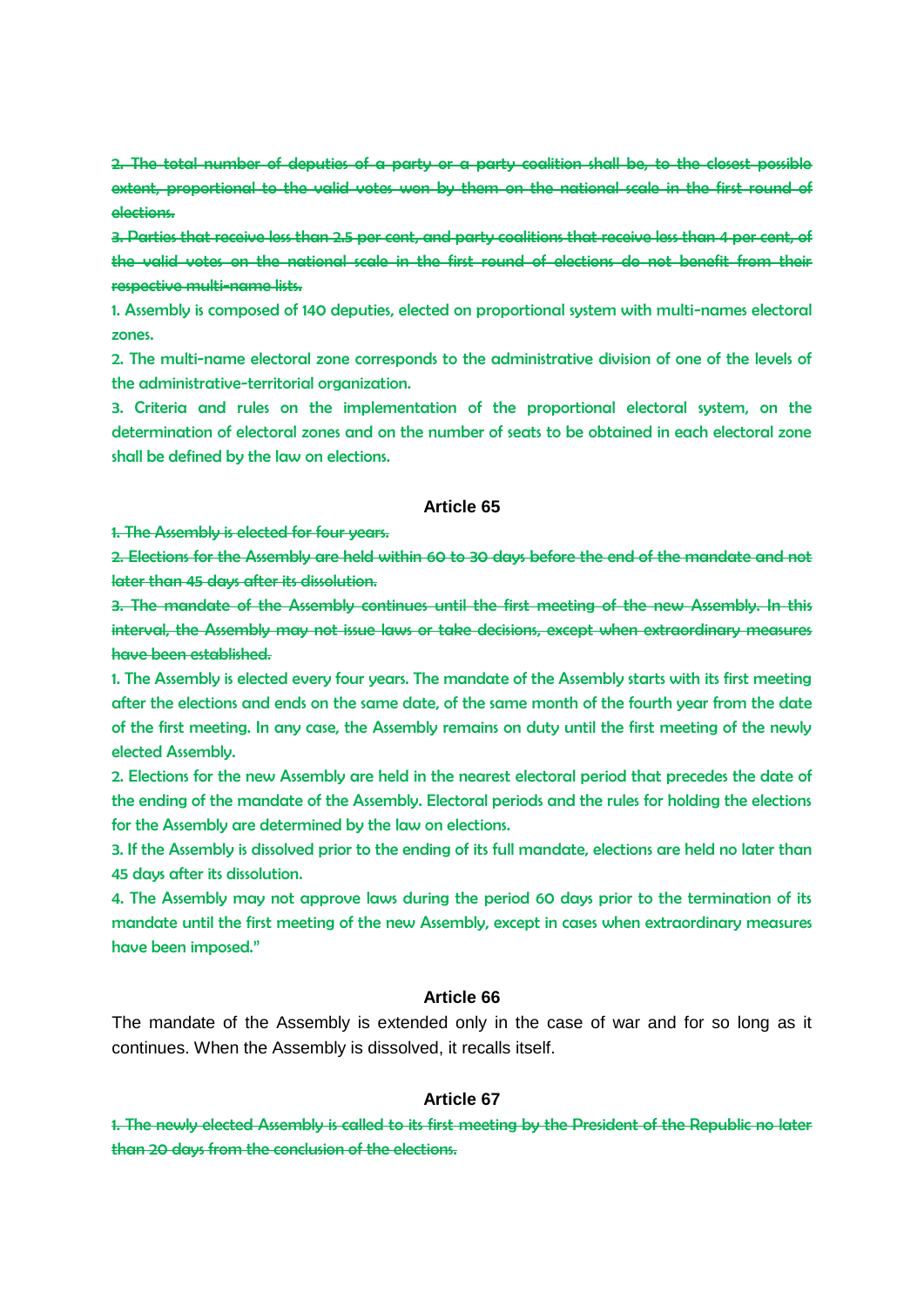2. If the President of the Republic does not exercise this power, the Assembly must convene itself within 10 days from the end of the term provided in paragraph 1 of this article.

1. The President of the Republic convenes the newly elected Assembly not earlier than the date of the termination of the mandate of the preceding Assembly, but no later than 10 days after such mandate has expired. If the preceding Assembly has been dissolved before the ending of its mandate, the President of the Republic convenes the new Assembly not later than 10 days since the announcement of the election results.

2. If the President of the Republic does not exercise such a competence, the Assembly convenes itself on the tenth day of the period of time provided in point 1 of this Article.

#### **CHAPTER II--THE DEPUTIES**

#### **Article 68**

1. Candidates for deputy may be presented only by political parties, coalitions of parties, and voters. 2. The rules for the designation of candidates for deputy, for the organization and conduct of the elections, as well as the definition of electoral zones and the conditions of validity for elections, are regulated by the electoral law.

1. Candidates for deputies shall be presented at the level of the electoral zone by political parties, electoral coalitions of political parties as well as by voters. A candidate may be presented by only one of the proposing subjects according to this section. The ranking of the candidates in the multiname lists may not be changed after the submission of the list to the respective electoral commission. The rules for the registration of the candidates for deputies are determined by the law on elections.

2. The law on elections shall also determine other necessary criteria and rules on the organization and conduct of elections, including those on registration of voters, conduct of electoral campaign, administration and validity of elections and declaration of their results.

#### **Article 69**

1. Without resigning from duty, the following may not run as candidates nor be elected deputies:

a) judges, prosecutors;

- b) military servicemen on active duty;
- c) police and National Security employees;
- ç) diplomatic representatives;

d)-mayors and heads of communes as well as prefects in the places where they carry out their duties;

dh) chairmen and members of the electoral commissions;

e) the President of the Republic and the high officials of the State Administration AS as provided by law.

2. A mandate gained in violation of paragraph 1 of this article is invalid.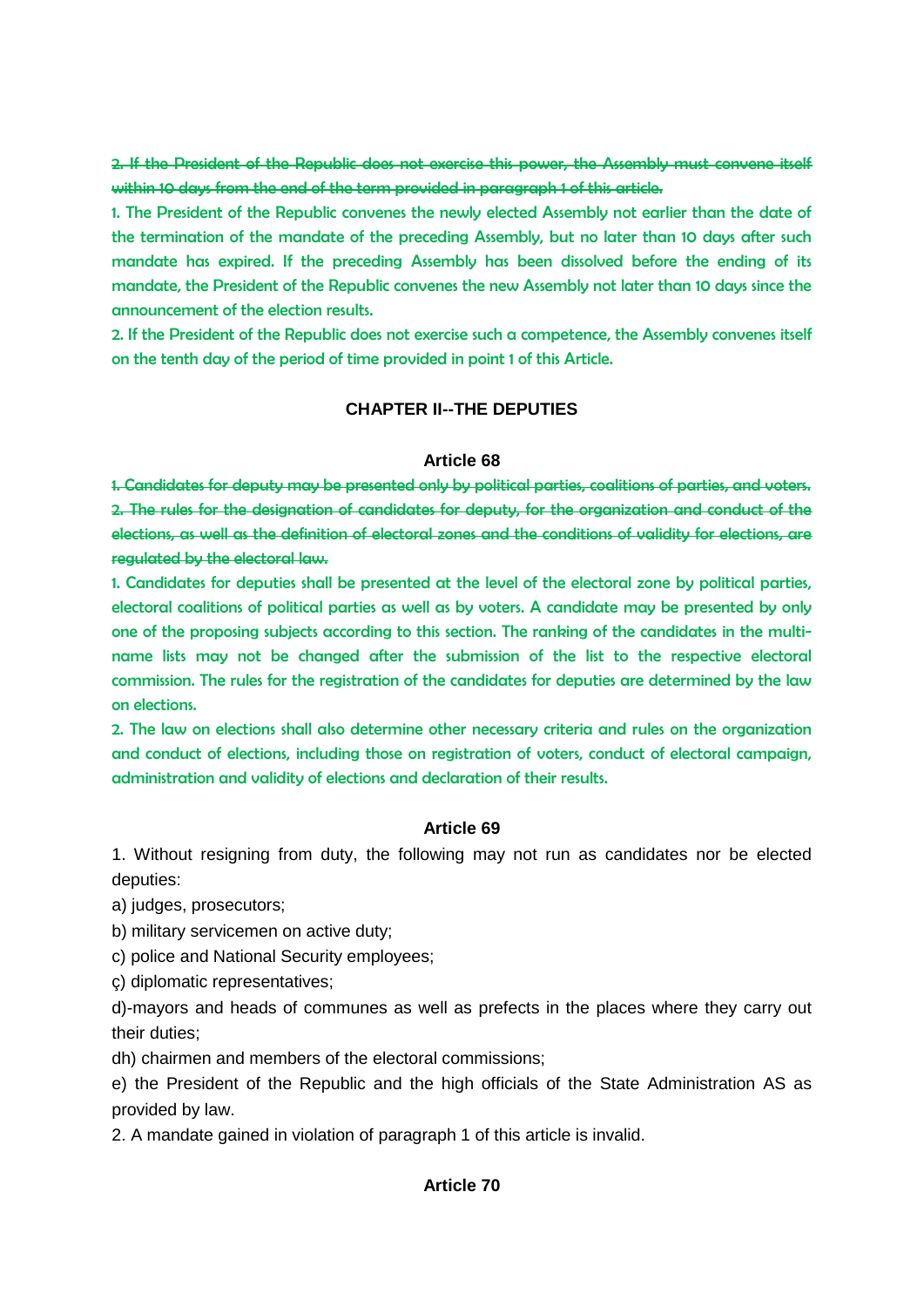1. Deputies represent the people and are not bound by any obligatory mandate.

2. Deputies may not simultaneously exercise any other public duty with the exception of that

of a member of the Council of Ministers. Other cases of incompatibility are specified by law.

3. Deputies may not carry out any profit-making activity that stems from the property of the state or of local government, nor may they profit from this property.

4. For every violation of paragraph 3 of this article, on the motion of the chairman of the Assembly or one-tenth of its members, the Assembly decides on sending the issue to the Constitutional Court, which determines the incompatibility.

### **Article 71**

1. The mandate of the deputy begins on the day when he is declared elected by the respective electoral commission.

2. The mandate of the deputy ends or is invalid, as the case may be:

a) when he does not take the oath;

b) when he resigns from the mandate;

c) when one of the conditions of ineluctability provided for in articles 69, and 70, paragraphs 2 and 3 is ascertained;

ç) when the mandate of the Assembly ends;

d) when he is absent for more than six consecutive months in the Assembly without reason.

dh) when he is convicted by a final court decision for commitment of a crime.

# **Article 72**

Before beginning the exercise of the mandate, the deputies take the oath in the Assembly.

### **Article 73**

1. A deputy does not bear responsibility for opinions expressed in the Assembly and votes given. This provision is not applicable in the case of defamation.

2. A deputy may not be criminally prosecuted without the authorization of the Assembly. Authorization is also required when he is to be arrested.

3. A deputy may be detained or arrested without authorization when he is apprehended during or immediately after the commission of a serious crime. In these cases, the General Prosecutor immediately notifies the Assembly, which, when it determines that the proceeding is misplaced, decides to lift the measure.

4. For issues contemplated in paragraphs 2 and 3, the Assembly decides by secret vote.

1. The deputy is not held responsible for opinions expressed in the Assembly and votes cast by him in the exercise of the function. This provision is not applicable in the case of defamation.

2. A deputy cannot be arrested or deprive him of liberty in any form nor may a personal search or a search of the residence be exercised against him without the authorisation of the Assembly.

3. A deputy can be arrested or detained without authorisation when he is captured during or immediately after the commission of a crime. In those cases, the General Prosecutor immediately notifies the Assembly, which, when it finds that there is no room for proceedings, orders the lifting of the measure.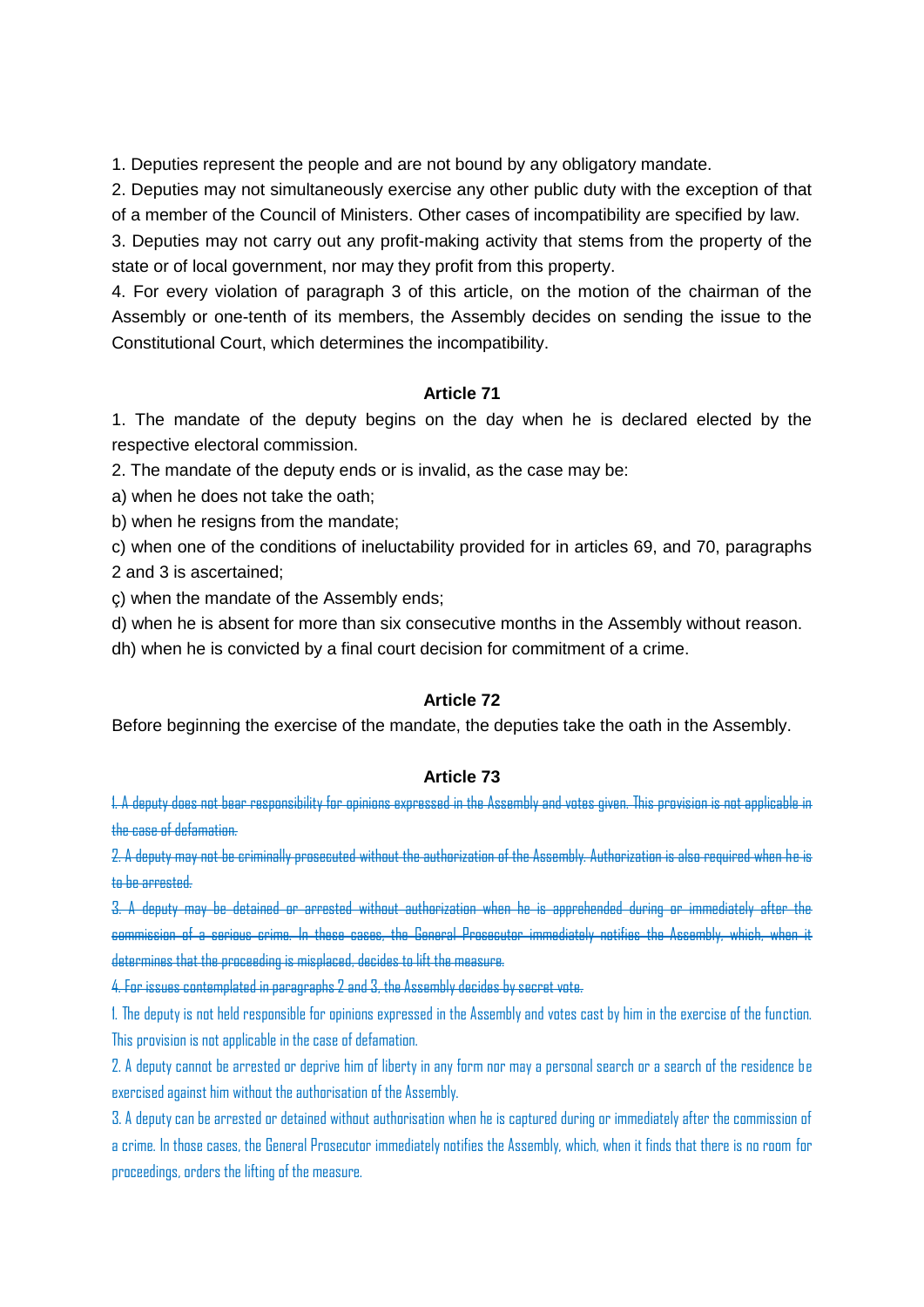4. For the cases provided in paragraphs 2 and 3 of this article, the Assembly may hold discussions in closed sessions for reasons of data protection. The decision is taken by open voting."

# **CHAPTER III ORGANIZATION AND FUNCTIONING**

#### **Article 74**

1. The Assembly conducts its annual work in two sessions. The first session begins on the third Monday of January and the second session on the first Monday of September.

2. The Assembly meets in extraordinary session when it is requested by the President of the Republic, the Prime Minister or by one-fifth of all the deputies.

3. Extraordinary sessions are called by the Speaker of the Assembly on the basis of a determined agenda.

#### **Article 75**

1. The Assembly elects and discharges its chairman.

2. The Assembly is organized and functions according to regulations approved by the majority of all the members.

#### **Article 76**

1. The Chairman chairs debates, directs the work, assures respect for the rights of the Assembly and its members, as well as represents the Assembly in relations with others.

2. The highest civil employee of the Assembly is the General Secretary.

3. Other services necessary for the functioning of the Assembly are carried out by other employees, as specified in the internal regulation.

### **Article 77**

1. The Assembly elects standing committees from its ranks and may also establish special committees.

2. The Assembly has the right and, upon the request of one-fourth of its members is obliged, to designate investigation committees to review a particular issue. Its conclusions are not binding on the courts, but they may be made known to the office of the prosecutor, which evaluates them according to legal procedures.

3. Investigation committees operate according to the procedures set by law.

### **Article 78**

1. The Assembly decides with a majority of votes, in the presence of more than half of its members, except for the cases where the Constitution provides for a qualified majority.

2. Meetings of the deputies, which are convened without being called in accordance to the regulations, do not have any effect.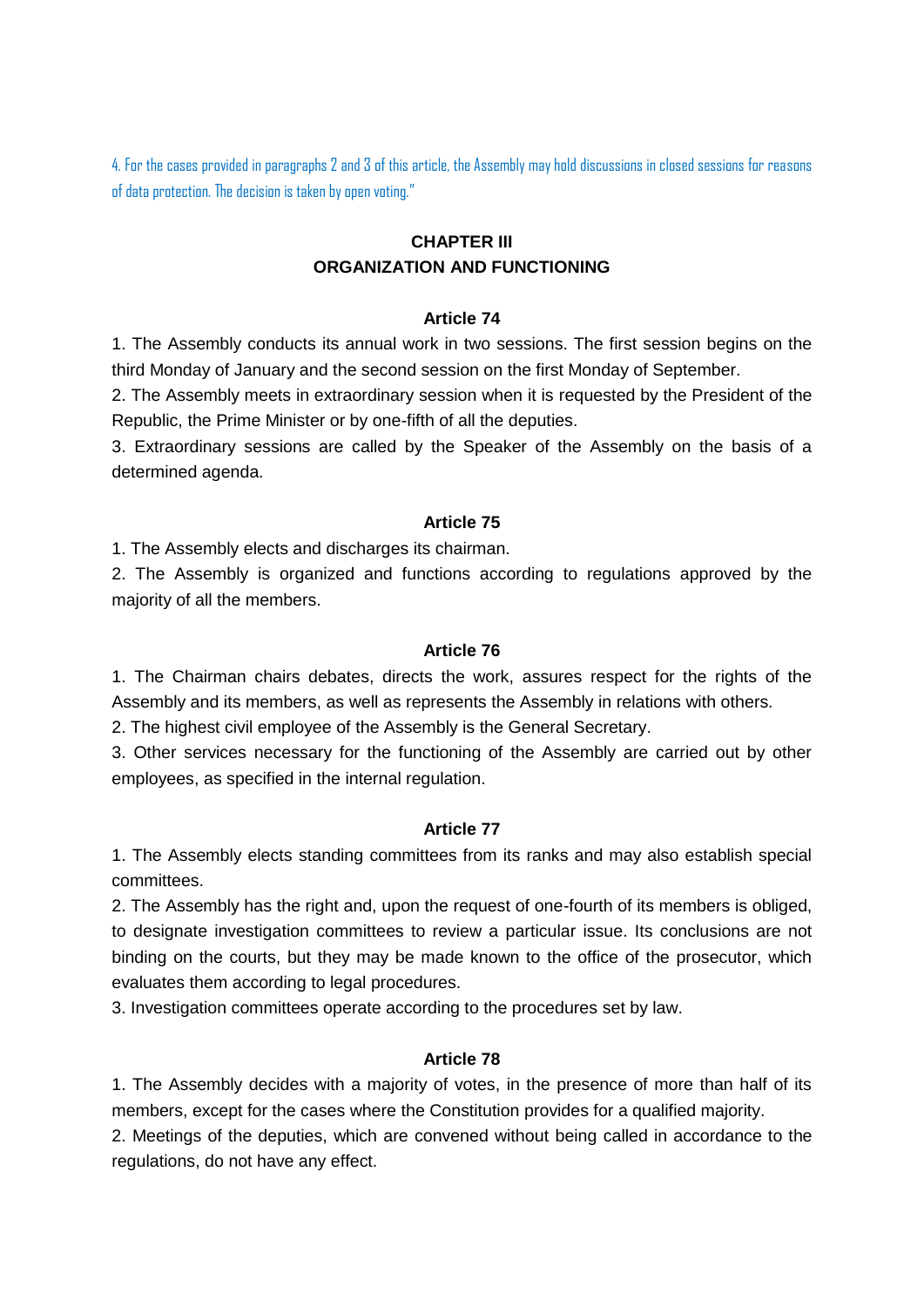1. Meetings of the Assembly are open.

2. At the request of the President of the Republic, the Prime Minister or one-fifth of the deputies, meetings of the Assembly may be closed, when a majority of all its members have voted in favour of it.

#### **Article 80**

1. The Prime Minister and any other member of the Council of Ministers is obligated to answer to interpellations and questions of the deputies within three weeks.

2. A member of the Council of Ministers has the right to take part in meetings of the Assembly or of its committees; he is given the floor whenever he requests it.

3. The heads of state institutions, on request of the parliamentary committees, give explanations and inform on specific issues of their activity to the extent that law permits.

# **CHAPTER IV THE LEGISLATIVE PROCESS**

#### **Article 81**

1. The Council of Ministers, every deputy, and 20,000 electors each have the right to propose laws.

2. The following are approved by three-fifths of all members of the Assembly:

a) the laws for the organization and operation of the institutions provided for in the Constitution;

b) the law on citizenship;

c) the law on general and local elections;

ç) the law on referendum;

d) the codes;

dh) the law for the state of emergency;

e) the law on the status of public functionaries;

ë) the law on amnesty;

f) the law on administrative divisions of the Republic.

### **Article 82**

1. The proposal of laws, when this is the case, must always be accompanied by a report that justifies the financial expenses for its implementation.

2. No non-governmental draft law that brings about an increase in the expenses of the state budget or diminishes income can be approved without taking the opinion of the Council of Ministers, which must be given within 30 days from the date of receiving the draft law.

3. If the Council of Ministers does not give an answer within the above term, the draft law passes for review according to the normal procedure.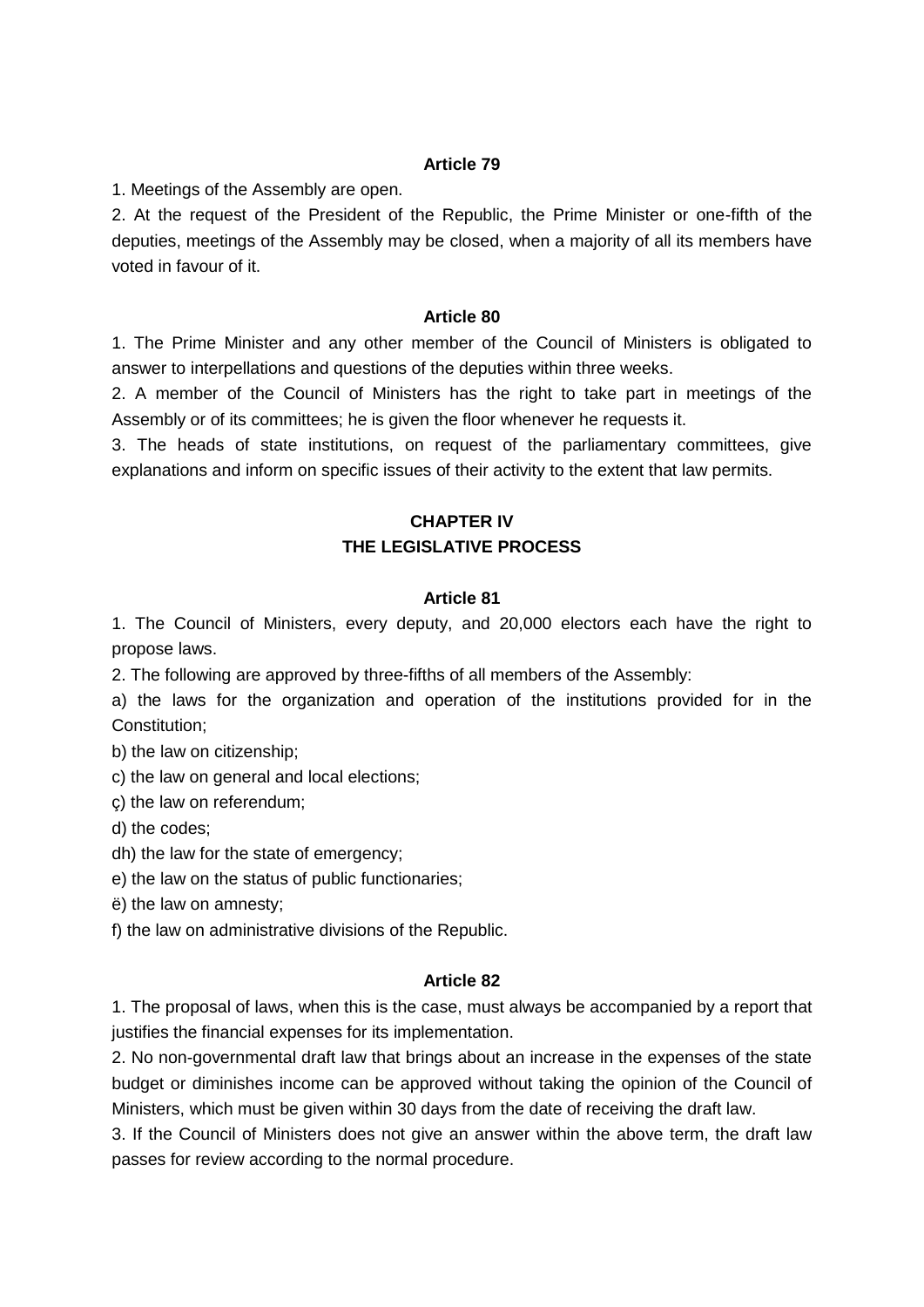1. A draft law is voted on three times: in principle, article by article, and in its entirety.

2. The Assembly may, at the request of the Council of Ministers or one-fifth of all the deputies, review and approve a draft law with an expedited procedure, but not sooner than one week from the beginning of the procedure of review.

3. The expedited procedure is not permitted for the review of the draft laws provided for in Article 81, paragraph 2, with the exception of subparagraph a.

### **Article 84**

1. President of the Republic promulgates the approved law within 20 days from its presentation.

2. The law shall be considered as promulgated, if the President does not assume the entitlements provided for in paragraph 1 of this Article and in paragraph 1 of Article 85.

3. The law shall enter into effect not earlier than 15 days since its publication in the Official Journal.

4. In the event of the extraordinary measures, as well as in case of need and emergency, the law shall enter into effect immediately, after being announced publicly. The law shall be published in the upcoming edition of the Official Journal.

### **Article 85**

1. The President of the Republic has the right to return a law for review only once.

2. The decree of the President for the review of a law loses its effect when a majority of all the members of the Assembly vote against it.

### **PART FOUR**

### **THE PRESIDENT OF THE REPUBLIC**

### **Article 86**

1. The President of the Republic is the Head of State and represents the unity of the people.

2. Only an Albanian citizen by birth who has been a resident in Albania for not less than the past 10 years and who has reached the age of 40 may be elected President.

### **Article 87**

1. A candidate for President is proposed to the Assembly by a group of not less than 20 of its members. A member is not permitted to take part in more than one proposing group.

2. The President of the Republic is elected by secret vote and without debate by the Assembly by a majority of three-fifths of all its members.

3. When this majority is not reached in the first voting, a second voting takes place within 7 days from the day of the first voting.

4. When this majority is not reached even in the second voting, a third voting takes place within 7 days.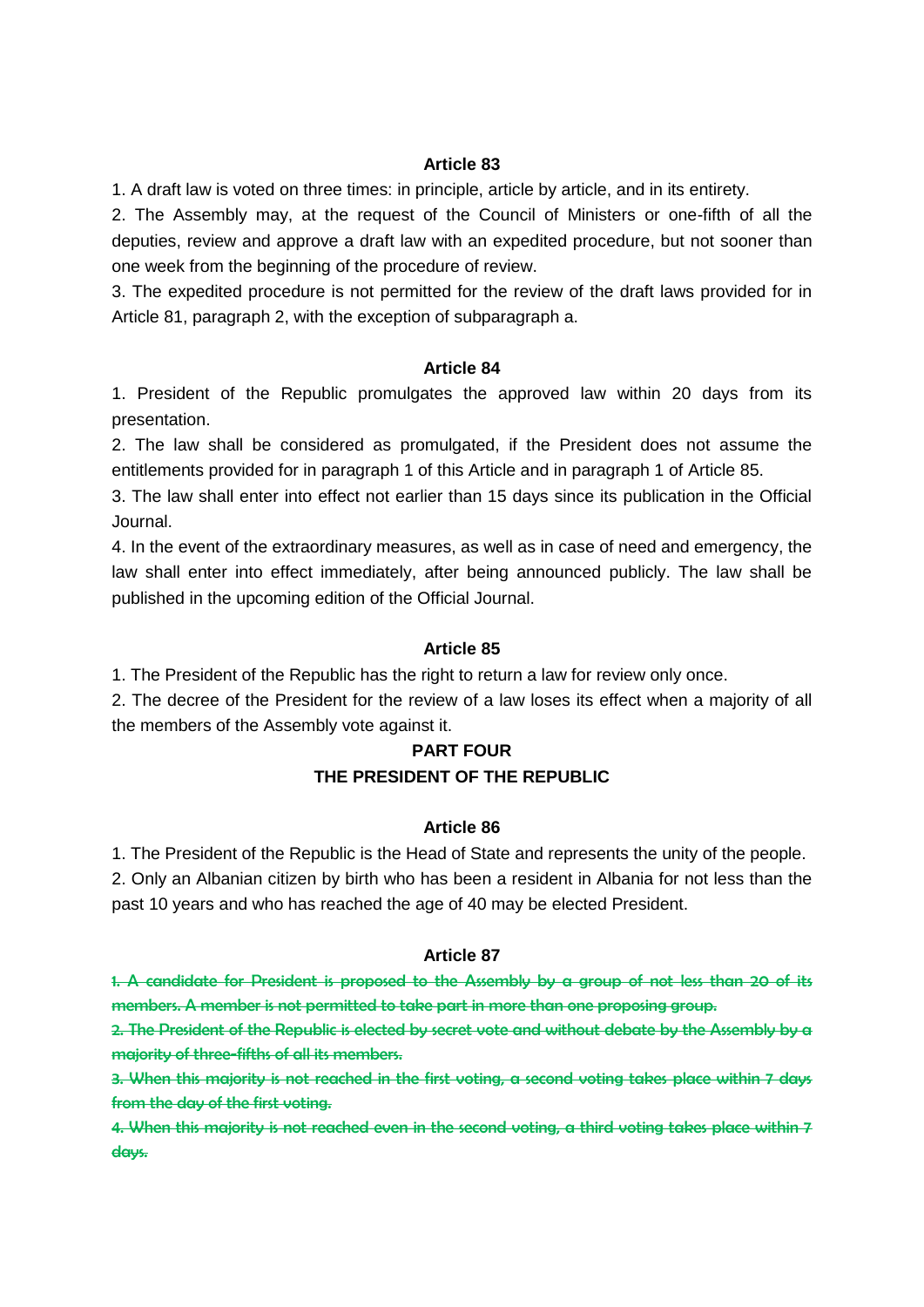5. When there is more than one candidate and none of them has received the required majority, within 7 days, a fourth voting takes place between the two candidates who have received the greatest number of votes.

6. If even in the fourth voting neither of the two candidates has received the required majority, a fifth one takes place.

7. If even in the fifth voting neither of the two candidates has received the required majority, the Assembly is dissolved and new general elections take place within 60 days.

8. The new Assembly elects the President pursuant to the procedure contemplated by paragraphs 1 to 7 of this article. If even the new Assembly does not elect the President, the Assembly is dissolved and new general elections take place within 60 days.

9. The subsequent Assembly elects the President of the Republic by a majority of all its members.

"1. The candidate for President is proposed to the Assembly by a group of not less than 20 MPs. One MP is not allowed to propose more than one candidate at the same time.

2. The President of the Republic is elected by secret vote and without debate by the Assembly. The Assembly conducts up to five voting rounds for the election of the President.

The first voting takes place not later than seven days from the beginning of the procedure for the election of the President. Each of the other voting takes place not later than seven days from the unsuccessful completion of the preceding voting. A voting is deemed as completed even when no candidates are running in the competition. New candidates may run in the second, third and fourth voting, in accordance with the conditions of point 1 of this article.

3. The President is elected in the first, second or third voting when one candidate receives not less than three fifths of the votes of all the members of the Assembly. In the fourth and fifth voting, the candidate that receives more than half of the votes of all the members of the Assembly is elected President.

4. The fifth voting takes place when none of the candidates receive the required majority of votes in the fourth voting. The fifth voting takes place only between the two candidates who have received the highest number of votes in the fourth voting. If there are more than two candidates with the same number of votes, the candidate who will run in the voting shall be determined by lot.

If, after the fourth voting, there are no candidates left to compete, new candidates may run in this voting in accordance with the conditions of point 1 of this article. If more than two candidates are proposed to run, the voting takes place between the two candidates that have ensured the highest number of the proposing MPs.

5. If, even after the fifth voting none of the candidates has received the required majority of votes, or if after the unsuccessful completion of the fourth voting no new candidates are proposed, the Assembly is dissolved. The new elections take place within 45 days from its dissolution.

6. The subsequent Assembly elects the President of the Republic by a majority of all its members."

#### **Article 88**

1. The President of the Republic is in every case elected for 5 years, with the right of reelection only once.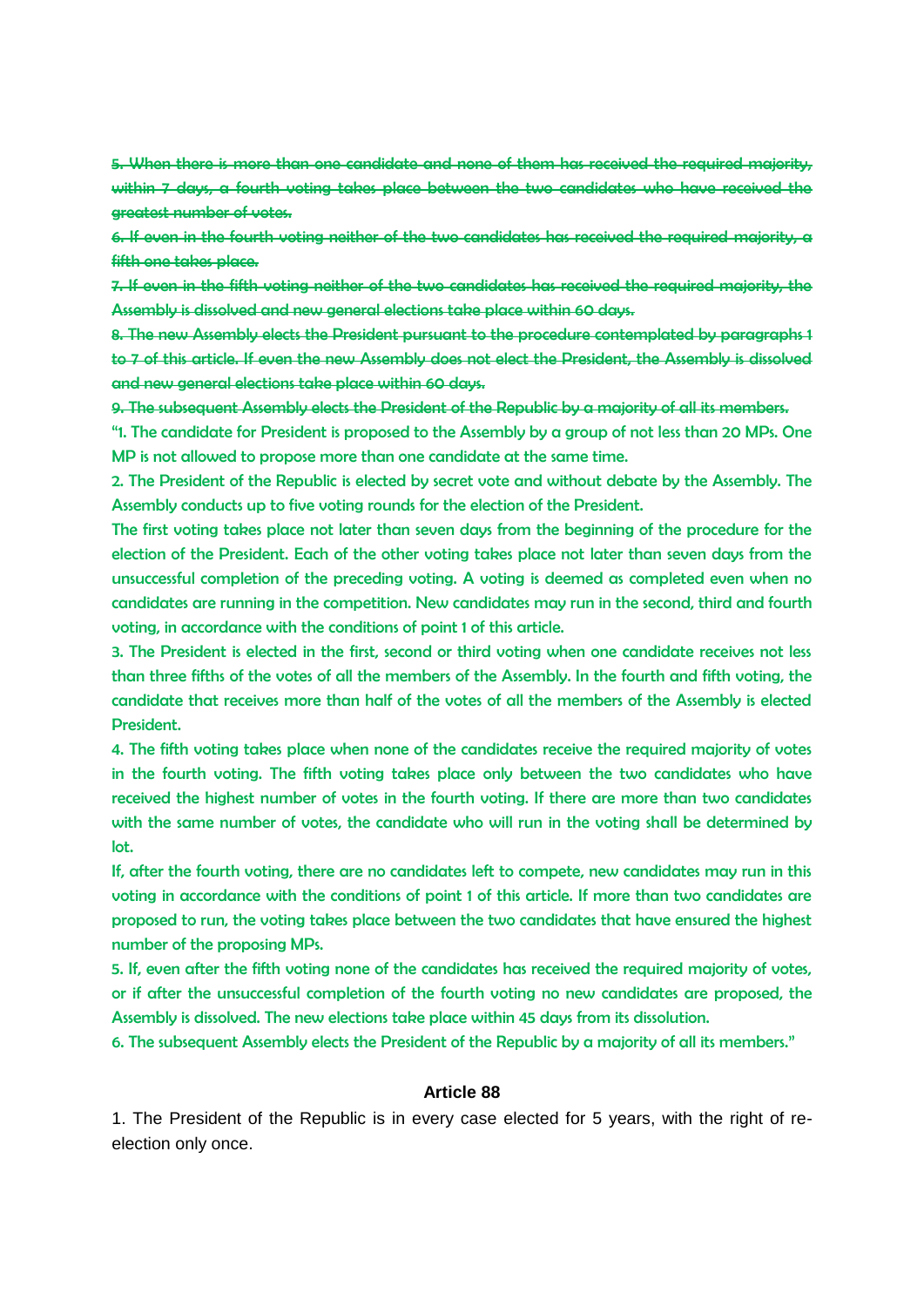2. The procedure for the election of the President begins no later than 30 days before the end of the previous presidential mandate.

2. The mandate expires on the same date of the same month of the fifth year from the date the President of the Republic takes his oath. The mandate of the President is extended only in case of war, and for as long as the war continues.

2/1. The procedure for the election of the President begins not later than 60 days before the termination of the preceding presidential mandate. When the presidential mandate ends during the six months preceding the end of the mandate of the existing Assembly, the procedure for the election of the President starts no later than 60 days prior to the ending of the mandate of the Assembly.

3. The President begins his duties after he takes the oath before the Assembly, but not before the mandate of the President who is leaving has been completed. The President swears as follows:

"I swear that I will obey to the Constitution and laws of the country, that I will respect the rights and freedoms of citizens, protect the independence of the Republic, and I will serve the general interest and the progress of the Albanian People." The President may add: "So help me God!"

4. A President who resigns before the end of his mandate cannot be a candidate in the presidential election that takes place after his resignation.

#### **Article 89**

The President of the Republic cannot hold any other public post, cannot be a member of a party or carry out other private activity.

#### **Article 90**

1. The President of the Republic is not held responsible for acts carried out in the exercise of his duty.

2. The President of the Republic may be discharged for serious violations of the Constitution and for the commission of a serious crime. In these cases, a proposal to discharge the President may be made by not less than one-fourth of the members of the Assembly and must be supported by not less than two-thirds of all its members.

3. The decision of the Assembly is sent to the Constitutional Court, which, when it proves the culpability of the President of the Republic, declares his discharge from duty.

### **Article 91**

1. When the President of the Republic is temporarily unable to exercise his functions or his post remains vacant, the Chairman of the Assembly takes his post and exercises his powers.

2. In case the President cannot exercise his duty for more than 60 days, the Assembly by two-thirds of all its members decides on sending the issue to the Constitutional Court, which conclusively proves the fact of his incapacity. When the incapacity is proved, the post of the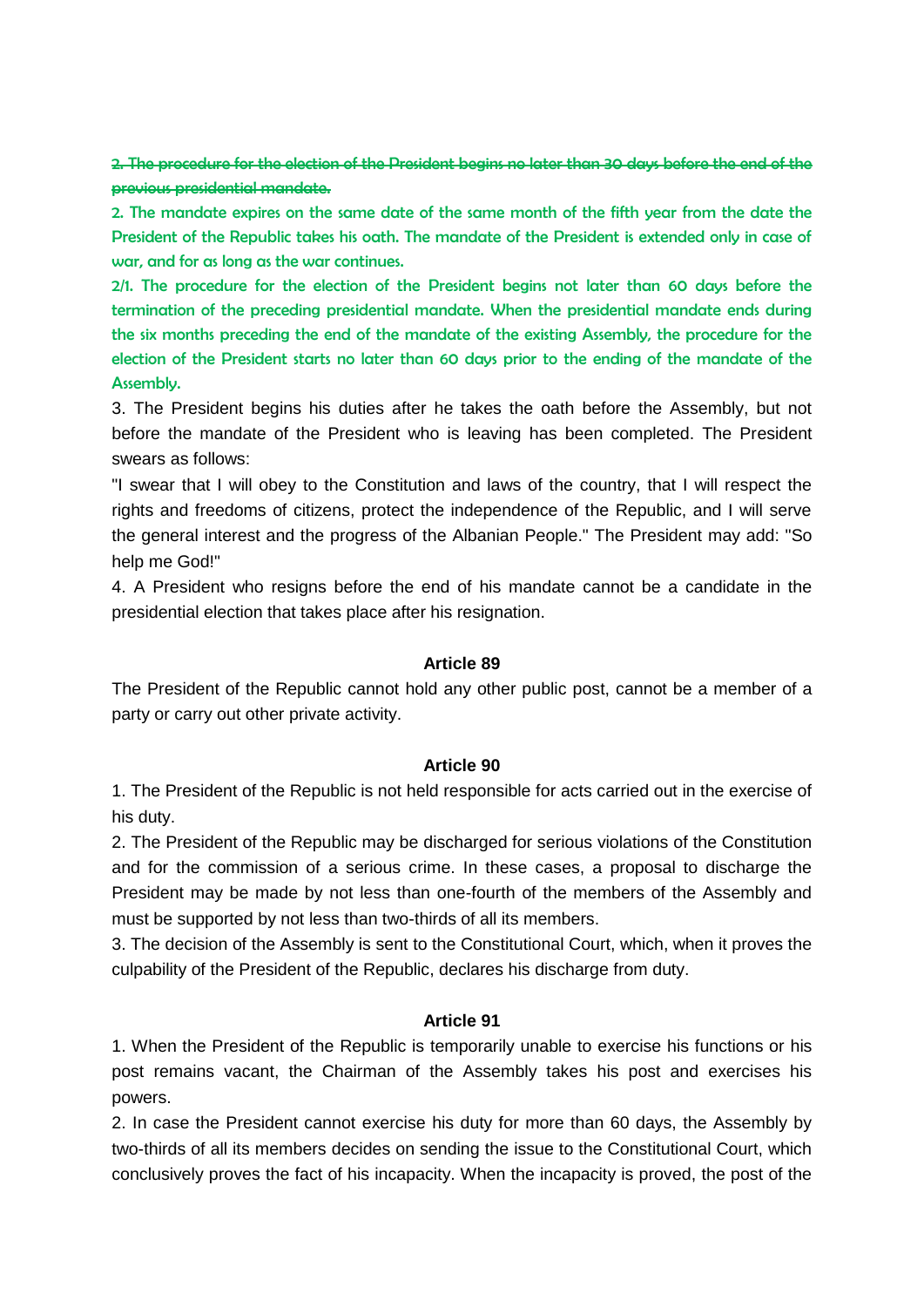President remains vacant and the election of the new President begins within 10 days from the date the incapacity is proved.

# **Article 92**

The President also exercises these powers:

a) address messages to the Assembly;

b) exercise the right of pardon according to the law;

c) grant Albanian citizenship and permits it to be given up according to the law;

ç) gives decorations and titles of honour according to the law;

d) accord the highest military ranks according to the law;

dh) appoint and release plenipotentiary representatives of the Republic of Albania to other states and international organizations on the proposal of the Prime Minister;

e) accept letters of credentials and the withdrawal of diplomatic representatives of other states and international organizations accredited to the Republic of Albania;

ë) sign international agreements according to the law;

f), appoint the director of the State Intelligence Service upon proposal of the Prime Minister;

g) nominate the Chairman of the Academy of Sciences and the rectors of universities pursuant to law;

gj) set the date of the elections for the Assembly, local government bodies and the conduct of referendums;

h) request opinions and information in writing from the directors of State institutions for issues that have to do with their duties.

### **Article 93**

The President of the Republic, in the exercise of his powers, issues decrees.

### **Article 94**

The President of the Republic cannot exercise other powers besides those recognized expressly in the Constitution and granted by laws issued in compliance with it.

# **PART FIVE THE COUNCIL OF MINISTERS**

### **Article 95**

1. The Council of Ministers consists of the Prime Minister, deputy prime minister, and ministers.

2. The Council of Ministers exercises every state function that is not given to other bodies of State power or local government.

### **Article 96**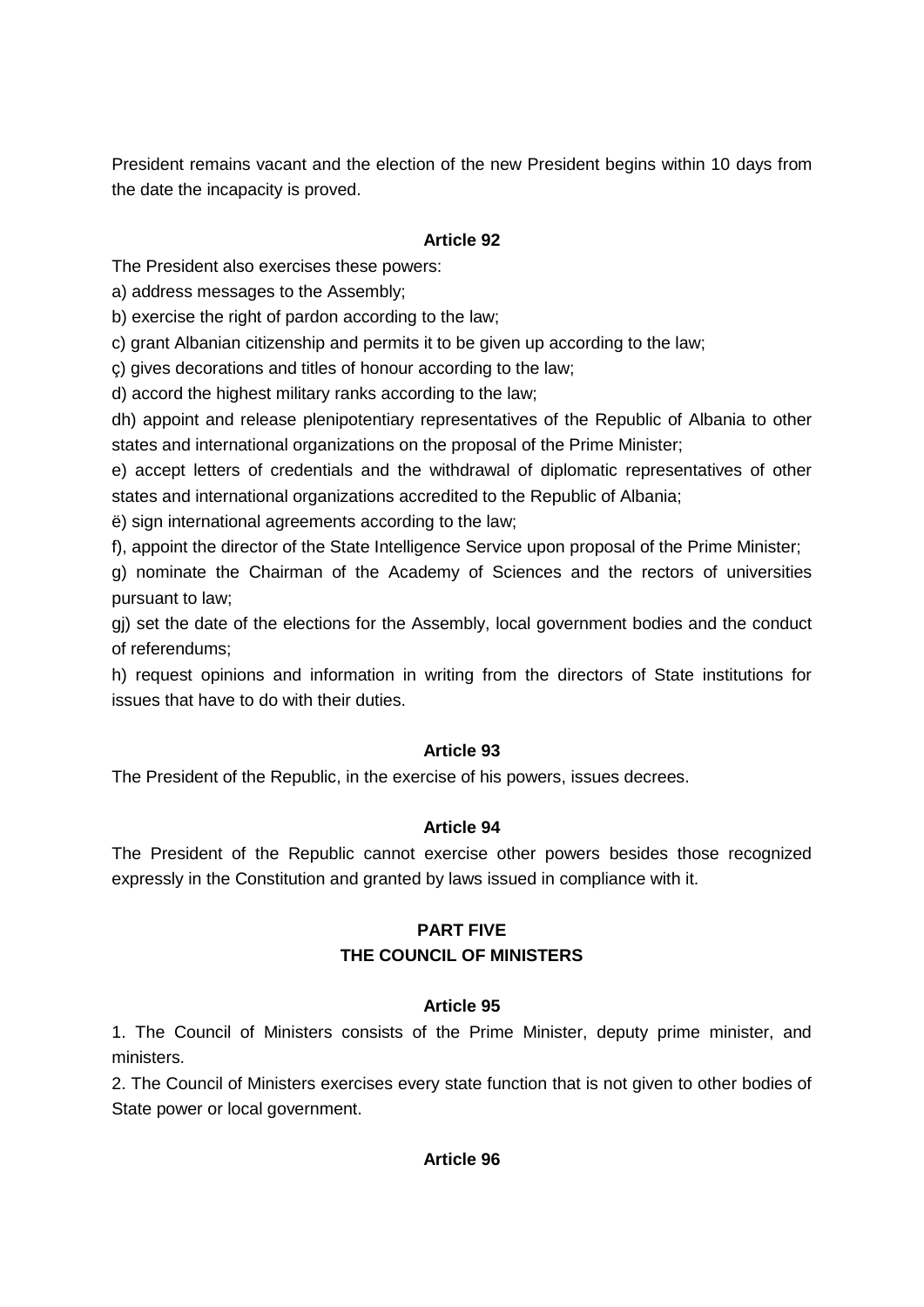1. The President of the Republic, at the beginning of the legislature, as well as when the post of the Prime Minister remains vacant, appoints the Prime Minister on the proposal of the party or coalition of parties that have the majority of seats in the Assembly.

2. When the appointed Prime Minister is not approved by the Assembly, the President appoints a new Prime Minister within 10 days.

3. When even the newly appointed Prime Minister is not approved by the Assembly, the Assembly elects another Prime Minister within 10 days. In this case, the President appoints the new Prime Minister.

4. If the Assembly fails to elect a new Prime Minister, the President of the Republic dissolves the Assembly.

### **Article 97**

The Prime Minister appointed according to Article 96, Article 104 or Article 105 presents to the Assembly for approval, within 10 days, the policy program of the Council of Ministers together with its composition.

### **Article 98**

1. A minister is appointed and dismissed by the President of the Republic, on the proposal of the Prime Minister, within 7 days.

2. The decree is reviewed by the Assembly within 10 days.

### **Article 99**

Before the Prime Minister, deputy prime minister, and ministers take the office, they swear before the President of the Republic.

### **Article 100**

1. The Council of Ministers determines the principal directions of the general state policy.

2. The Council of Ministers takes decisions upon the proposal of the Prime Minister or the respective minister.

3. Meetings of the Council of Ministers are closed.

4. Acts of the Council of Ministers are valid when signed by the Prime Minister and the proposing minister.

5. The Council of Ministers issues decisions and instructions.

### **Article 101**

The Council of Ministers, in cases of necessity and emergency, may issue, under its responsibility, normative acts having the force of law for taking temporary measures. These normative acts are immediately submitted to the Assembly, which is convened within 5 days if it is not in session. These acts lose force retroactively if they are not approved by the Assembly within 45 days.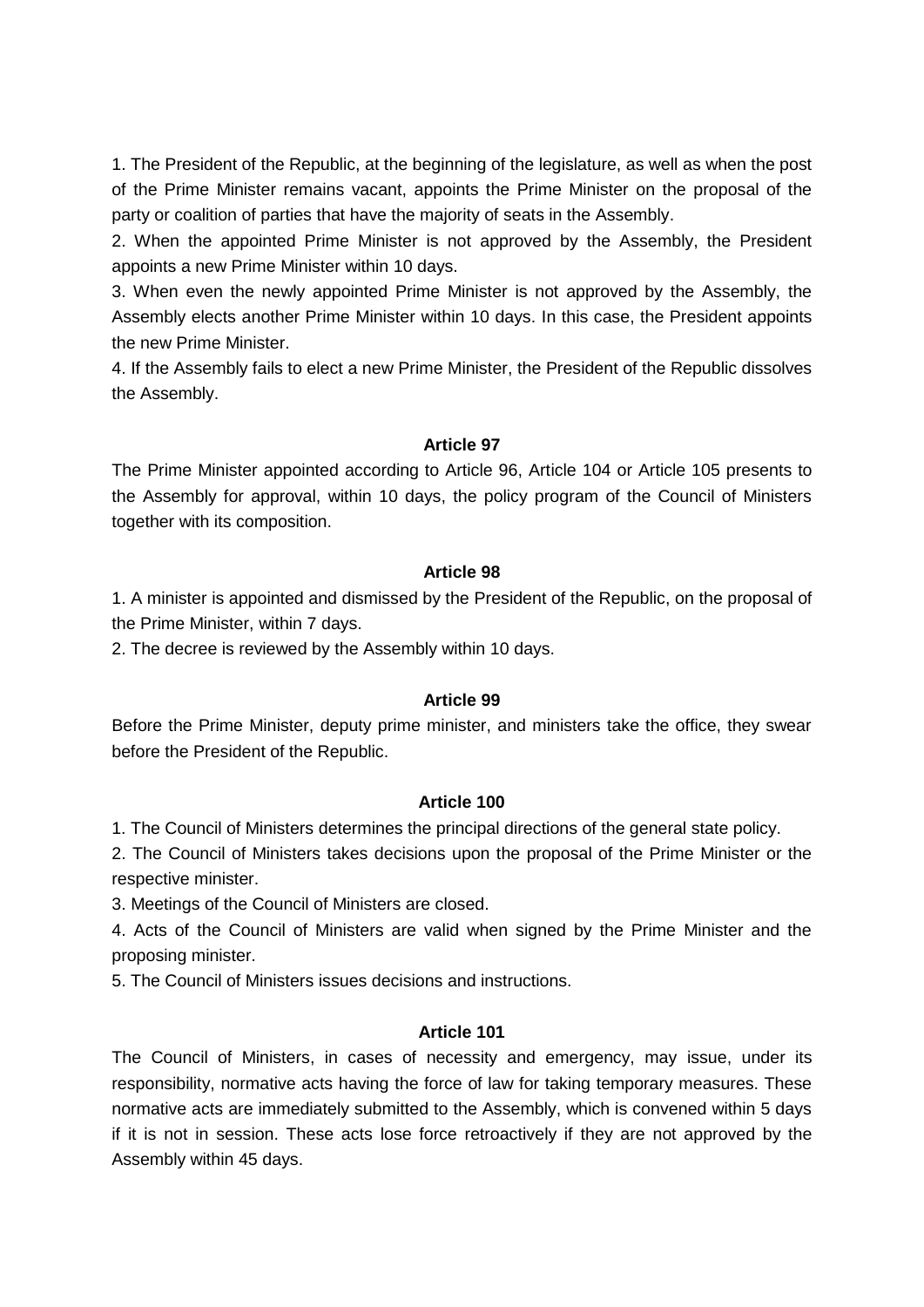1. The Prime Minister:

a) represents the Council of Ministers and chairs its meetings;

b) outlines and presents the principal directions of general state policy and is responsible for them;

c) assures the implementation of legislation and policies approved by the Council of Ministers;

ç) coordinates and supervises the work of the members of the Council of Minister and other institutions of the central state administration;

d) performs other duties prescribed in the Constitution and the laws.

2. The Prime Minister resolves disagreements between ministers.

3. The Prime Minister, in the exercise of his powers, issues orders.

4. The minister, within the principal directions of general state policy, directs, under his responsibility, actions for which he has powers. The minister, in the exercise of his powers, issues orders and instructions.

### **Article 103**

1. Anyone who has the capacity to be a deputy may be appointed a minister.

2. A minister may not exercise any other state function nor be a director or member of the bodies of profit-making companies.

3. Members of the Council of Ministers enjoy the immunity of a deputy.

### **Article 104**

1. If a motion of confidence presented by the Prime Minister is refused by a majority of all the members of the Assembly, the Assembly elects another Prime Minister within 15 days. In this case, the President appoints the new Prime Minister.

2. When the Assembly does not succeed in electing a new Prime Minister, the President of the Republic dissolves the Assembly.

3. The vote for the motion cannot be done if three days have not passed from the day it was presented.

1. The Prime Minister is entitled to present to the Assembly a motion of confidence for the Council of Ministers. If the motion of confidence is voted by less than half of all the members of the Assembly, the Prime Minister, within 48 hours from the voting of the motion, requests the President of the Republic to dissolve the Assembly.

2. The President dissolves the Assembly within 10 days from the receipt of the request. A request for a motion of confidence may not be presented while a motion of no confidence is being examined according to article 105.

3. The voting of the motion may not take place unless three days have passed since its submission.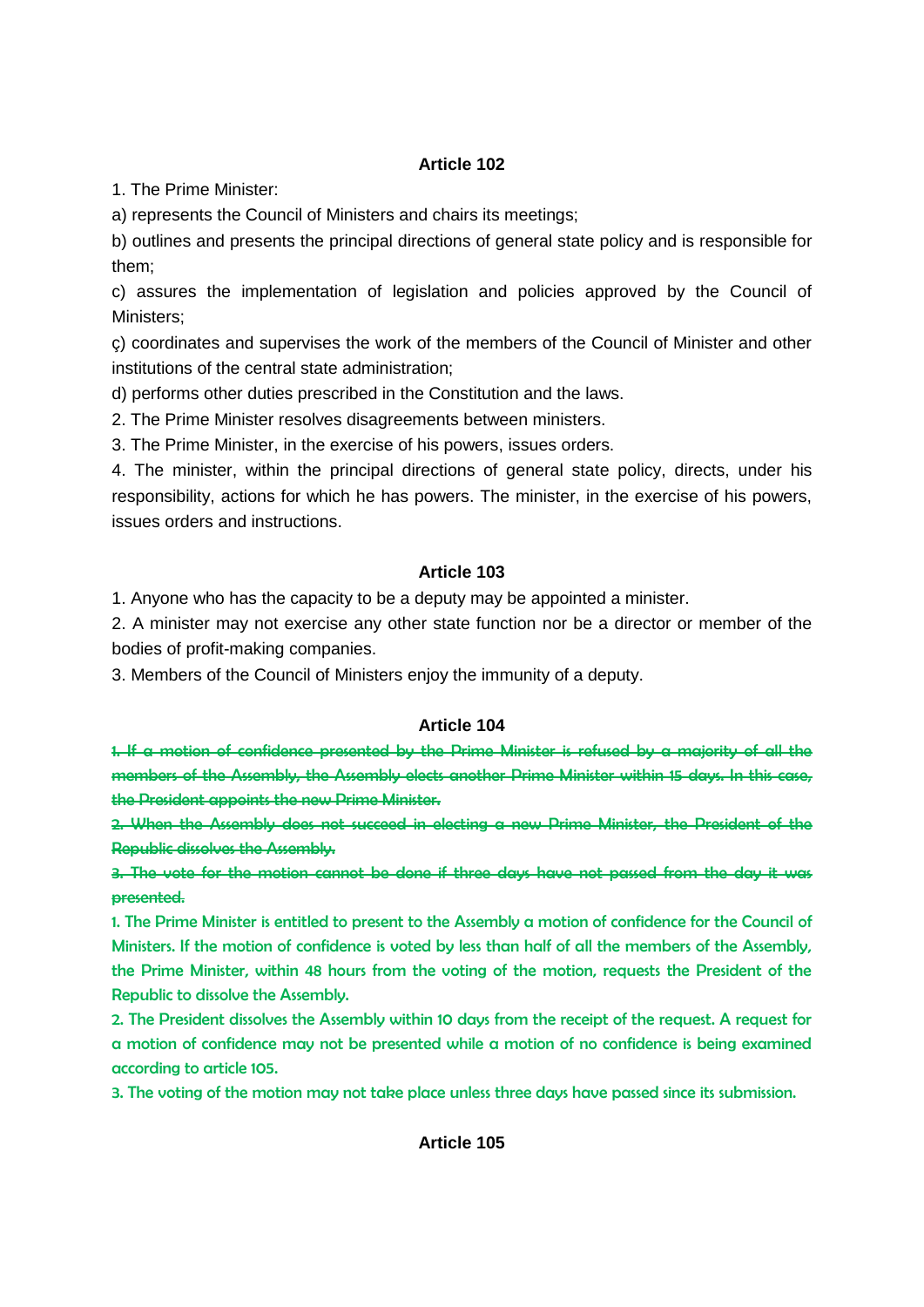1. In cases where a motion of no confidence presented by one-fifth of the members of the Assembly is approved by the majority of all its members, the Assembly elects another Prime Minister within 15 days. In this case, the President appoints the new Prime Minister.

2. When the Assembly fails to elect the new Prime Minister, the President of the Republic dissolves the Assembly.

3. The vote for the motion cannot be done if three days have not passed from the day it was presented.

1. One-fifths of the Members of Parliament is entitled to present for voting to the Assembly a motion of no confidence towards the incumbent Prime Minister, by proposing a new Prime Minister. 2. The Assembly may vote a motion of no confidence towards the Prime Minister only by electing a new Prime Minister with the votes of more than half of all the members of the Assembly.

3. The President of the Republic decrees the dismissal of the incumbent Prime Minister and the appointment of the elected Prime Minister not later than 10 days from the voting of the motion at the Assembly.

#### **Article 106**

The Prime Minister and the ministers are obligated to stay in office until the appointment of the new Council of Ministers.

#### **Article 107**

1. Public employees apply the law and are in the service of the people.

2. Employees in the public administration are selected through competition, except when the law provides otherwise.

3. Guarantees of tenure and legal treatment of public employees are regulated by law.

# **PART SIX LOCAL GOVERNMENT**

#### **Article 108**

1. The units of local government are communes or municipalities and regions. Other units of local government are regulated by law.

2. The territorial-administrative division of the units of local government are established by law on the basis of mutual economic needs and interests and historical tradition. Their borders may not be changed without first taking the opinion of the inhabitants.

3. Communes and municipalities are the basic units of local government. They perform all the duties of self-government, with the exception of those that the law gives to other units of local government.

4. Self-government in the local units is exercised through their representative organs and local referenda. The principles and procedures for the organization of local referenda are provided by law in accordance with article 151, paragraph 2.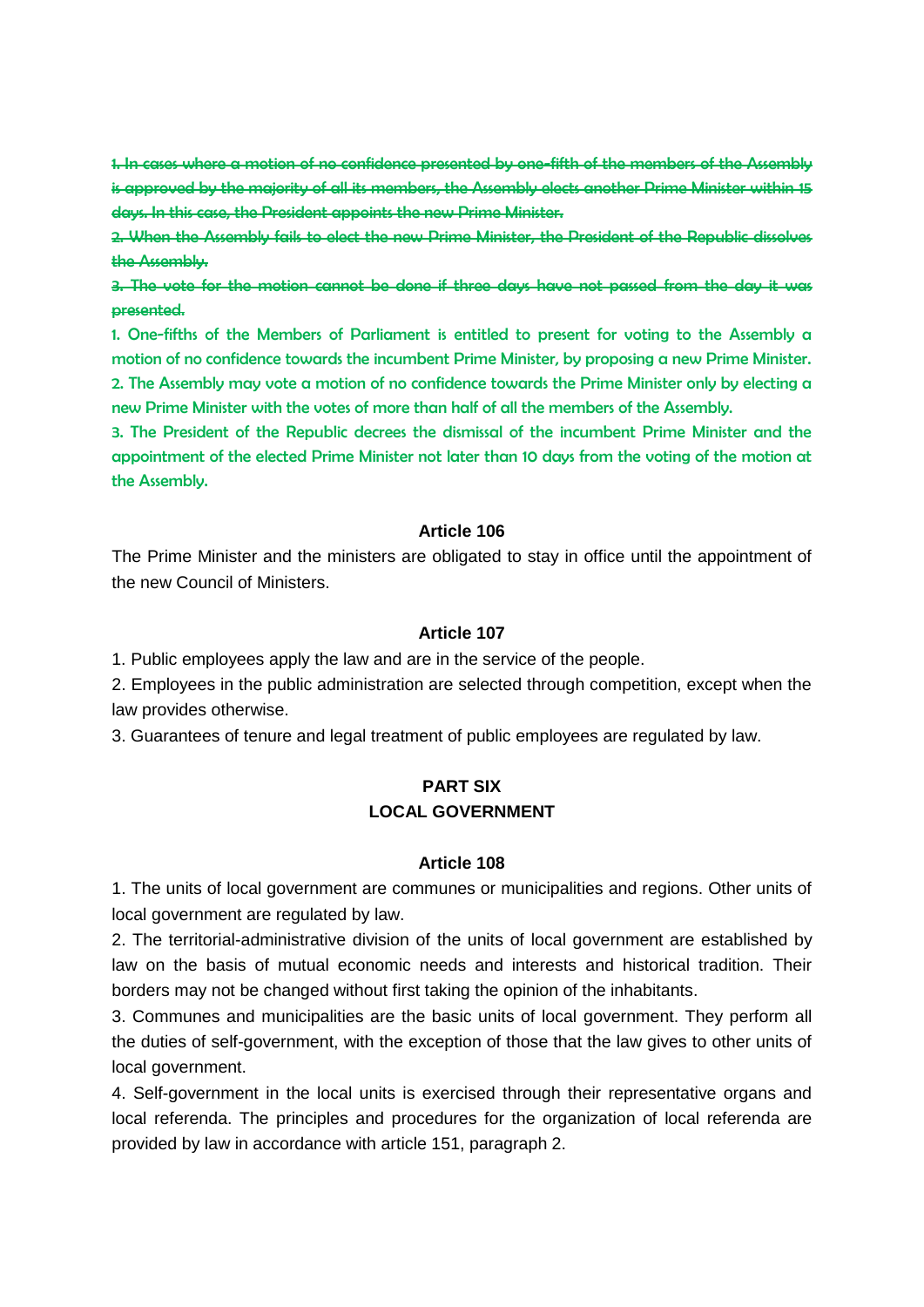1. The representative organs of the basic units of local government are councils that are elected every three years by general direct elections and with secret voting.

1. The representative authorities of the basic local governance shall be the councils, which are elected in every four years, through general, direct and secret voting.

2. The executive organ of a municipality or commune is the Chairman, who is elected directly by the people in the manner provided for in paragraph 1 of this article.

3. Only citizens who have a permanent residence in the territory of the respective local entity have the right to be elected to the local councils and as chairman of the municipality or commune.

4. The organs of local government units have the right to form unions and joint institutions with one another for the representation of their interests, to cooperate with local units of other countries, and also to be represented in international organizations of local powers.

#### **Article 110**

1. A region consists of several basic units of local government with traditional, economic and social ties and joint interests.

2. The region is the unit in which regional policies are constructed and implemented and where they are harmonized with state policy.

3. The representative organ of the region is the Regional Council. Municipalities and communes delegate members to the Regional Council in proportion to their population, but always at least one member. The chairmen of communes and municipalities are always members of the Regional Council. Other members are elected through proportional lists from among the municipal or communal councillors by their respective councils.

4. The Regional Council has the right to issue orders and decisions with general obligatory force for the region.

#### **Article 111**

1. The units of local government are legal entities.

2. The units of local government have an independent budget, which is created in the manner provided by law.

#### **Article 112**

1. Powers of state administration by law may be delegated to units of local government. Expenses that are incurred in the exercise of the delegation are covered by the state.

2. Bodies of local government are assigned duties only in compliance with law or according to agreements achieved by them. The expenses that are connected with the duties assigned by law to the bodies of local government are covered by the budget of the state.

#### **Article 113**

1. The councils of the communes, municipalities and regions: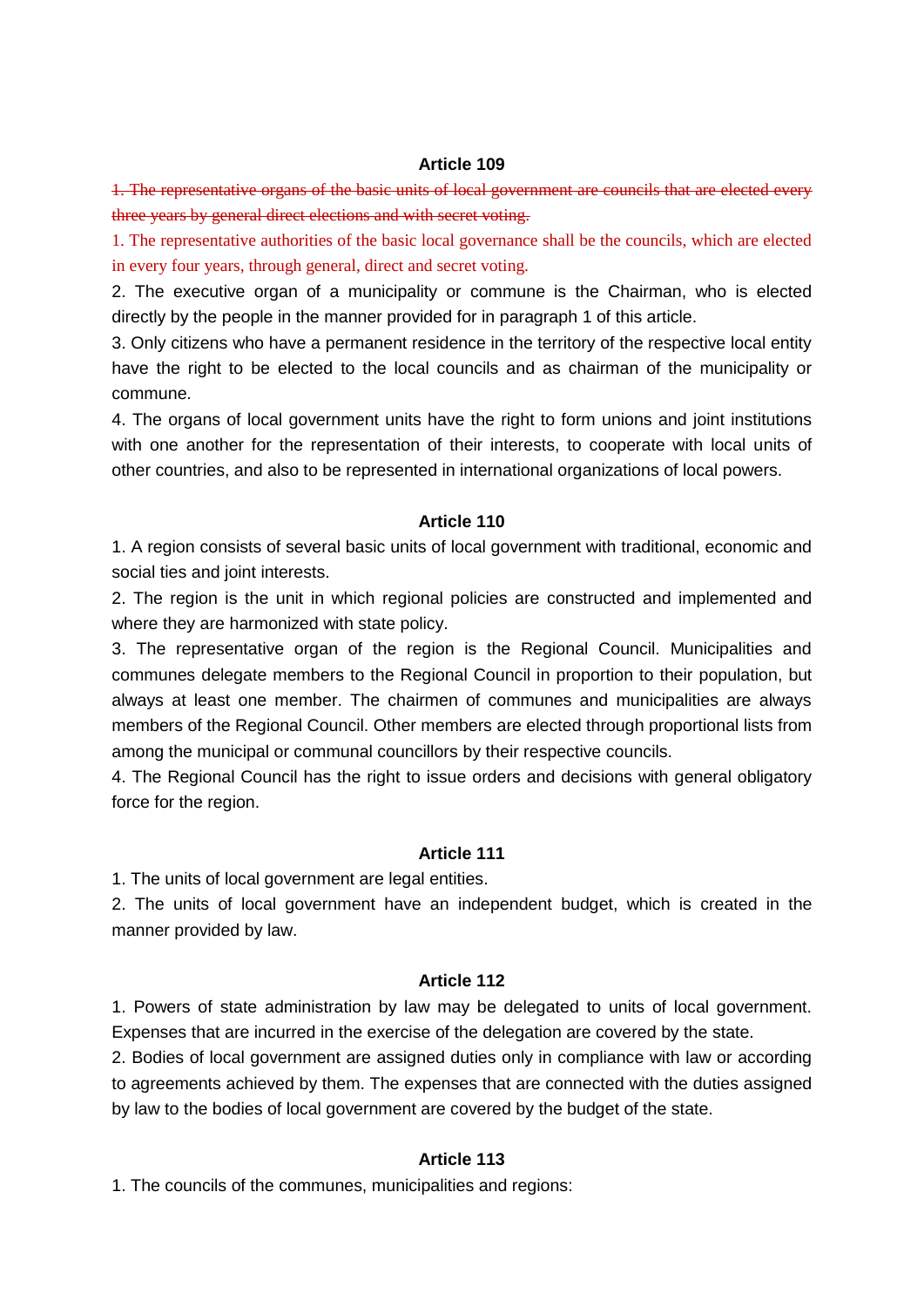a) regulate and administer in an independent manner local issues within their jurisdiction;

b) exercise the rights of ownership, administer in an independent manner the income created, and also have the right to exercise economic activity;

c) have the right to collect and spend the income that is necessary for the exercise of their functions;

ç) have the right, in compliance with law, to establish local taxes as well as their level;

d) establish rules for their organization and functioning in compliance with law;

dh) create symbols of local government as well as local titles of honour;

e) undertake initiatives for local issues before the bodies defined by law.

2. The bodies of local government issue directives, decisions and orders.

3. The rights of self-government of the units of local government are protected in court.

### **Article 114**

The Council of Ministers appoints a prefect in every region as its representative. The powers of the prefect are defined by law.

### **Article 115**

1. A directly elected body of a local government unit may be dissolved or discharged by the Council of Ministers for serious violations of the Constitution or the laws.

2. The dissolved or discharged body has the right to complain, within 15 days, to the Constitutional Court, and in this case, the decision of the Council of Ministers is suspended.

3. If the right to complain is not exercised within 15 days, or when the Constitutional Court upholds the decision of the Council of Ministers, the President of the Republic sets a date for holding of elections of the respective unit of local government.

# **PART SEVEN NORMATIVE ACTS AND INTERNATIONAL AGREEMENTS**

# **CHAPTER I NORMATIVE ACTS**

### **Article 116**

1. Normative acts that are effective in the entire territory of the Republic of Albania are:

a) the Constitution;

b) ratified international agreements;

c) the laws;

ç) normative acts of the Council of Ministers.

2. Acts that are issued by the bodies of local government are effective only within the territorial jurisdiction exercised by these bodies.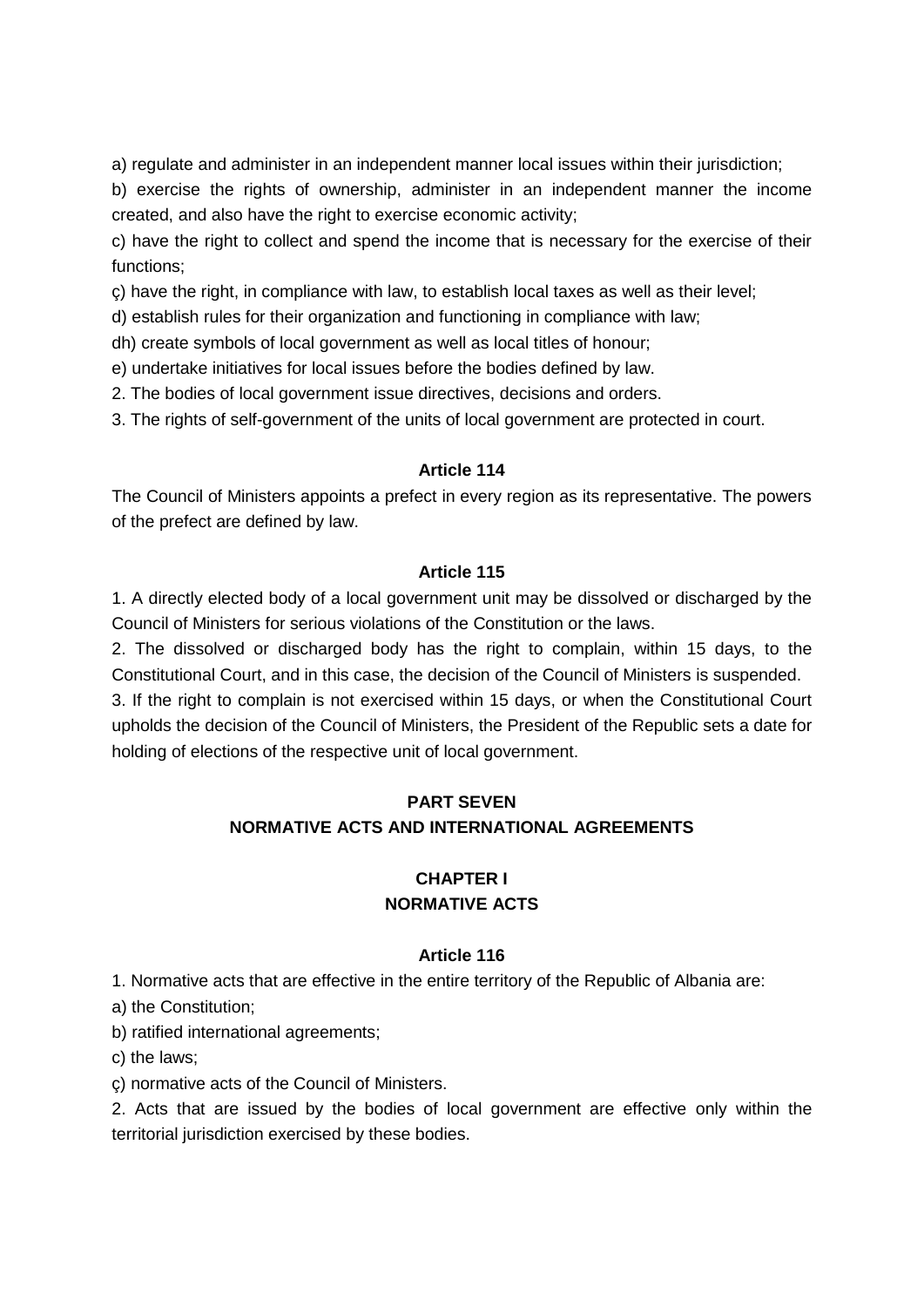3. Normative acts of ministers and steering bodies of other central institutions of the state are effective in the entire territory of the Republic of Albania within the sphere of their jurisdiction.

### **Article 117**

1. The laws, normative acts of the Council of Ministers, ministers, other central state institutions, acquire juridical force only after they are published in the Official Journal.

2. The promulgation and publication of other normative acts is done according to the manner provided by law.

3. International agreements that are ratified by law are promulgated and published according to the procedures that are provided for laws. The promulgation and publication of other international agreements is done according to law.

### **Article 118**

1. Sub-legal acts are issued on the basis of and for implementation of the laws by the bodies provided for in the Constitution.

2. A law must authorize the issuance of sub-legal acts, designate the competent body, the issues that are to be regulated, as well as the principles on the basis of which these sublegal acts are issued.

3. The body authorized by law to issue sub-legal acts as specified in paragraph 2 of this article may not delegate its power to another body.

### **Article 119**

1. The rules of the Council of Ministers, of the ministries and other central state institutions, as well as orders of the Prime Minister, of the ministers and heads of other central institutions, have an internal character and are binding only on the administrative entities that are subordinated to these bodies.

2. These acts are issued on the basis of law and may not serve as a basis for taking decisions connected with individuals and other subjects.

3. The rules and orders are issued on the basis of, and for implementation of, acts that have general juridical force.

### **Article 120**

The principles and procedures for the issuance of local juridical acts are provided by law.

# **CHAPTER II INTERNATIONAL AGREEMENTS**

### **Article 121**

1. The ratification and denunciation of international agreements by the Republic of Albania is done by law if they have to do with: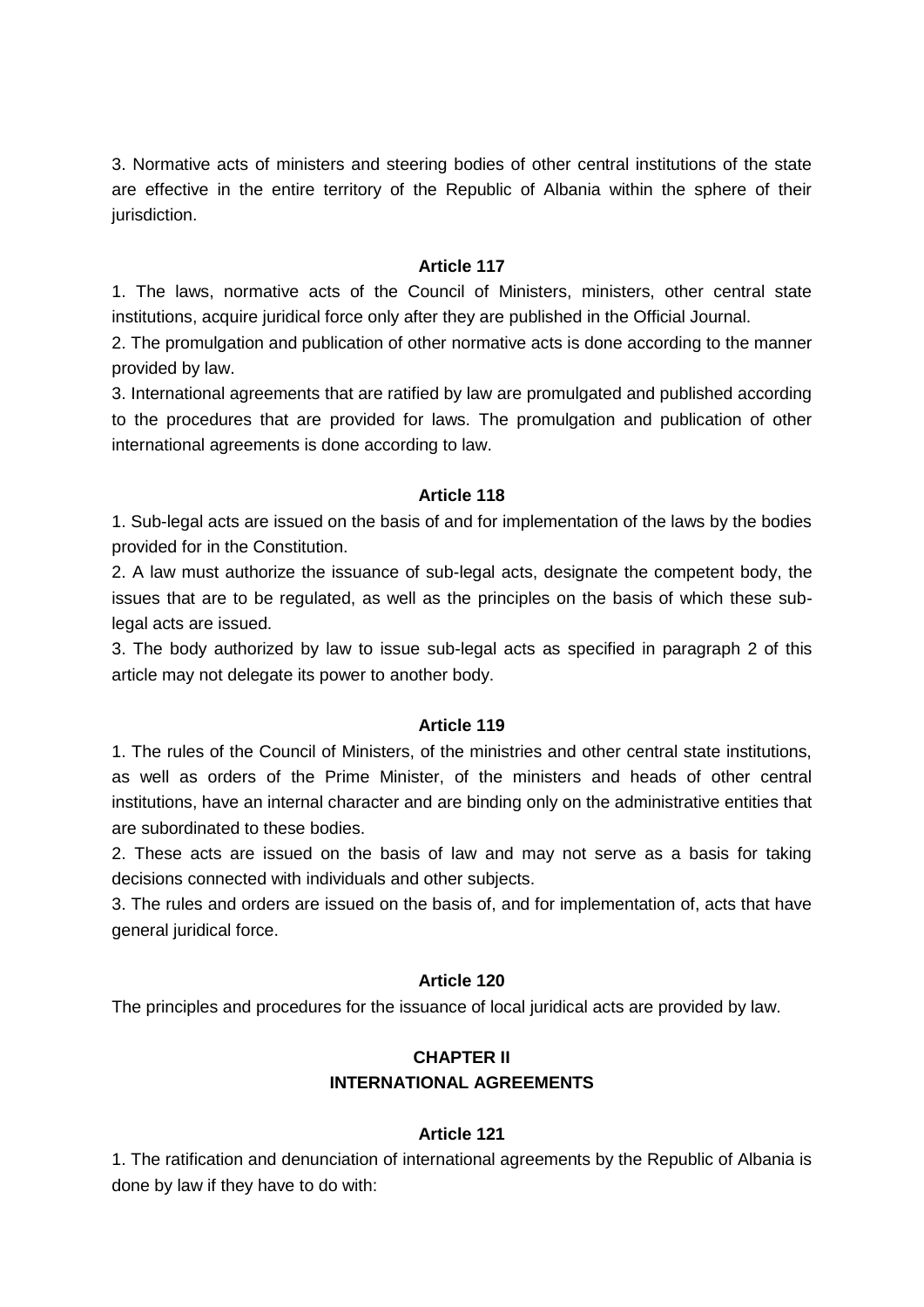a) territory, peace, alliances, political and military issues;

b) freedoms, human rights and obligations of citizens as are provided in the Constitution;

c) membership of the Republic of Albania in international organizations;

ç) the undertaking of financial obligations by the Republic of Albania;

d) the approval, amendment, supplementing or repeal of laws.

2. The Assembly may, with a majority of all its members, ratify other international agreements that are not provided for in paragraph 1 of this article.

3. The Prime Minister notifies the Assembly whenever the Council of Ministers signs an international agreement that is not ratified by law.

4. The principles and procedures for ratification and denunciation of international agreements are provided by law.

### **Article 122**

1. Any international agreement that has been ratified constitutes part of the internal juridical system after it is published in the Official Journal of the Republic of Albania. It is implemented directly, except for cases when it is not self-executing and its implementation requires issuance of a law. The amendment, supplementation and repeal of laws approved by the majority of all members of the Assembly, for the effect of ratifying an international agreement, is done with the same majority.

2. An international agreement that has been ratified by law has superiority over laws of the country that are not compatible with it.

3. The norms issued by an international organization have superiority, in case of conflict, on the laws of the country, when the agreement ratified by the Republic of Albania for its participation in this organization, expressly provide for the direct applicability of the norms issued by this organisation.

### **Article 123**

1. The Republic of Albania, on the basis of international agreements, delegates to international organizations state powers for specific issues.

2. The law that ratifies an international agreement as provided for in paragraph 1 of this article is approved by a majority of all members of the Assembly.

3. The Assembly may decide that the ratification of such an agreement be done through a referendum.

# **PART EIGHT CONSTITUTIONAL COURT**

#### **Article 124**

1. The Constitutional Court guarantees respect for the Constitution and makes final interpretations of it.

2. The Constitutional Court is subject only to the Constitution.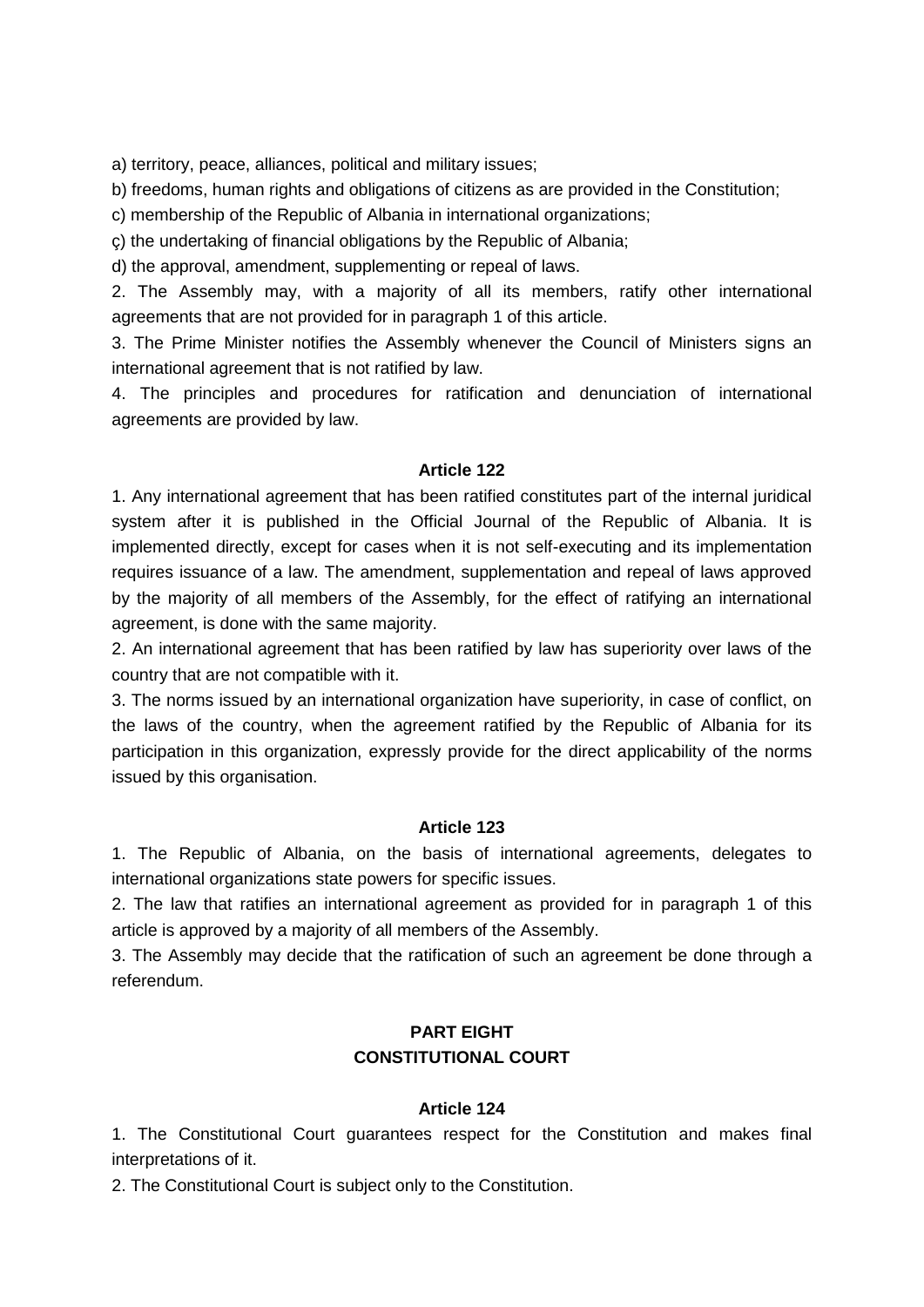1. The Constitutional Court is composed of 9 members, which are appointed by the President of the Republic with the consent of the Assembly.

2. Judges are named for 9 years without the right to be re-elected, among lawyers/jurists with high qualification and with work experience not less than 15 years in the profession.

3. One-third of the composition of the Constitutional Court is renewed every 3 years, according to the procedure determined by law.

4. The Chairman of the Constitutional Court is appointed from the ranks of its members by the President of the Republic with the consent of the Assembly for a 3-year term.

5. The judge of the Constitutional Court continues his duty until the appointment of his successor.

#### **Article 126**

The judge of the Constitutional Court cannot be criminally prosecuted without the consent of the Constitutional Court. The judge of the Constitutional Court can be detained or arrested only if apprehended in the commission of a crime or immediately after its commission. The competent organ immediately notifies the Constitutional Court. If the Constitutional Court does not give its consent within 24 hours to send the arrested judge to court, the competent organ is obliged to release him.

A judge of the Constitutional Court enjoys immunity for opinions expressed and decisions taken in the exercise of his functions. A judge of the Constitutional Court cannot be arrested or be deprived of liberty in any form nor may a personal search or a search of the residence be exercised against him without the authorisation of the court itself, except when he is captured during or immediately after the commission of a crime. In that case, the General Prosecutor immediately informs the Constitutional Court. When the Constitutional Court does not give consent within 24 hours to send the arrested judge to court, the competent body is obliged to release him"

### **Article 127**

1. The term of a judge of the Constitutional Court ends when he:

a) is convicted with a final decision for commission of a crime;

b) does not show up for duty, without reason, for more than 6 months;

c) reaches 70 years of age;

ç) resigns;

d) is declared incompetent to act with a final judicial decision.

2. The end of the term of a judge is declared with a decision of the Constitutional Court.

3. If the seat of a judge is vacant, the President of the Republic with the consent of the Assembly appoints a new judge, who remains on duty until the mandate of the dismissed judge ends.

#### **Article 128**

The judge of the Constitutional Court can be removed from office by the Assembly by twothirds of all its members for violations of the Constitution, commission of a crime, mental or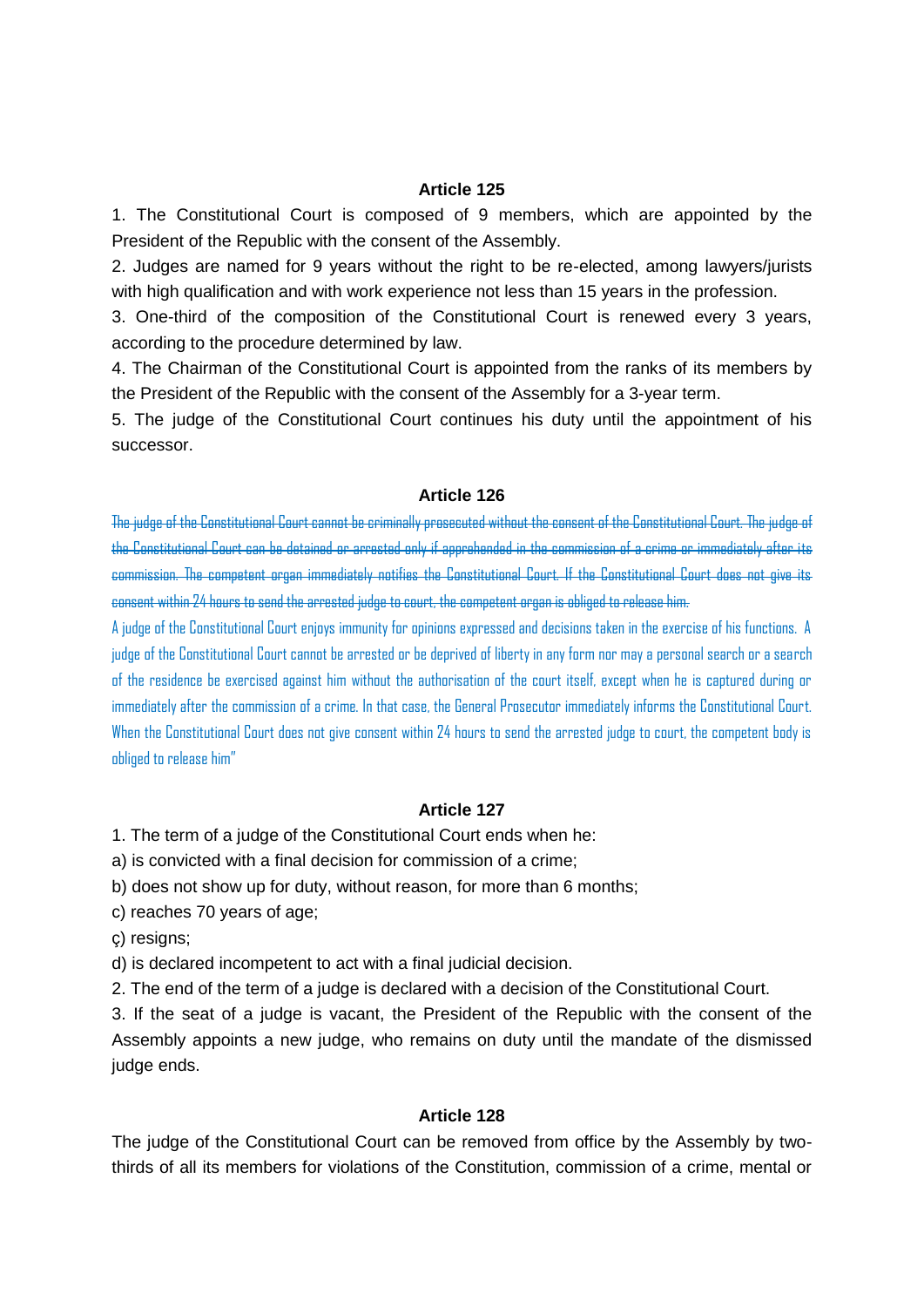physical incapacity, acts and behaviour that seriously discredit the position and reputation of a judge. The decision of the Assembly is reviewed by the Constitutional Court, which, upon verification of the existence of one of these grounds, declares the removal from duty of the member of the Constitutional Court.

### **Article 129**

The judge of the Constitutional Court starts the duty after he makes an oath in front of the President of the Republic.

### **Article 130**

Being a judge of the Constitutional Court is incompatible with any other state, political or private activity.

### **Article 131**

The Constitutional Court decides on:

a) compatibility of the law with the Constitution or with international agreements as provided for in Article 122;

b) compatibility of international agreements with the Constitution, prior to their ratification;

c) compatibility of normative acts of the central and local bodies with the Constitution and international agreements;

ç) conflicts of competencies between powers, as well as between central government and local government;

d) constitutionality of the parties and other political organizations, as well as their activity, according to Article 9 of this Constitution;

dh) dismissal from duty of the President of the Republic and verification of his inability to exercise his functions;

e) issues related with the election and incompatibility in exercising the functions of the President of the Republic and of the deputies, as well as the verification of their election;

ë) constitutionality of the referendum and verification of its results;

f) final adjudication of the individual complaints for the violation of their constitutional rights to a fair hearing, after all legal means for the protection of those rights have been exhausted.

### **Article 132**

1. The decisions of the Constitutional Court have general binding force and are final. The Constitutional Court has only the right to invalidate the acts it reviews.

2. The decisions of the Constitutional Court enter in force the day of their publication in the Official Journal. Constitutional Court can decide that the law or normative act is to be invalidated on another date. The minority's opinion is published together with the decision.

# **Article 133**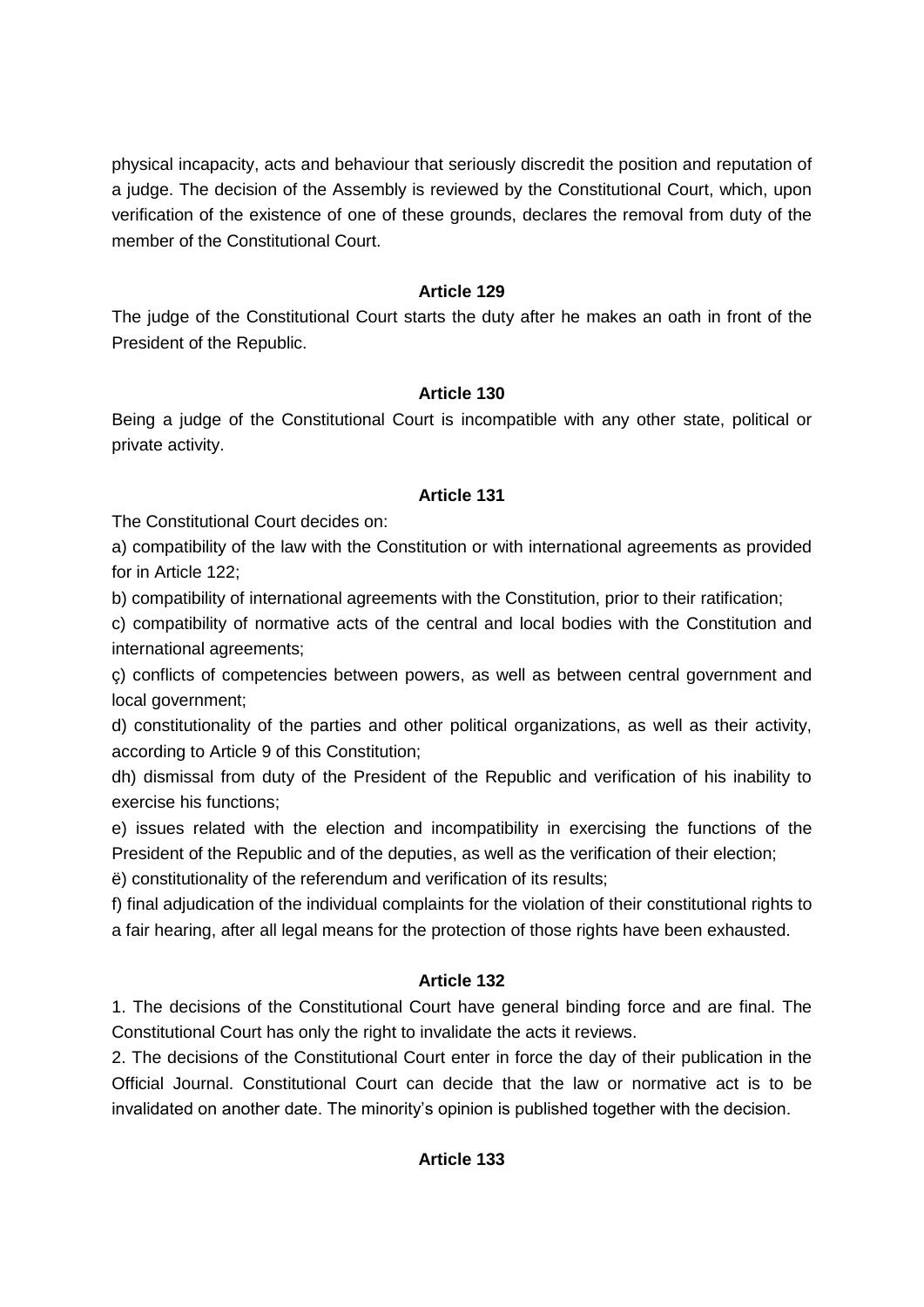1. Acceptance of complaints for adjudication is decided by a number of judges as determined by law.

2. The Constitutional Court decides with the majority of all its members.

# **Article 134**

1. The Constitutional Court is put into motion only on the request of:

a) the President of the Republic;

b) the Prime Minister;

c) not less than one-fifth of the deputies;

ç) the Chairman of High State Audit;

d) every court according to Article 145, paragraph 2 of this Constitution;

dh) the People's Advocate;

e) organs of the local government;

ë) organs of religious communities;

f) political parties and other organizations;

g) individuals.

2. The subjects provided for in subparagraphs dh, e, ë, f, and g of paragraph 1 of this article may make a request only for issues related with their interests.

# **PART NINE**

# **THE COURTS**

### **Article 135**

1. The judicial power is exercised by the High Court, as well as the courts of appeal and courts of first instance, which are established by law.

2. The Assembly may by law establish courts for particular fields, but in no case an extraordinary court.

### **Article 136**

1. The members of the High Court are appointed by the President of the Republic with the consent of the Assembly.

2. One of the members is appointed Chairman following the procedure provided for in paragraph 1 of this article.

3. The Chairman and members of the High Court hold the office for 9 years without the right of re-appointment.

4. The other judges are appointed by the President of the Republic upon the proposal of the High Council of Justice.

5. Judges may only be citizens with higher legal education. The conditions and procedure for selection are defined by law.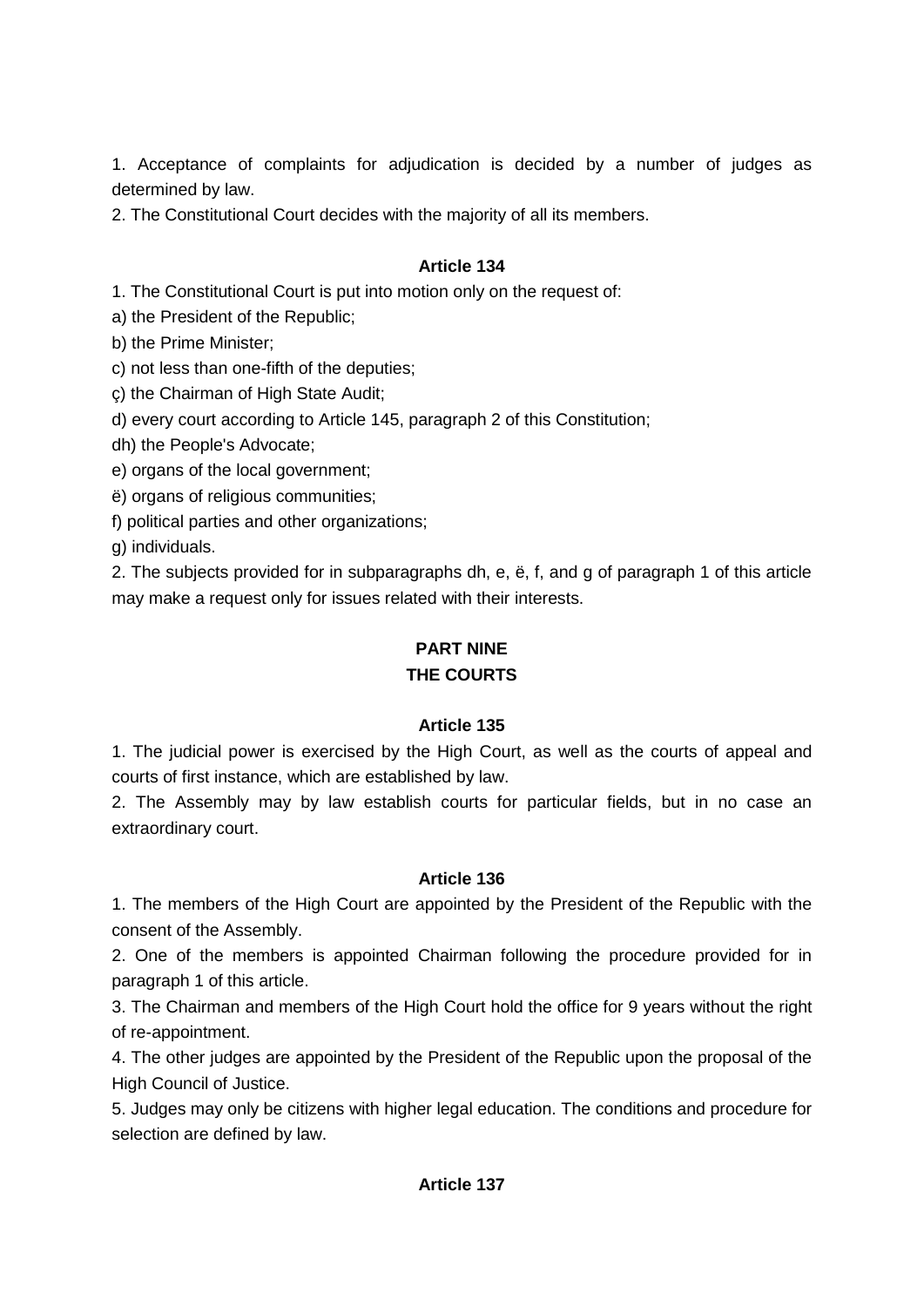1. A judge of the High Court may be criminally prosecuted only with the approval of the Assembly.

2. A judge of the High Court may be detained or arrested only if apprehended in the course of committing a crime or immedi after its commission. The competent organ immediately notifies the Constitutional Court. If the Constitutional Court does not consent within 24 hours to the sending of the arrested judge before a court, the competent organ is obliged to release him. 3. Other judges may be criminally prosecuted only with the approval of the High Council of Justice.

4. A judge may be detained or arrested only if apprehended in the course of committing a crime or immediately commission. The competent organ immediately notifies the High Council of Justice. If the High Council of Justice does not consent within 24 hours to the sending of the arrested judge before a court, the competent organ is obliged to release him.

1. A judge of the High Court enjoys immunity for opinions expressed and decisions taken in the exercise of his functions.

2. A judge of the High Court cannot be arrested or be deprived of his liberty in any form nor may a personal search or a search of the residence be exercised against him without the authorisation of the Constitutional Court, except when he is captured during or immediately after the commission of a crime. In this case, the General Prosecutor immediately informs the Constitutional Court. When the Constitutional Court does not give consent within 24 hours to send the arrested judge to court, the competent body is obliged to release him.

3. Judges enjoy immunity for opinions expressed and decisions taken in the exercise of their judicial functions.

4. A judge cannot be arrested or deprived of his liberty in any form nor may a personal search or a search of the residence be exercised against him without the authorisation of the High Council of Justice, except when he is captured during or immediately after the commission of a crime. In that case, the General Prosecutor immediately informs the High Council of Justice, which may order the lifting of the measure".

#### **Article 138**

The time a judge stays on duty cannot be limited; their pay and other benefits cannot be lowered.

#### **Article 139**

1. The term of a High Court judge ends when he:

- a) is convicted of a crime with a final judicial decision;
- b) does not appear for duty without reason for more than 6 months;
- c) reaches the age of 65;
- ç) resigns;
- d) is declared incompetent to act with a final judicial decision.
- 2. The end of the term of a judge is declared with a decision of the High Court.

#### **Article 140**

A judge of the High Court may be discharged by the Assembly with two-thirds of all its members for violation of the Constitution, commission of a crime, mental or physical incapacity, or acts and behaviour that seriously discredit the position and image of a judge. The decision of the Assembly is reviewed by the Constitutional Court, which, upon verification of the existence of one of these grounds, declares his discharge from duty.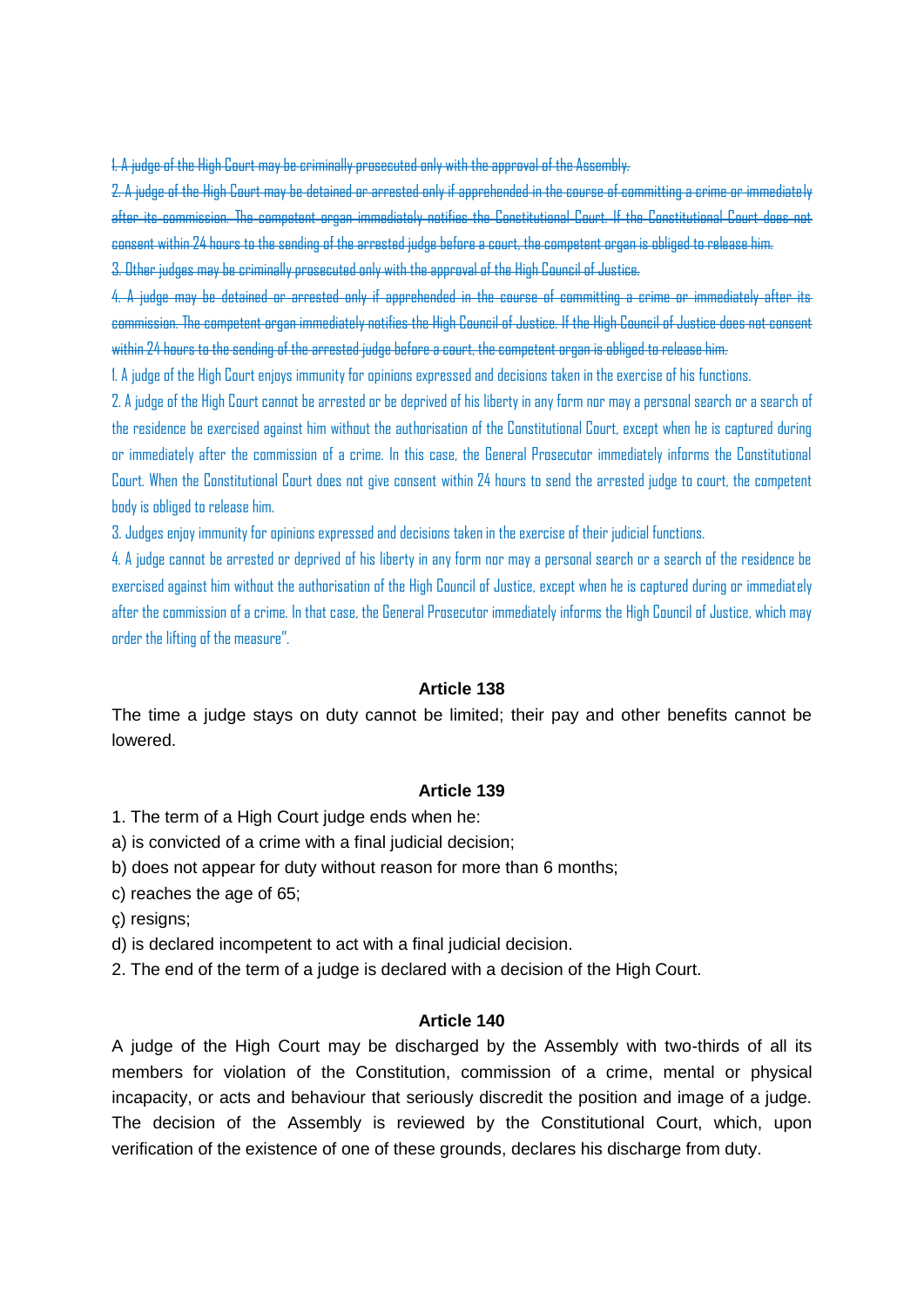1. The High Court has original and review jurisdiction. It has original jurisdiction when adjudicating criminal charges against the President of the Republic, the Prime Minister, members of the Council of Ministers, deputies, judges of the High Court, and judges of the Constitutional Court.

2. For a unification or change of judicial practice, the High Court has the right to select specific judicial issues for examination in the joint college.

### **Article 142**

- 1. Judicial decisions must be reasoned.
- 2. The High Court must publish its decisions as well as the minority opinions.
- 3. The state bodies are obliged to execute judicial decisions.

#### **Article 143**

Being a judge is not compatible with any other state, political or private activity.

### **Article 144**

The courts have a special budget, which they administer by themselves. They propose their budget according to law.

#### **Article 145**

1. Judges are independent and subject only to the Constitution and the laws.

2. When judges find that a law comes into conflict with the Constitution, they do not apply it. In this case, they suspend the proceedings and send the case to the Constitutional Court. Decisions of the Constitutional Court are obligatory for all courts.

3. Interference in the activity of the courts or the judges entails liability according to law.

### **Article 146**

1. Courts give decisions in the name of the Republic.

2. In every case judicial decisions are announced publicly.

#### **Article 147**

1. The High Council of Justice consists of the President of the Republic, the Chairman of the High Court, the Minister of Justice, 3 members elected by the Assembly, and 9 judges of all levels who are elected by the National Judicial Conference. Elected members stay in office for 5 years, without the right of immediate re-election.

2. The President of the Republic is the Chairman of the High Council of Justice.

3. The High Council of Justice, with the proposal of the President, elects a vice-chairman from its ranks. The vice-chairman organizes the activity of the High Council of Justice and chairs its meetings in the absence of the President of the Republic.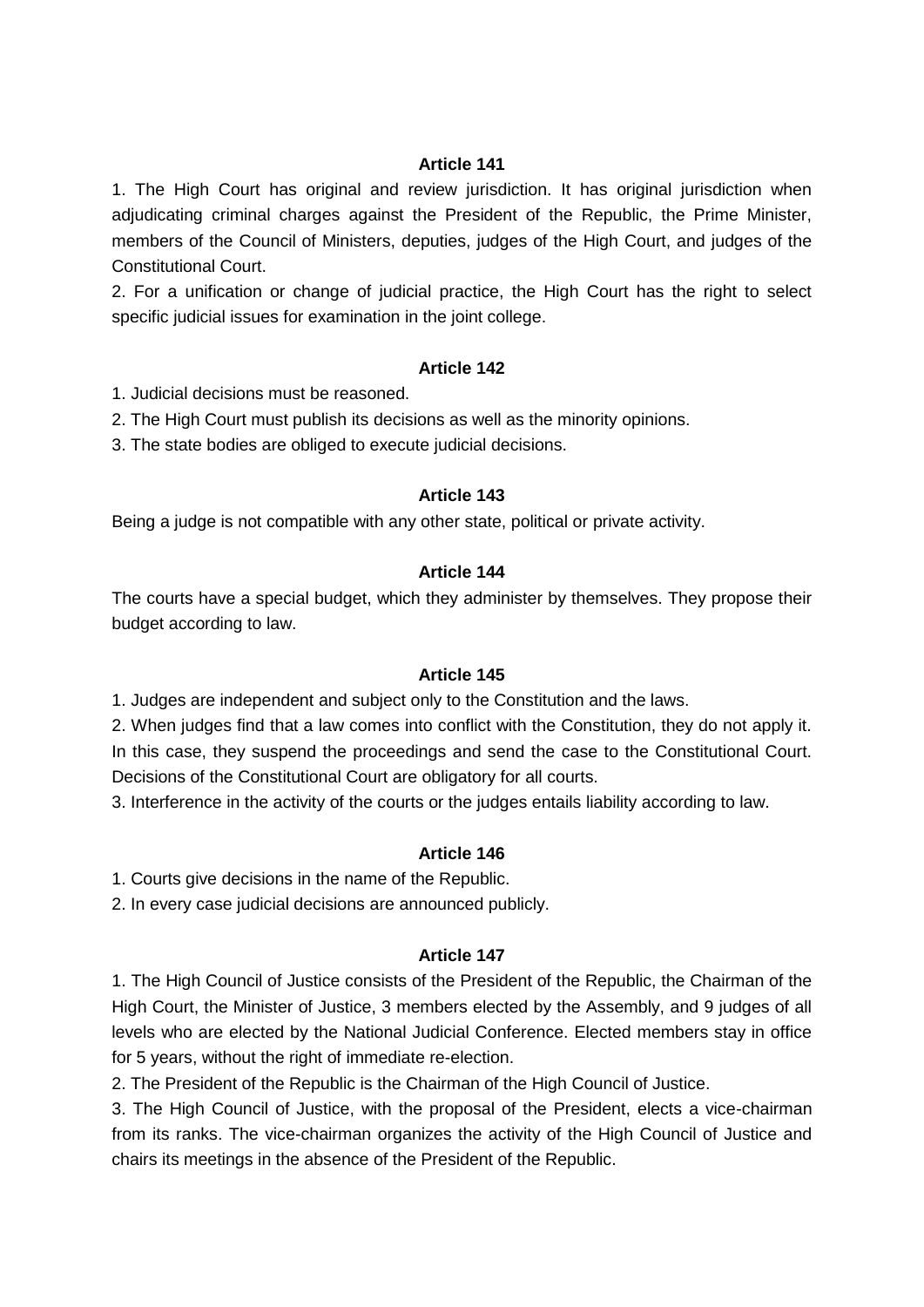4. The High Council of Justice decides on the transfer of the judges as well as their disciplinary responsibility pursuant to law.

5. The transfer of judges may not be done without their consent, except when the needs of reorganization of the judicial system dictate this.

6. A judge may be removed from office by the High Council of Justice for commission of a crime, mental or physical incapacity, acts and behaviour that seriously discredit the position and image of a judge, or professional insufficiency. The judge has the right to complain against this decision to the High Court, which decides by joint colleges.

# **PART TEN THE OFFICE OF THE PROSECUTOR**

#### **Article 148**

1. The office of the prosecutor exercises criminal prosecution and represents the accusation in court in the name of the state. The office of the prosecutor also performs other duties set by law.

2. Prosecutors are organized and operate by the judicial system as a centralized body.

3. In the exercise of their powers, the prosecutors are subject to the Constitution and the laws.

#### **Article 149**

1. The General Prosecutor is appointed by the President of the Republic with the consent of the Assembly.

1. The General Prosecutor is appointed by the President of the Republic with the consent of the Assembly, for a five-year mandate, with the right to be reappointed.

2. The General Prosecutor may be discharged by the President of the Republic upon the proposal of the Assembly for violations of the Constitution or serious violations of the law during the exercise of his duties, for mental or physical incapacity, for acts and behaviour that seriously discredit the position and reputation of the Prosecutor.

3. The other prosecutors are appointed and discharged by the President of the Republic upon the proposal of the General Prosecutor.

4. The General Prosecutor informs the Assembly from time to time on the status of criminality.

4. The General Prosecutor reports to the Assembly on the situation of criminality.

## **PART ELEVEN REFERENDUM**

### **Article 150**

1. The people, through 50 thousand citizens, who enjoy the right to vote, have the right to a referendum for the abrogation of a law, as well as to request the President of the Republic to hold a referendum about issues of special importance.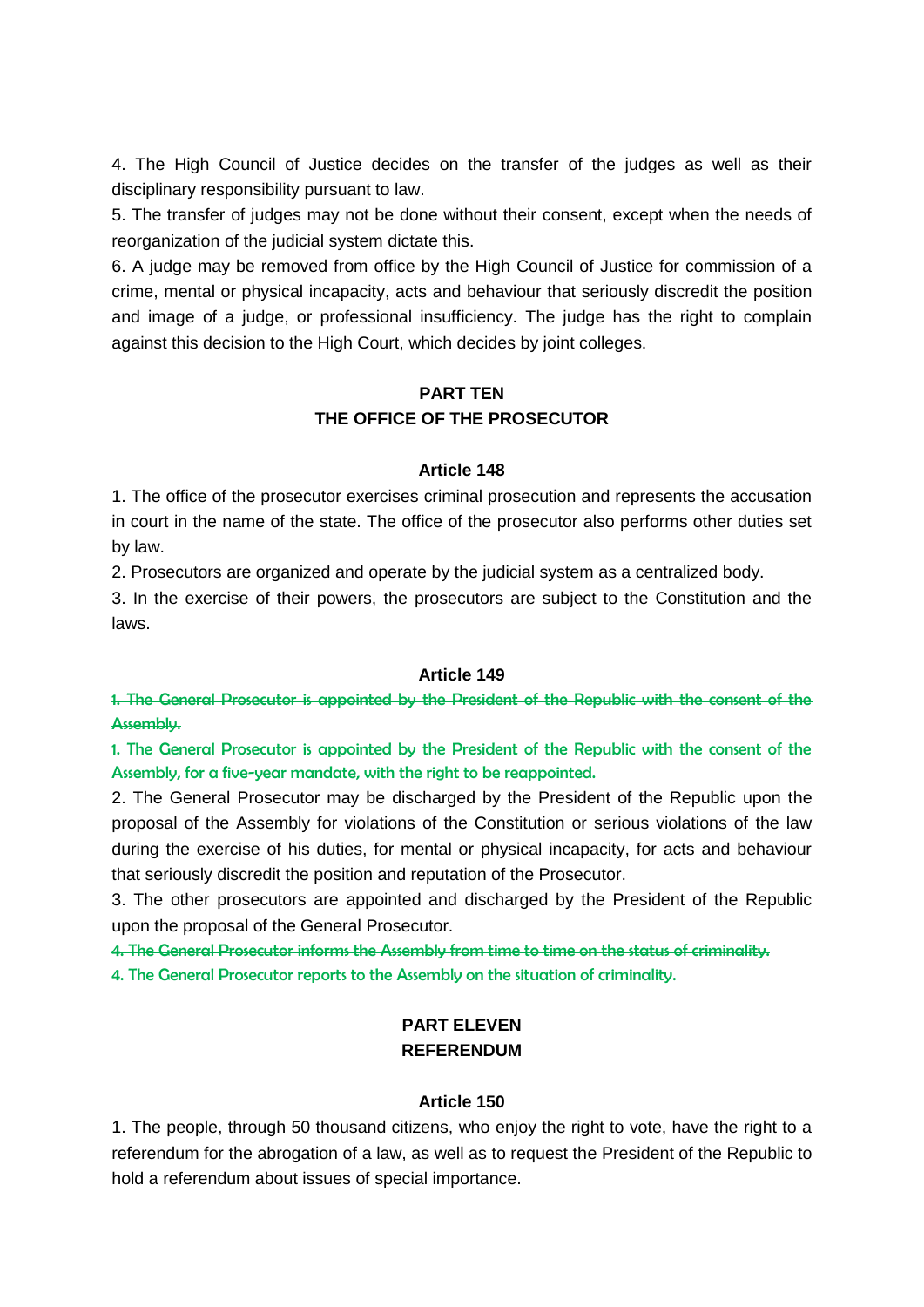2. The Assembly, upon the proposal of not less than one-fifth of the deputies or the Council of Ministers, can decide that an issue or a draft law of special importance be presented for referendum.

3. Principles and procedures for holding a referendum, as well as its validity, are provided by law.

### **Article 151**

1. A law approved by referendum is promulgated by the President of the Republic.

2. Issues related to the territorial integrity of the Republic of Albania, limitations of fundamental human rights and freedoms, budget, taxes, financial obligations of the state, declaration and abrogation of the state of emergency, declaration of war and peace, as well as amnesty, cannot be voted upon in a referendum.

3. A referendum upon the same issue cannot be repeated before 3 years have passed since it was held.

### **Article 152**

1. The Constitutional Court reviews preliminarily the constitutionality of the issues presented for a referendum according to Article 150, paragraphs 1 and 2, Article 151, paragraphs 2 and 3, as well as Article 177, paragraphs 4 and 5, within 60 days.

2. The importance of special issues, as provided in paragraphs 1 and 2 of article 150, is not subject to adjudication in the Constitutional Court.

3. The date of the referendum is set by the President of the Republic within 45 days after the promulgation of the positive decision of the Constitutional Court or after the term within which the Constitutional Court had to have expressed itself has expired. Referenda can be held only in one day of the year.

# **PART TWELVE CENTRAL ELECTION COMMISSION**

#### **Article 153**

The Central Election Commission is a permanent organ that prepares, supervises, directs, and verifies all aspects that have to do with elections and referenda and declares their results.

# **Article 154** 1. The Commission consists of 7 members who are elected with a mandate of 7 years. Two members

are elected by the Assembly, 2 by the President of the Republic, and 3 other members by the High

meil of Justice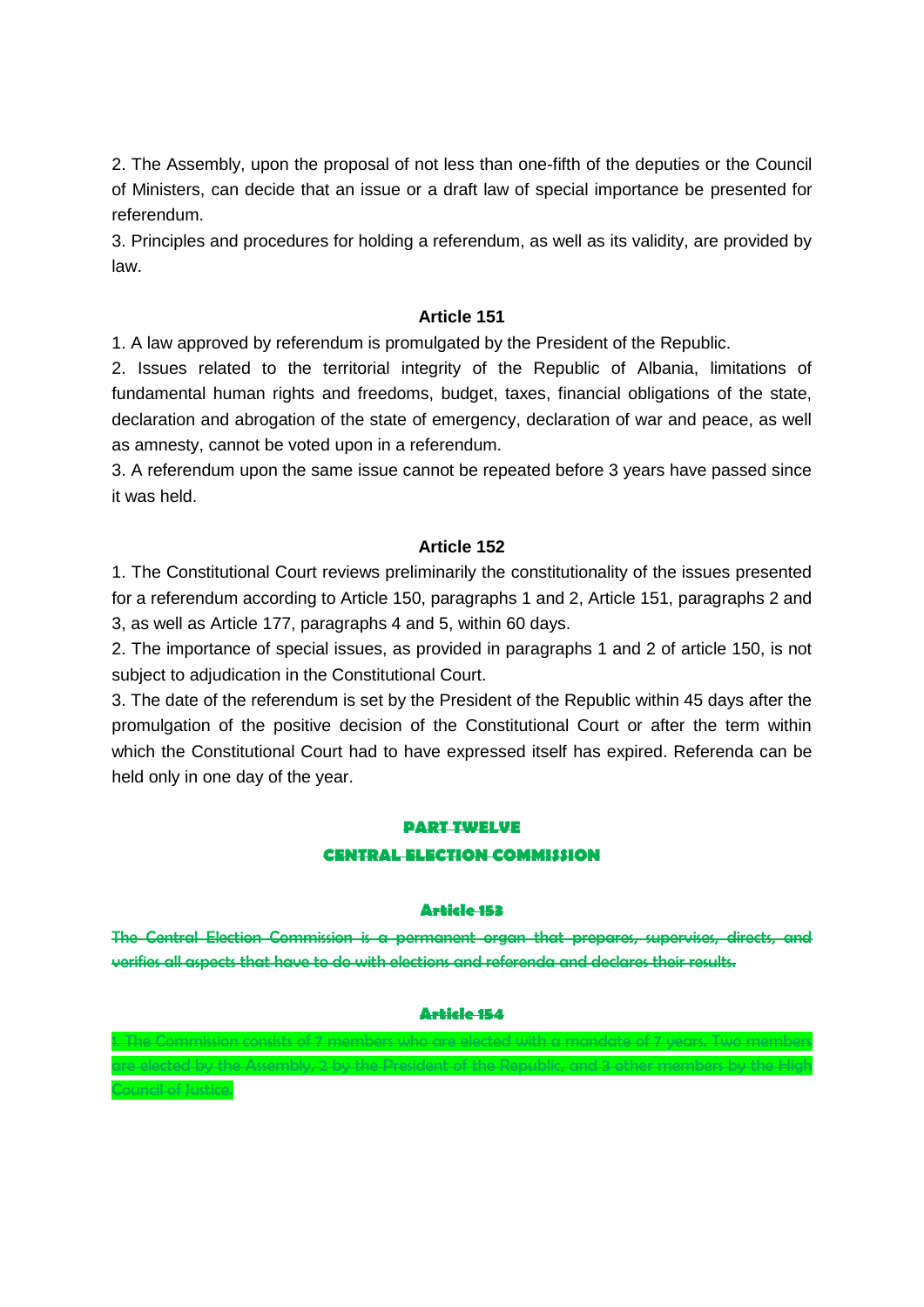1. The Commission shall consist of 9 members, being elected for a 7-year mandate, 4 members being d by the Assembly, 2 by the President of the Republic and 3 other members by Council of Justice.<sup>4</sup>

2. The membership of the Central Election Commission is renewed every three years pursuant to the procedure established by law.

3. The membership in the Commission is incompatible with any other state and political activity.

4. Electoral subjects appoint their representatives to the Commission. They do not have the right to vote.

5. A member of the Commission enjoys the immunity of a member of the High Court.

6. The Commission has its own budget.

# **PART THIRTEEN PUBLIC FINANCES**

#### **Article 155**

Taxes, fees, and other financial obligations, national and local, reductions or exemptions of certain categories of taxpayers as well as the method of their collection are specified by law. In such cases, the law may not be given retroactive effect.

#### **Article 156**

The State can take and guarantee loans and financial credits when so authorized by law.

### **Article 157**

1. The budgetary system is composed of the state budget and local budgets.

2. The state budget is created by revenues collected from taxes, fees and other financial obligations as well as from other legitimate revenues. It includes all state expenses.

3. Local bodies define and collect taxes and other obligations as provided by law.

4. State and local bodies are obliged to make public their revenues and expenses.

#### **Article 158**

1. The Prime Minister, on behalf of the Council of Ministers, presents to the Assembly the draft law on the budget during the autumn session, which cannot be closed without approving it.

2. If the draft law is not approved until the beginning of the next financial year, the Council of Ministers implements every month one-twelfth of the budget of the previous year, until the new budget is approved.

3. The Assembly approves the new budget within three months from the last day of the previous financial year, except when extraordinary measures have been decided.

4. The Council of Ministers is obligated to present to the Assembly a report about the implementation of the budget and about the state debt from the previous year.

1

<sup>&</sup>lt;sup>4</sup> Also repealed with the entire part by the amending law no 9904, dated 21.4.2008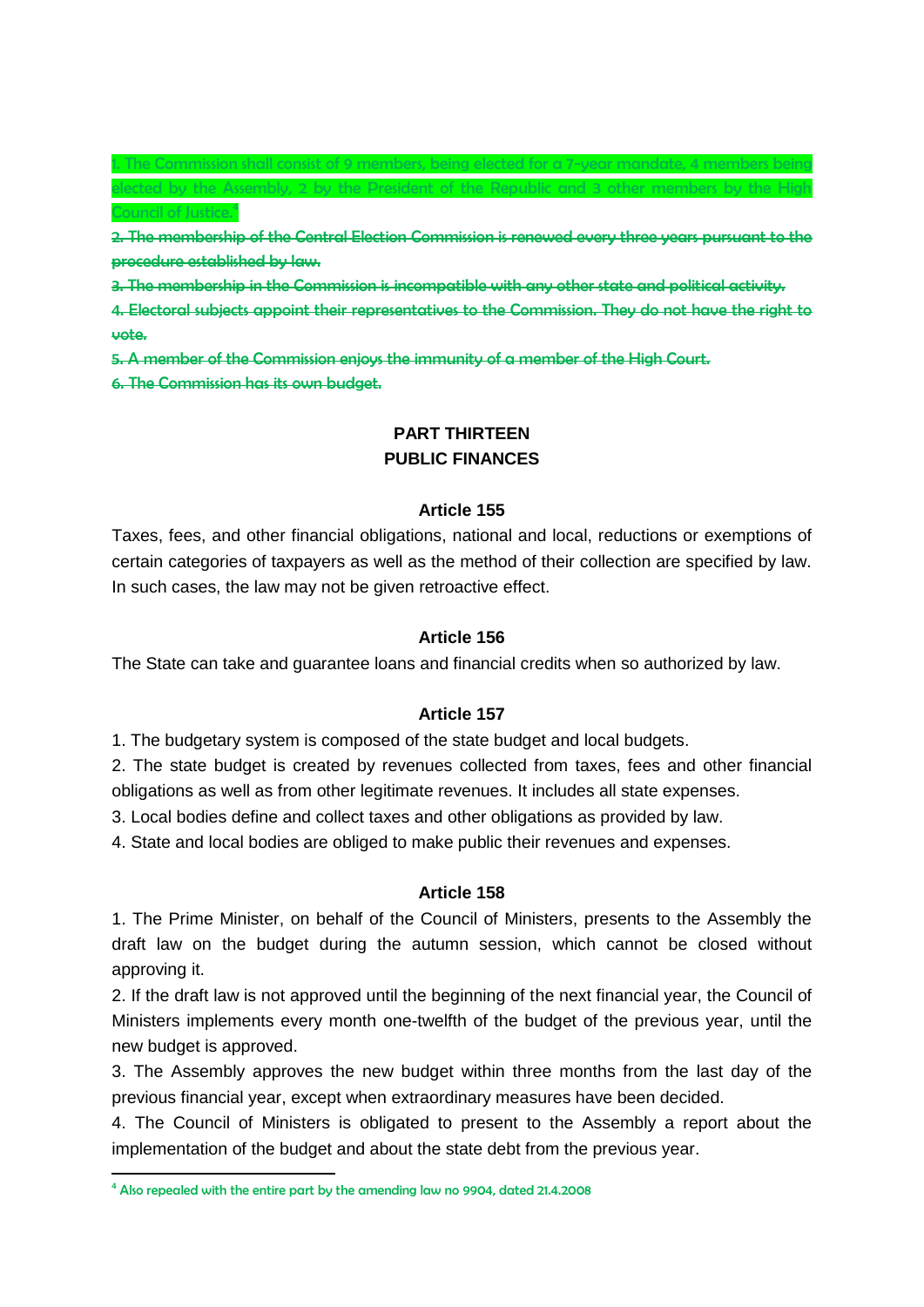5. The Assembly takes a final decision after having also listened to the High State Audit report.

### **Article 159**

Principles and procedures for drafting the draft-budget, as well as for implementing it are defined by law.

### **Article 160**

1. During the financial year, the Assembly may make changes in the budget.

2. The changes in the budget are made based on defined procedures for drafting and approving it.

3. Expenses foreseen in other laws cannot be reduced as long as these laws are in force.

### **Article 161**

1. The Central State Bank is the Bank of Albania. It has the exclusive right to issue and circulate the Albanian currency, to independently implement monetary policy, and maintain and administer the exchange reserves of the Republic of Albania.

2. The Bank of Albania is directed by a council, which is chaired by the Governor. The Governor is elected by the Assembly for 7 years, upon proposal of the President of the Republic, with the right of re-election.

# **PART FOURTEEN THE HIGH STATE AUDIT**

### **Article 162**

1. The High State Audit is the highest institution of economic and financial control. It is subject only to the Constitution and laws.

2. The Head of the High State Audit is appointed and dismissed by the Assembly upon proposal of the President of the Republic. He stays in office for 7 years, with the right of reelection.

### **Article 163**

The High State Audit supervises:

a) the economic activity of state institutions and other state legal entities;

b) the use and preservation of state funds by the bodies of central and local government;

c) the economic activity of legal entities, in which the state owns more than half of the quotas

or shares, or when their debts, credits and obligations are guaranteed by the state.

### **Article 164**

1. The High State Audit presents to the Assembly:

a) a report on the implementation of the state budget;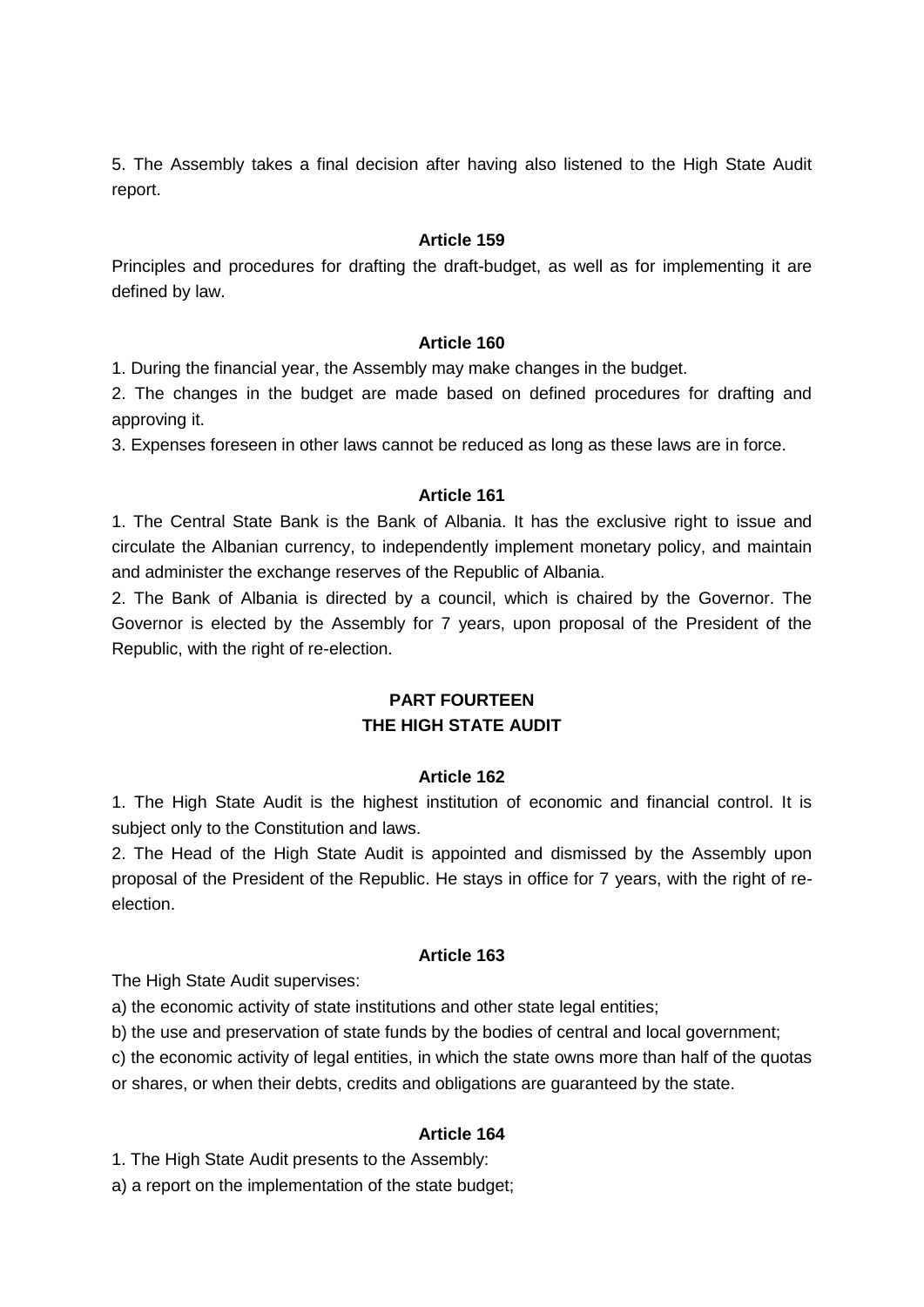b) its opinion on the Council of Ministers' report about the expenses of the previous financial year before it is approved by the Assembly;

c) information about the results of audits any time it is asked by the Assembly.

2. The High State Audit presents to the Assembly a yearly report on its activities.

### **Article 165**

1. The Head of the High State Audit may be invited to participate and speak in the meetings of the Council of Ministers when questions related to its functions are reviewed.

2. The Head of the High State Audit has the immunity of a member of the High Court.

# **PART FIFTEEN ARMED FORCES**

### **Article 166**

1. The Albanian citizens have the duty to participate in the defence of the Republic of Albania, as provided by law.

2. The citizen, who for reasons of conscience refuses to serve with weapons in the armed forces, is obliged to perform an alternative service, as provided by law.

## **Article 167**

1. Military servicemen on active duty cannot be chosen or nominated for other state duties nor participate in a party or political activity.

2. Members of the armed forces or persons who perform an alternative service enjoy all the constitutional rights and freedoms, apart from cases when the law provides otherwise.

### **Article 168**

1. The Armed Forces of the Republic of Albania are composed of the army, navy, and air force.

2. The President of the Republic is the General Commander of the Armed Forces.

3. The National Security Council is an advisory body of the President of the Republic.

### **Article 169**

1. The President of the Republic in peacetime exercises the command of the Armed Forces through the Prime Minister and Minister of Defence.

2. The President of the Republic in wartime appoints and dismisses the Commander of the Armed Forces upon proposal of the Prime Minister.

3. The President of the Republic, upon proposal of the Prime Minister, appoints and dismisses the Chief of the General Staff, and upon the proposal of the Minister of Defence appoints and dismisses the commanders of the army, navy, and air force.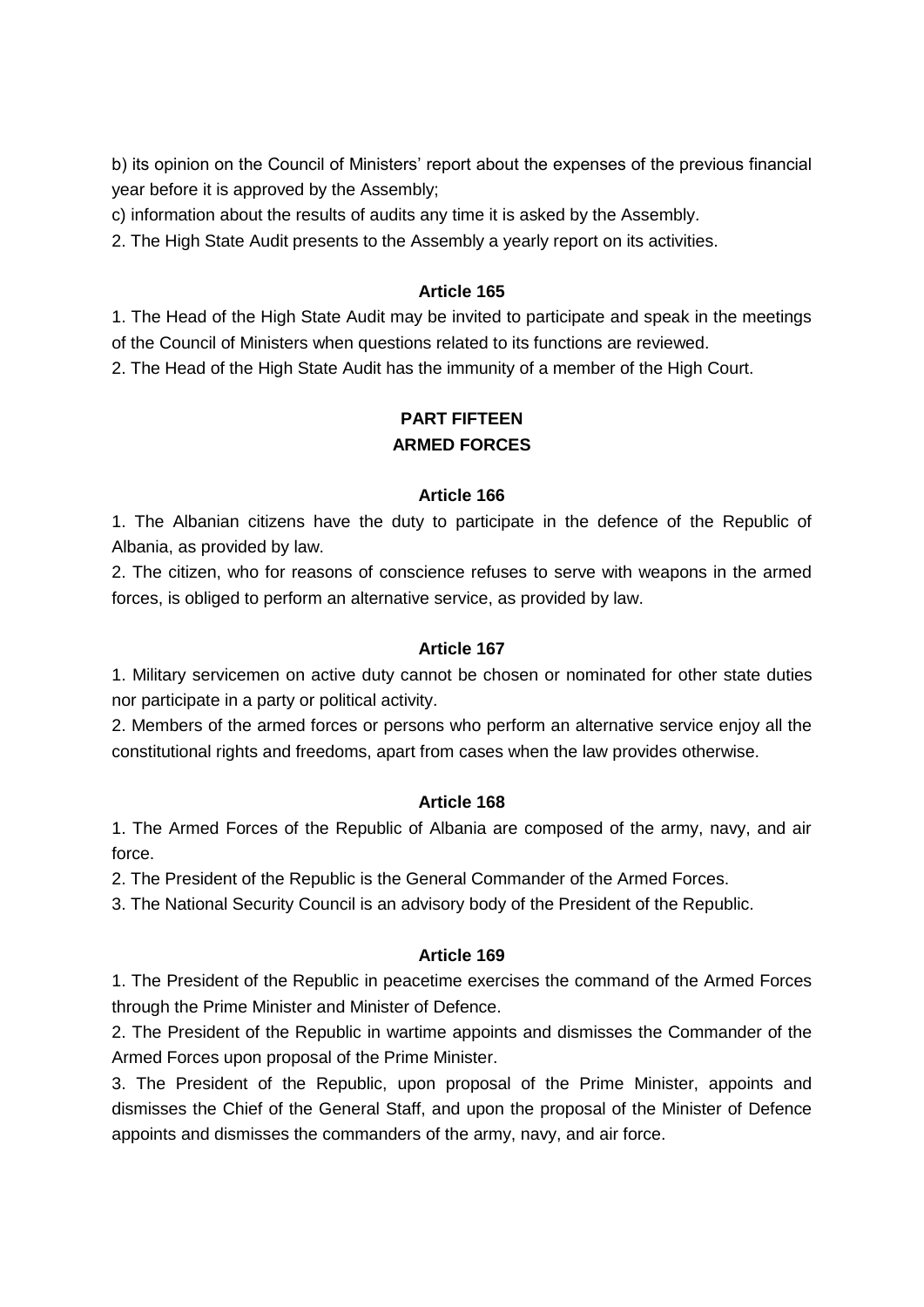4. The powers of the President of the Republic, as General Commander of the Armed Forces, and those of the Commander of the Armed Forces, their subordination to constitutional organs, are defined by law.

# **PART SIXTEEN EXTRAORDINARY MEASURES**

### **Article 170**

1. Extraordinary measures can be taken due to a state of war, state of emergency, or natural disaster and last for as long as these states continue.

2. The principles of the activity of public bodies, as well as the extent of limitations on human rights and freedoms during the period of the existence of situations that require extraordinary measures, are defined by law.

3. The law must define the principles, the areas, and the manner of compensation for losses caused as a result of the limitation of human rights and freedoms during the period in which extraordinary measures are taken.

4. Acts taken as a result of extraordinary measures must be in proportion with the level of risk and must aim to re-establish the conditions for the normal functioning of the state, as soon as possible.

5. During the situations that require extraordinary measures to be taken, none of these acts may be changed: the Constitution, the laws on the election of the Assembly and local government organs, as well as the laws on extraordinary measures.

6. During the implementation period of extraordinary measures, there may not be held elections for local government bodies, there may not be a referendum, and a new President of the Republic may not be elected. The elections for the local government bodies can be held only in those places where the extraordinary measures are not implemented.

### **Article 171**

1. In case of armed aggression against the Republic of Albania, the President of the Republic upon request of the Council of Ministers declares the state of war.

2. In case of external threat, or when a common defence obligation derives from an international agreement, the Assembly, upon proposal of the President of the Republic, declares the state of war and decides on the state of general or partial mobilization or demobilization.

### **Article 172**

1. In the case of paragraph 1 of Article 171, the President of the Republic presents to the Assembly the decree for establishing the state of war within 48 hours from its signing, specifying the rights to be limited.

2. The Assembly immediately reviews and decides with the majority of all its members, upon the decree of the President.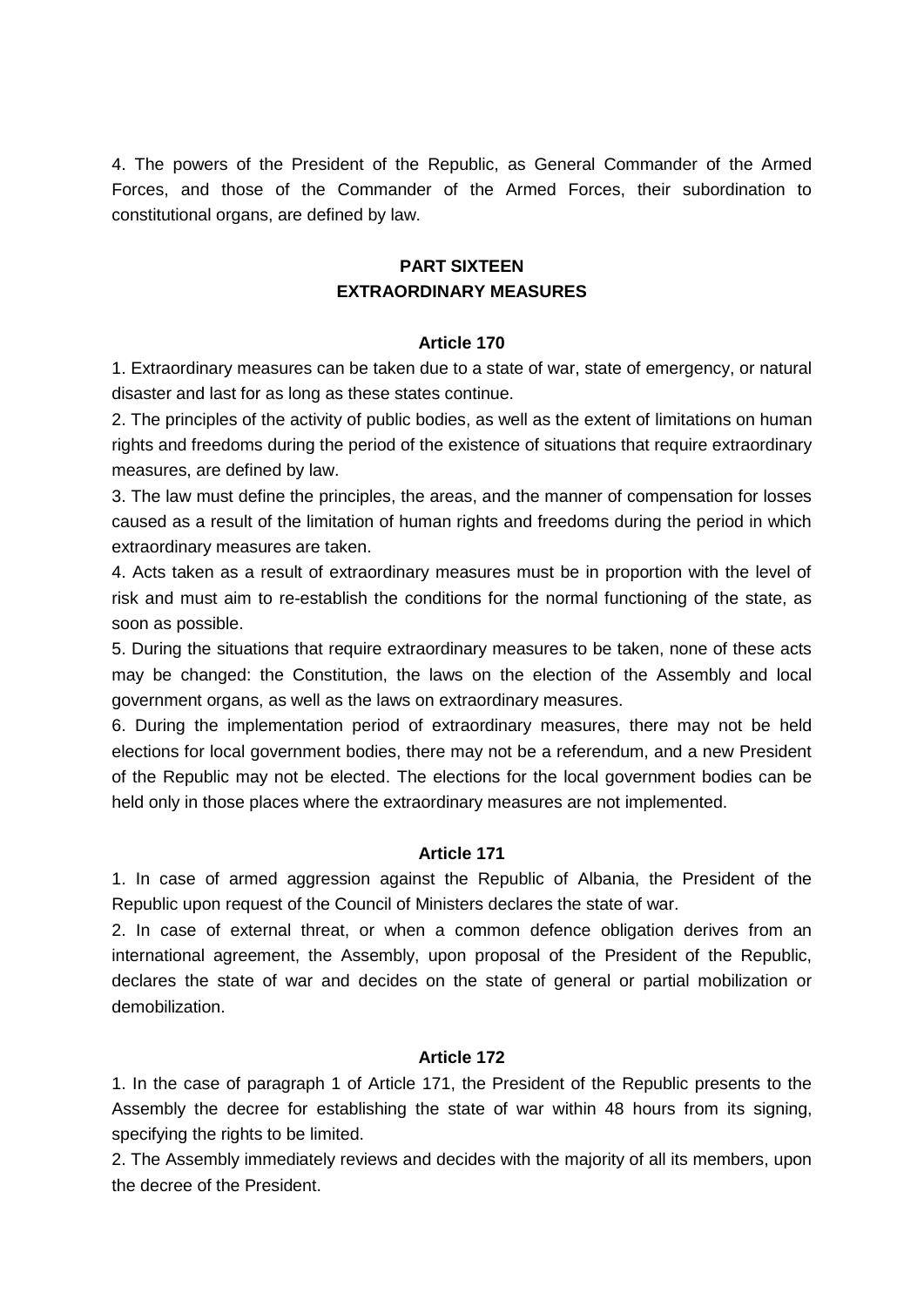1. In case of danger to the constitutional order and to public security, the Assembly, with request of the Council of Ministers, may decide for a state of emergency in one part or the whole territory of the state, which lasts for as long as this danger continues, but not longer than 60 days.

2. Upon establishment of the state of emergency, the intervention of armed forces is done with a decision of the Assembly and only when police forces are not able to restore order.

3. The extension of the term of the state of emergency may be done only with the consent of the Assembly, for each 30 days, for a period of time not longer than 90 days.

### **Article 174**

1. For the prevention or the avoidance of the consequences of natural disasters or technological accidents, the Council of Ministers may decide on the state of natural disaster for a period not longer than 30 days, in one part or in the whole territory of the state.

2. The extension of the state of natural disaster can be done only with the consent of the Assembly.

#### **Article 175**

1. During the state of war or state of emergency the rights and freedoms provided for in Articles: 15; 18; 19; 20; 21; 24; 25; 29; 30; 31; 32; 34; 39, paragraph 1; 41, paragraphs 1, 2, 3, and 5; 42; 43; 48; 54; 55 may not be limited.

2. During the state of natural disaster the rights and freedoms provided for in Articles: 37; 38; 41, paragraph 4; 49; 51 may be limited.

3. The acts for declaring the state of war, emergency or natural disaster must specify the rights and freedoms which are limited according to paragraphs 1 and 2 of this Article.

### **Article 176**

When the Assembly cannot be convened during the state of war, the President of the Republic, with the proposal of the Council of Ministers, has the right to issue acts that have the force of the law, which have to be approved by the Assembly in its first meeting.

## **PART SEVENTEEN REVISION OF THE CONSTITUTION**

#### **Article 177**

1. Initiative for revision of the Constitution may be undertaken by not less than one-fifth of the members of the Assembly.

2. No revision of the Constitution may be undertaken during the time when the extraordinary measures are taken.

3. The draft law is approved by not less than two-thirds of all members of the Assembly.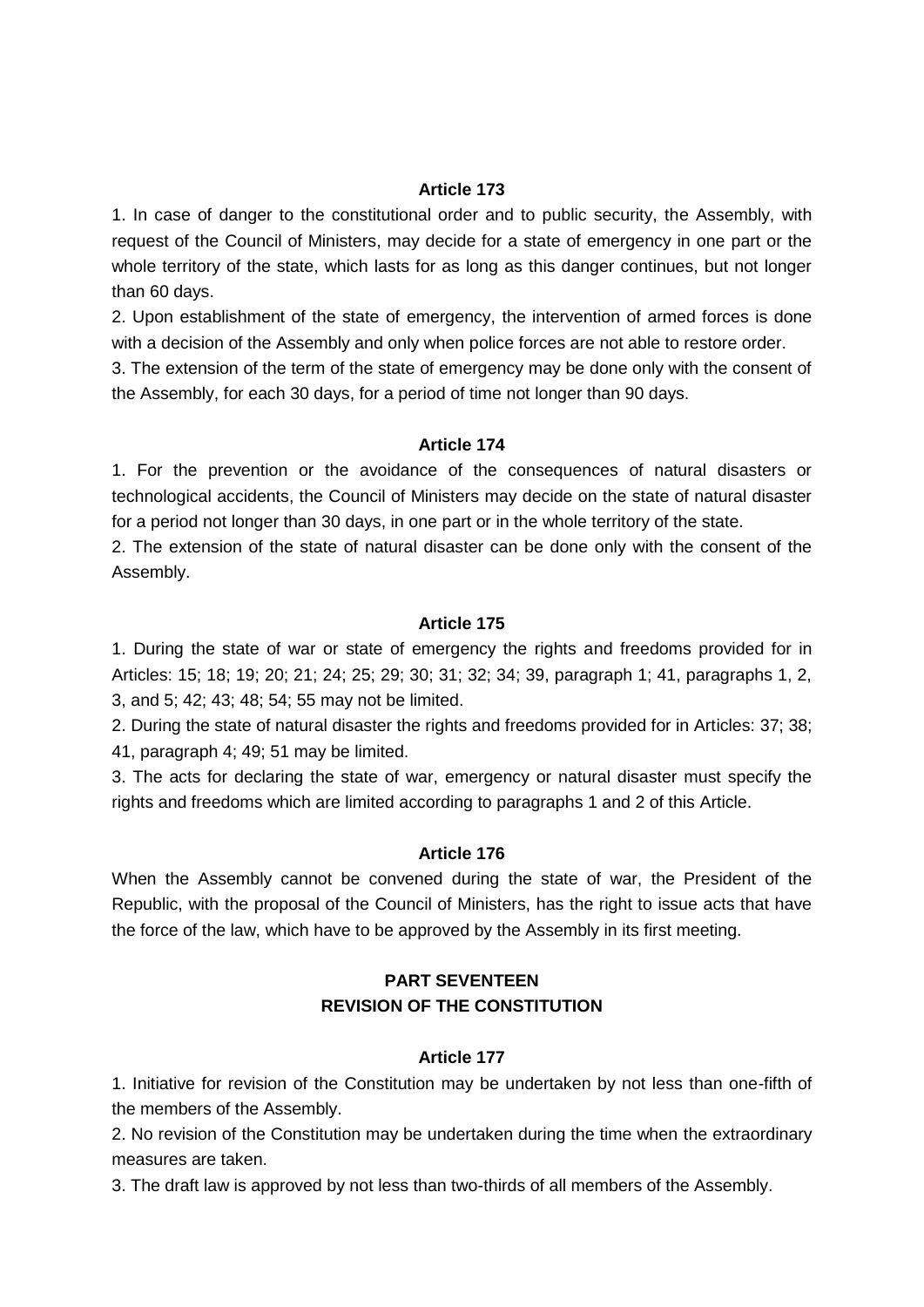4. The Assembly may decide, with two-thirds of all its members that the draft constitutional amendments be voted in a referendum. The draft law for the revision of the Constitution enters into force after ratification by referendum, which takes place not later than 60 days after its approval in the Assembly.

5. The approved constitutional amendment is put to a referendum when this is required by one-fifth of the members of the Assembly.

6. The President of the Republic does not have the right to return for review the law approved by the Assembly for revision of the Constitution.

7. The law approved by referendum is declared by the President of the Republic and enters into force on the date provided for in this law.

8. Revision of the Constitution for the same issue cannot be done before a year from the day of the rejection of the draft law by the Assembly and 3 years from the day of its rejection by the referendum.

# **PART EIGHTEEN TRANSITORY AND FINAL DISPOSITIONS**

# **Article 178**

1. Laws and other normative acts approved before the date this Constitution enters into force will be applied as long as they have not been abrogated.

2. The Council of Ministers presents to the Assembly draft laws necessary for implementing this Constitution.

# **Article 179**

1. The mandate of the existing constitutional bodies with the entering into force of this Constitution ends pursuant to the terms provided for in Law No. 7491, dated 29.4.1991, "On the Main Constitutional Provisions" and its respective amendments.

2. The members of the Court of Cassation continue their activity as members of the High Court pursuant to their previous mandate.

3. The members of the High Council of Justice elected from the ranks of the prosecutors are replaced with new members elected by a general meeting of the judges.

4. The organs of local government continue their activity until their mandate terminates.

# **Article 180**

1. International agreements ratified by the Republic of Albania before this Constitution enters into force are considered ratified according to this Constitution.

2. The Council of Ministers presents to the Constitutional Court the international agreements which contain provisions that come in conflict with the Constitution.

# **Article 181**